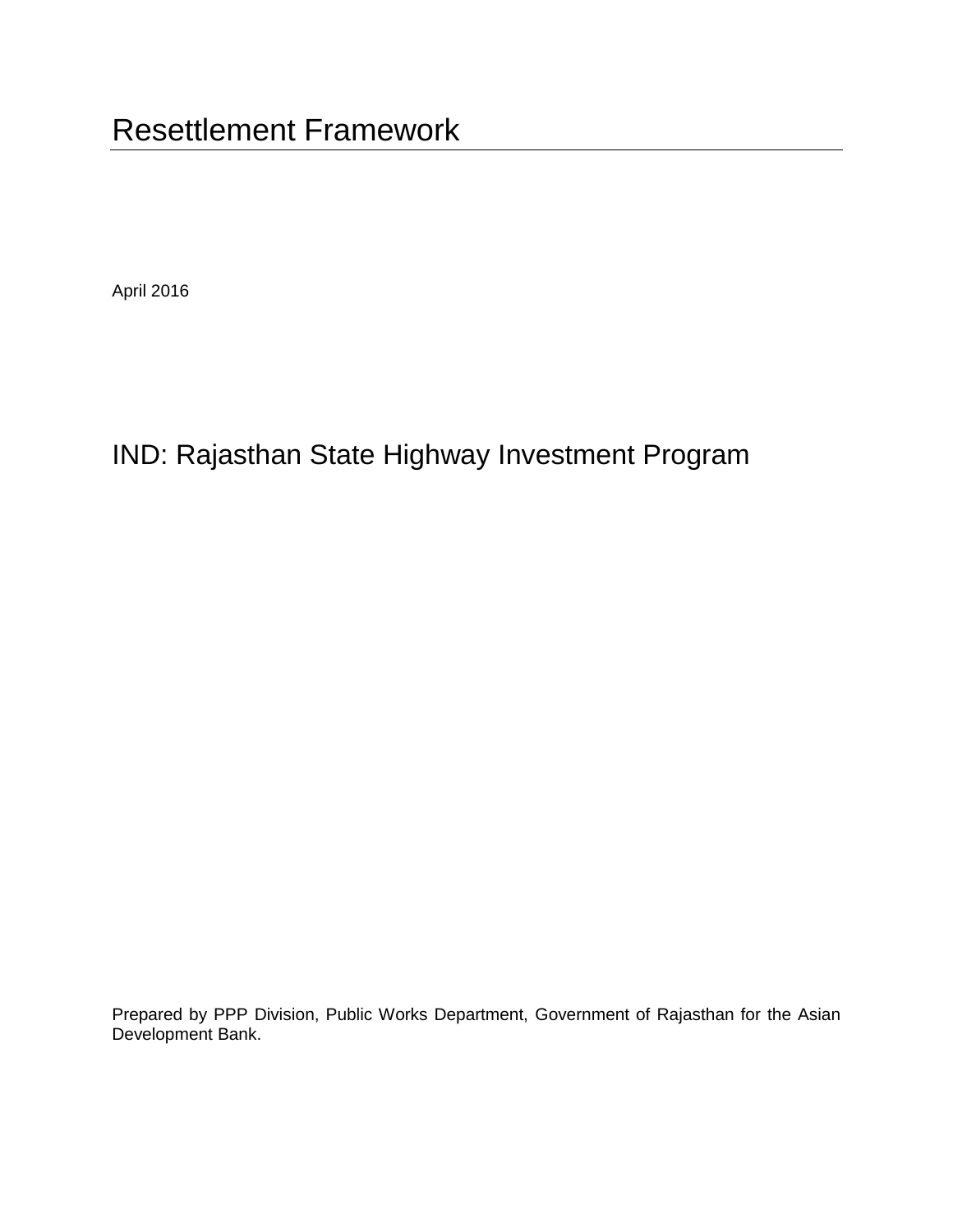## **CURRENCY EQUIVALENTS**

(as of March 2016)

| Currency unit | $\overline{\phantom{m}}$ | Indian Rupee (Rs) |
|---------------|--------------------------|-------------------|
| INR1.00       | $=$                      | \$ \$.01490       |
| \$1.00        | $=$                      | INR 67.12         |

#### **ABBREVIATIONS**

| ADB             |                          | Asian Development Bank                                  |
|-----------------|--------------------------|---------------------------------------------------------|
| DC              |                          | <b>District Collector</b>                               |
| DH              |                          | Displaced household                                     |
| DP              |                          | Displaced person                                        |
| EA              | —                        | <b>Executing Agency</b>                                 |
| GOI             |                          | Government of India                                     |
| <b>GOR</b>      |                          | Government of Rajasthan                                 |
| <b>GRC</b>      |                          | <b>Grievance Redressal Committee</b>                    |
| IAY             | -                        | Indira Awaas Yojana                                     |
| LA              |                          | Land acquisition                                        |
| <b>LAA</b>      |                          | Land Acquisition Act, 1894                              |
| L&LRO           | -                        | Land and Land Revenue Office                            |
| <b>RFCT</b> in  |                          | The Right to Fair Compensation and Transparency in Land |
| <b>LARR Act</b> |                          | Acquisition, Rehabilitation and Resettlement Act        |
| <b>LVC</b>      |                          | <b>Land Valuation Committee</b>                         |
| MFF             |                          | Multitranche Financing Facility                         |
| <b>NGO</b>      |                          | Nongovernment organization                              |
| <b>PD</b>       |                          | <b>Project Director</b>                                 |
| PIU             |                          | Project implementation unit                             |
| <b>PPP</b>      | $\overline{\phantom{0}}$ | <b>Public Private Partnership</b>                       |
| <b>PWD</b>      | -                        | <b>Public Works Department</b>                          |
| R&R             |                          | Resettlement and rehabilitation                         |
| <b>RF</b>       |                          | <b>Resettlement framework</b>                           |
| <b>RO</b>       |                          | <b>Resettlement Officer</b>                             |
| <b>ROW</b>      |                          | Right-of-way                                            |
| <b>RSHIP</b>    |                          | Rajasthan State Highway Improvement Program             |
| <b>RP</b>       | -                        | Resettlement plan                                       |
| <b>SC</b>       | -                        | Scheduled caste                                         |
| <b>SH</b>       | -                        | State highway                                           |
| <b>SIA</b>      |                          | Social Impact Assessment                                |
| <b>SO</b>       |                          | Safeguard Officer                                       |
| <b>SPS</b>      |                          | <b>Safeguard Policy Statement</b>                       |

#### **NOTE**

In this report, "\$" refers to US dollars.

This resettlement framework is a document of the borrower. The views expressed herein do not necessarily represent those of ADB's Board of Directors, Management, or staff, and may be preliminary in nature.

In preparing any country program or strategy, financing any project, or by making any designation of or reference to a particular territory or geographic area in this document, the Asian Development Bank does not intend to make any judgments as to the legal or other status of any territory or area.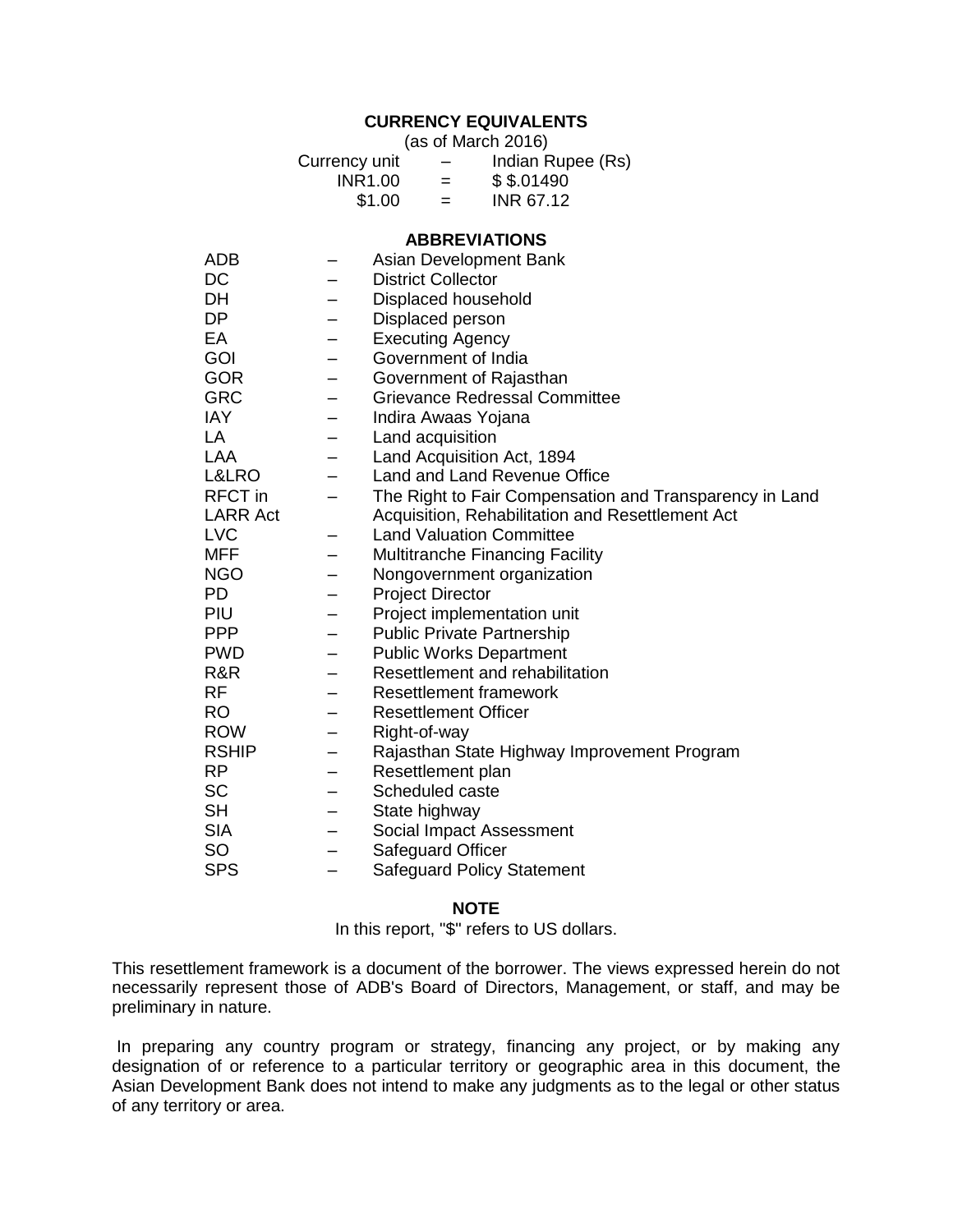# **CONTENTS**

| Ι.    | <b>INTRODUCTION</b><br>$\mathbf 1$ |                                                                                             |                                                   |  |  |  |
|-------|------------------------------------|---------------------------------------------------------------------------------------------|---------------------------------------------------|--|--|--|
|       | А.                                 | Overview of the Project                                                                     | $\mathbf{1}$                                      |  |  |  |
|       | В.                                 | Purpose of the Resettlement Framework                                                       |                                                   |  |  |  |
| ΙΙ.   |                                    | OBJECTIVES, POLICY FRAMEWORK AND ENTITLEMENTS                                               |                                                   |  |  |  |
|       | А.                                 | Policy and Legal Framework                                                                  | $\begin{array}{c}\n2 \\ 3 \\ 3 \\ 5\n\end{array}$ |  |  |  |
|       | В.                                 | <b>Comparison of Government and ADB Policies</b>                                            |                                                   |  |  |  |
|       | C.                                 | Involuntary Resettlement Safeguard Principles for the Project                               | $\,6$                                             |  |  |  |
|       | D.                                 | <b>Entitlement Matrix</b>                                                                   | $\,8\,$                                           |  |  |  |
|       | D.                                 | Screening Criteria of Project                                                               | 15                                                |  |  |  |
|       | Е.                                 | <b>Negotiated Settlement</b>                                                                | 16                                                |  |  |  |
| Ш.    |                                    | SOCIOECONOMIC INFORMATION                                                                   | 16                                                |  |  |  |
|       | А.                                 | Surveys                                                                                     | 16                                                |  |  |  |
|       | B.                                 | <b>Resettlement Plan</b>                                                                    | 17                                                |  |  |  |
|       | C.                                 | Gender Impacts and Mitigation Measures                                                      | 18                                                |  |  |  |
| IV.   |                                    | COMPENSATION, INCOME RESTORATION AND RELOCATION                                             | 18                                                |  |  |  |
|       | А.                                 | Valuation of Lost and Affected Assets                                                       | 18                                                |  |  |  |
|       | B.                                 | <b>Income Restoration</b>                                                                   | 19                                                |  |  |  |
| V.    |                                    | CONSULTATION, PARTICIPATION AND DISCLOSURE                                                  | 21                                                |  |  |  |
|       | А.                                 | Meaningful Consultation and Participation of key stakeholders                               | 21                                                |  |  |  |
|       | В.                                 | Information Dissemination and Resettlement Plan Disclosure                                  | 22                                                |  |  |  |
| VI.   |                                    | <b>GRIEVANCE REDRESS MECHANISM</b>                                                          | 24                                                |  |  |  |
| VII.  |                                    | INSTITUTIONAL ARRANGEMENT AND IMPLEMENTATION                                                | 25                                                |  |  |  |
| VIII. |                                    | <b>IMPLEMENTATION SCHEDULE</b>                                                              | 28                                                |  |  |  |
| IX.   |                                    | <b>BUDGET AND FINANCING</b>                                                                 | 28                                                |  |  |  |
| Χ.    |                                    | MONITORING AND REPORTING                                                                    | 29                                                |  |  |  |
|       |                                    | Internal Monitoring                                                                         | 29                                                |  |  |  |
|       | В.                                 | <b>External Monitoring</b>                                                                  | 29                                                |  |  |  |
|       |                                    |                                                                                             |                                                   |  |  |  |
|       | <b>APPENDICES</b>                  |                                                                                             |                                                   |  |  |  |
|       |                                    | Appendix 1: Summary of the Right to Fair Compensation and Transparency in Land Acquisition, |                                                   |  |  |  |
|       |                                    | Rehabilitation and Resettlement Act, 2013                                                   | 31                                                |  |  |  |
|       |                                    | Appendix 2: Comparison between ADB IR Policy Requirements and RFCTLARR Act 2013 with        |                                                   |  |  |  |
|       | Gap filling measures               |                                                                                             | 35                                                |  |  |  |
|       |                                    | Appendix 3: Involuntary Resettlement Impact Categorization Checklist                        | 40                                                |  |  |  |
|       |                                    | Appendix 4: Outline of Resettlement Plan                                                    | 41                                                |  |  |  |
|       |                                    | Appendix 5: Terms of Reference (TOR) for the NGO/agency to assist PIUs in Resettlement Plan |                                                   |  |  |  |
|       | Implementation                     |                                                                                             | 45                                                |  |  |  |
|       |                                    | Appendix 6: Indicative Implementation Schedule                                              | 51                                                |  |  |  |
|       |                                    | Appendix 7: Indicative Monitoring Indicators                                                | 52                                                |  |  |  |
|       |                                    | Appendix 8: LAR Planning and Implementation Monitoring Form                                 | 54                                                |  |  |  |
|       |                                    | Appendix 9: Sample TOR for the External Monitor                                             | 60                                                |  |  |  |
|       |                                    |                                                                                             |                                                   |  |  |  |
|       | <b>LIST OF TABLES</b>              |                                                                                             |                                                   |  |  |  |
|       |                                    |                                                                                             |                                                   |  |  |  |
|       |                                    |                                                                                             |                                                   |  |  |  |
|       |                                    | Table 3: Consultation, Participation and Information Disclosure Activities23                |                                                   |  |  |  |
|       |                                    |                                                                                             |                                                   |  |  |  |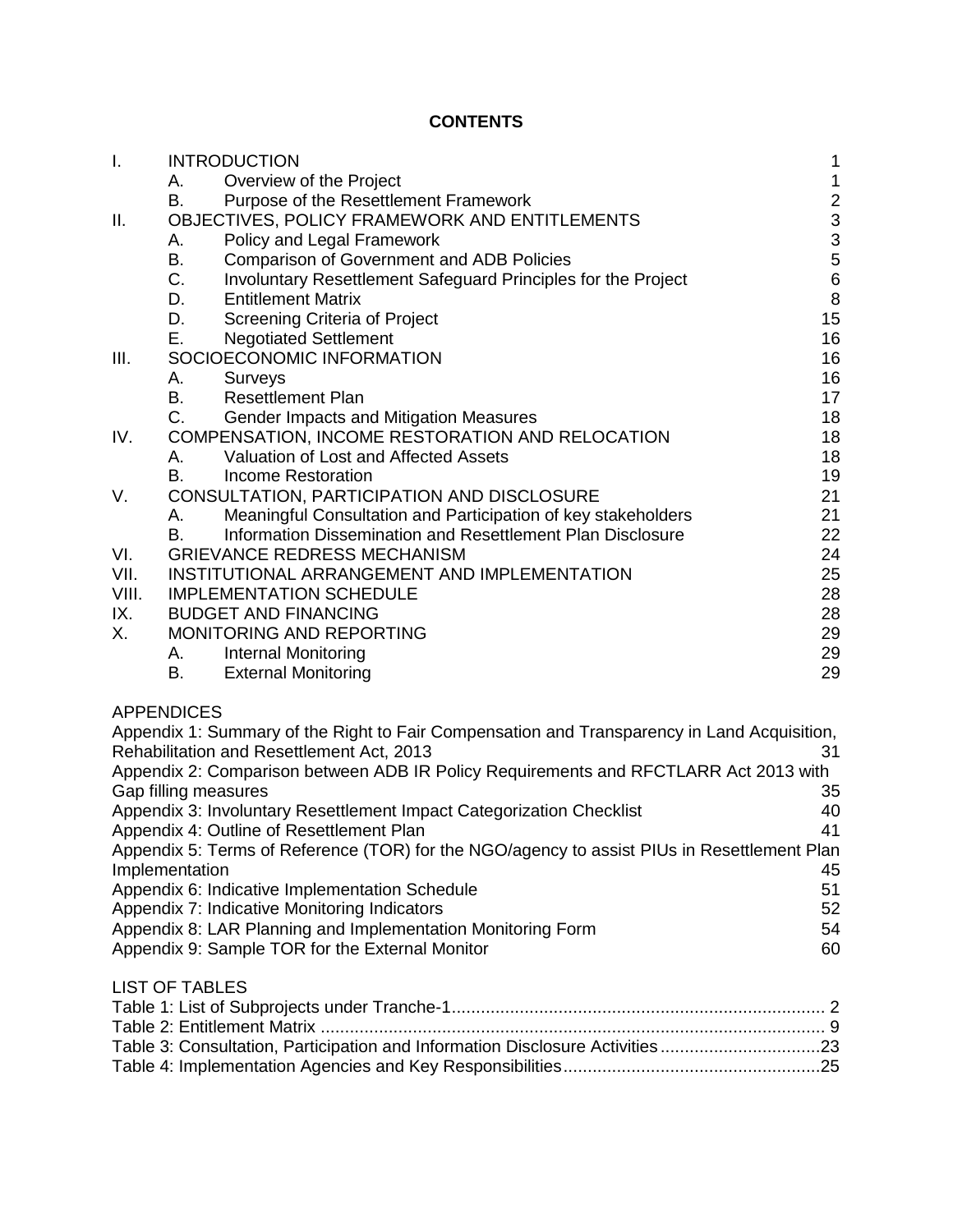#### **I. INTRODUCTION**

#### <span id="page-3-1"></span><span id="page-3-0"></span>**A. Overview of the Project**

1. Rajasthan has a road network of 193,017 km, including 7,260 km of National Highways (NH), 10,953 km of State Highways (SH), 9,900 km of Major District Roads (MDR), 25,033 km of Other District Roads (ODR) and 139,871 km of Village/Rural Roads. Road density in Rajasthan is only about 60 km per 100 sq. km, compared to the national average of 110. Per capita development cost in the state is very high due to the widely dispersed population. Years of under-investment and inadequate maintenance left many of the State Highways and MDRs in poor condition in terms of riding quality, geometry, pavement strength, drainage, and safety standards. To provide effective linkages from rural areas to markets and to support growing economic potential of the state, significant improvements in the highway network are required. There has been limited investment in improving state highways and district roads to accommodate greater volumes of traffic, but much more is required to develop the state highway network.

2. To improve the state core network, comprising all state highways and major district roads, the state government initiated the implementation of Rajasthan State Highways Development Program (RSHDP). RSHDP aims to improve about 20,000 km of state highways and major district roads to 2-lane standard in two phases during a period of 5 years from 2014 to 2018. The phase 1 of RSHDP was designed to engage private sector investment through public-private partnership (PPP) for about 9,000 km of state highways. Two models of PPP are developed, viability gap funding (VGF) for roads with adequate capacity of revenue generation, and annuity for other roads.

3. The GOR, through the Department of Economic Affairs of Ministry of Finance, GOI, requested ADB to consider a loan of \$500 million to help finance the civil works under the PPP contracts, and support the capacity development for the PWD of Rajasthan on the key areas such as policy and business procedures, road asset management, and road safety.

4. The Rajasthan State Highway Investment Program is a Multitranche Financing Facility (MFF) modality is proposed to finance the project due to its large scale of investment. Tranche 1 will finance 16 subprojects totally about 1,009 kilometers. The state highways proposed for upgrading are distributed across 15 districts, namely; Kota, Jhalawar, Bharatpur, Alwar, Pali, Barmer, Jalore, Nagaur, Sikar, Churu, Jhunjhunu, Hanumangrah, Jaipur, Ajmer, and Bikaner district of Rajasthan. The State can be divided into two major divisions structurally along the Aravalli range which cuts the state into East Rajasthan and West Rajasthan. The Tranche 1 state highways are mostly located in the Western Rajasthan except few stretches that falls under Kota and Jhalawar districts.

5. The proposed upgrading generally includes cross-section improvement to at least intermediate 3.5m lane with 0.800m shoulder of drains, and depending on the terrain, land use, and availability of right-of-way particularly in urban areas will have flexible or rigid pavement, raise embankment, open or closed drain and earthened or lined side drains. Bypasses to minimize land acquisition; widening, rehabilitation, and repairs of bridges and cross-drains. In addition, toll plazas, bus shelters and road safety measures will be included in all subprojects.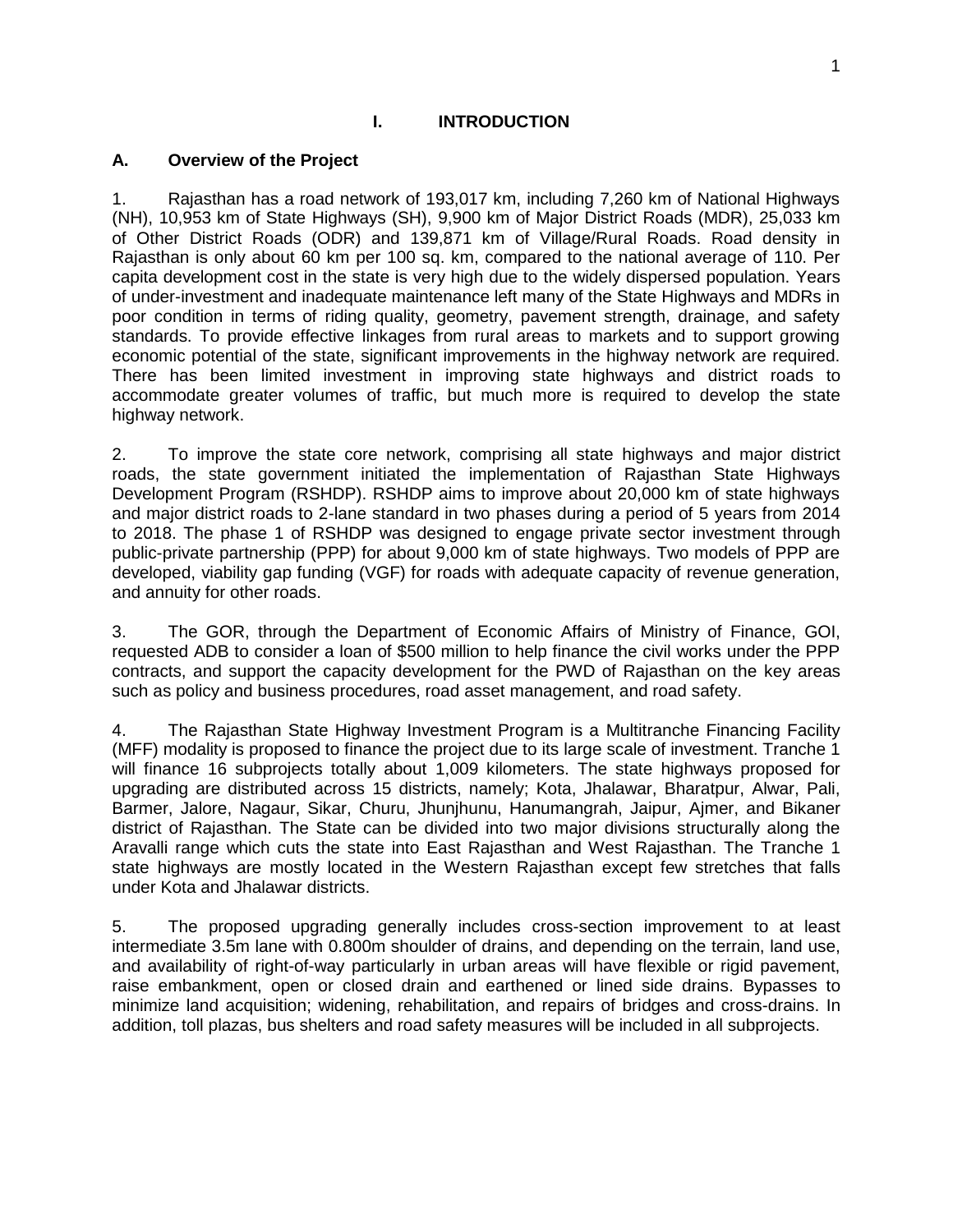| Package                   | <b>State Highway</b><br><b>Number</b>                      | Name of the Road Subproject               | Project<br>Length<br>(km) |  |  |  |
|---------------------------|------------------------------------------------------------|-------------------------------------------|---------------------------|--|--|--|
|                           | <b>SH-74</b>                                               | Kanwas - Aklera                           | 80.020                    |  |  |  |
| 1                         | SH-74 A                                                    | Deoli - Kanwas                            | 14.850                    |  |  |  |
|                           | <b>SH-19 C</b>                                             | Alot (MP) - Gangdhar - Suwasara (MP)      | 24.550                    |  |  |  |
|                           | <b>SH-22</b>                                               | Kherli - Pahari                           | 61.160                    |  |  |  |
|                           | 180.580                                                    |                                           |                           |  |  |  |
| $\overline{2}$            | <b>SH-16</b>                                               | Barmer - Sindhari - Jalore                | 148.090                   |  |  |  |
|                           | <b>SH-16</b>                                               | Sanderao - Bali - Mundara                 | 29.420                    |  |  |  |
|                           | 177.510                                                    |                                           |                           |  |  |  |
|                           | <b>MDR-103</b>                                             | Peelibanga - Lakhuwali                    | 34.548                    |  |  |  |
|                           | SH-6A                                                      | Sardarsher - Lunkaransar                  | 75.800                    |  |  |  |
|                           | SH-69                                                      | Churu - Bhaleri                           | 34.800                    |  |  |  |
| 3                         | <b>SH-60</b>                                               | Sanju - Tarnau                            | 16.710                    |  |  |  |
|                           | <b>SH-100</b>                                              | Roopangarh - Naraina                      | 34.792                    |  |  |  |
|                           | SH-19, SH-60, SH-<br>20, SH-83, SH-8,<br>SH-82 and SH-82-A | Nagaur - Tarnau - Deewana -<br>Mukundgarh | 210.415                   |  |  |  |
|                           |                                                            | <b>Subtotal Package-3</b>                 | 407.065                   |  |  |  |
|                           | <b>SH-13B</b>                                              | Singhana - Buhana - Haryana Border        | 34.190                    |  |  |  |
| 4                         | <b>SH-13</b>                                               | Ajeetgarh - Chala                         | 33.135                    |  |  |  |
|                           | SH-20 & 20 A                                               | Sikar-Ganeri-Jaswantgarh                  | 83.260                    |  |  |  |
|                           | <b>SH-20</b>                                               | Bidasar-Nokha                             |                           |  |  |  |
| <b>Subtotal Package-4</b> |                                                            |                                           |                           |  |  |  |
|                           |                                                            | <b>Grand Total</b>                        | 1008.740                  |  |  |  |

**Table 1: List of Subprojects under Tranche-1**

6. A For the proposed State Highway Improvement Program, State Government of Rajasthan will be the Executing Agency (EA) and the Implementing Agency (IA) will be the PPP Division-PWD. A Project Management Unit (PMU) is established at the state headquarter and Project Implementation Units (PIU) are established at the field level for the project and they are responsible for conducting the social assessment and formulating Resettlement Plan (RP), as outlined in this Resettlement Framework (RF).

#### <span id="page-4-0"></span>**B. Purpose of the Resettlement Framework**

7. This RF has been formulated based on (i) ADB's Safeguard Policy Statement (SPS 2009), and government laws and policies as outlined in Section II. Any component included in the Project shall comply with the requirements of the Government of India, the state governments and ADB SPS.

8. This RF has been prepared to guide the preparation of RP for project financed under the MFF. The RF will be reviewed and updated from time to time to ensure relevance and consistency with applicable country legal frameworks and ADB's Safeguard Policy Statement, 2009 (SPS).

9. The purpose of this RF is to do the following: (i) specify the requirements that will be followed in relation to project screening and categorization, assessment, and planning, including arrangements for meaningful consultation with displaced people and other stakeholders, information disclosure requirements and, where applicable, safeguard criteria that are to be used in selecting project and/or components; (ii) assess the adequacy of the client's capacity to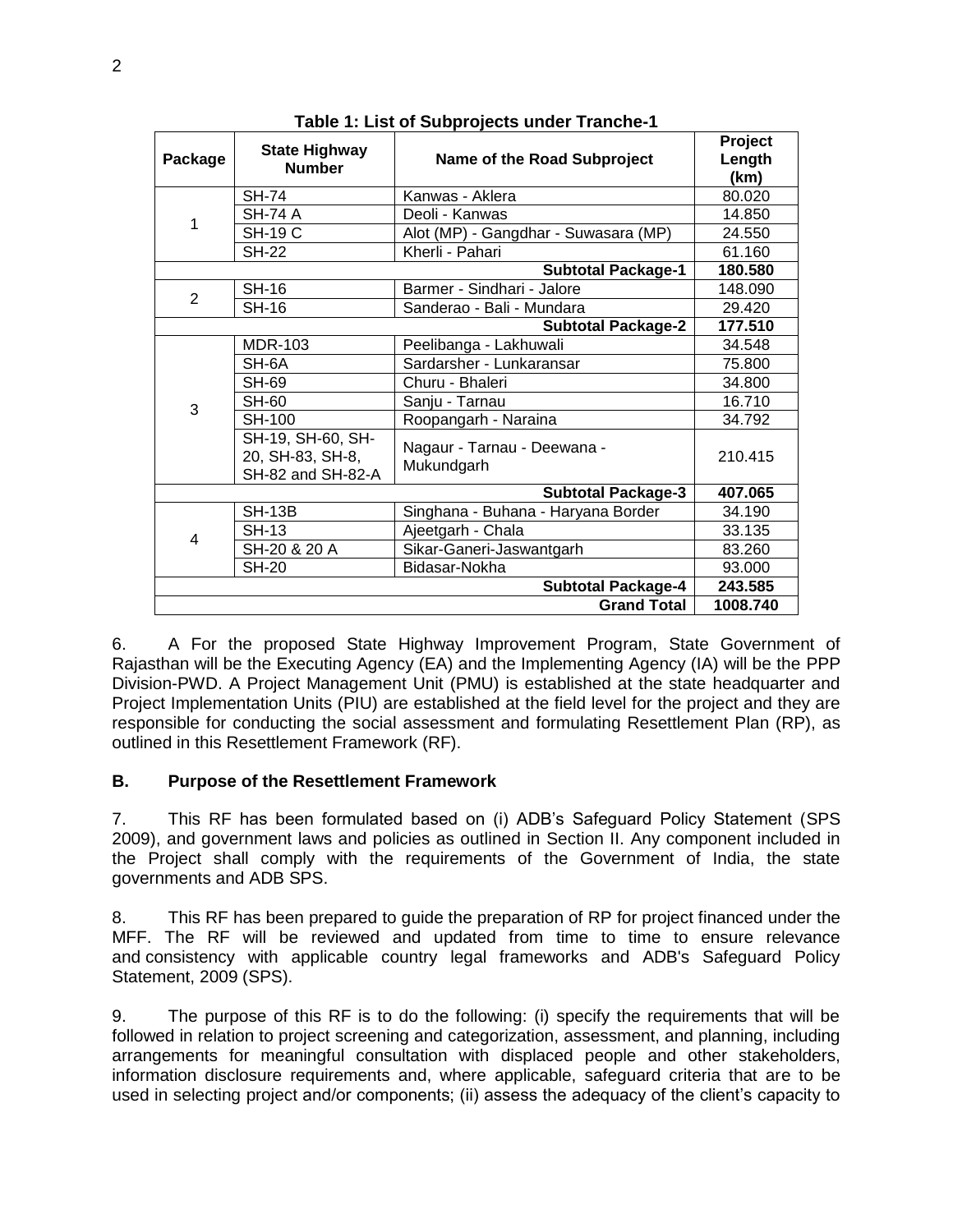implement national laws and ADB's requirements and identify needs for capacity building; (iii) specify implementation procedures, including the budget, institutional arrangements, and capacity development requirements; (iv) specify monitoring and reporting requirements; (v) describe the responsibilities of the client and of ADB in relation to the preparation, implementation, and progress review of social safeguard documents of project; (vi) lays out the principles and objectives governing the preparation and implementation of RPs and ensures consistency with ADB policy requirements; and (vii) compares applicable national laws and regulations and the ADB SPS and outlines measures to fill identified gaps.

# **II. OBJECTIVES, POLICY FRAMEWORK AND ENTITLEMENTS**

<span id="page-5-0"></span>10. The RF outlines the objectives, policy principles and procedures for land acquisition, compensation and other assistance measures for displaced persons. It includes guidance on screening and categorization, assessment, planning, institutional arrangements and processes to be followed for all subprojects.

11. The IA through its PIUs will be responsible for conducting the social assessment and formulating RPs for subprojects, as per the procedures outlined in this RF. The draft RPs will be disclosed to the displaced persons and submitted to ADB for review and approval prior to commencement of any civil works. Compensation and other assistances will have to be paid to DPs<sup>1</sup> prior to any physical or economic displacement of displaced households.

# <span id="page-5-1"></span>**A. Policy and Legal Framework**

12. The policy framework and entitlements for the Program are based on national laws: The Right to Fair Compensation and Transparency in Land Acquisition, Rehabilitation and Resettlement Act, 2013, State laws and regulations and ADB's SPS, 2009. Provisions for land acquisition in the tribal areas are included below in case land will be required for the project in tribal areas. Further, a brief note on the new act has also been provided as the act has become effective since January 2014.

## **1. Right to Fair Compensation and Transparency in Land Acquisition, Rehabilitation and Resettlement Act (RFCT in LARR), 2013**

13. The Right to Fair Compensation and Transparency in Land Acquisition, Rehabilitation and Resettlement (RFCTLARR) Act, 2013, provides for a transparent process and just and fair compensation to the affected families whose land is acquired or proposed to be acquired or are affected by such acquisition and provides for rehabilitation and resettlement of the affected families. The basic principle of the RFCTLARR Act is to ensure that the cumulative outcome of compulsory land acquisition should be such that, the affected persons become partners in development, leading to an improvement in the standard of living after acquisition. This act came into effect on January 01, 2014 and the Land Acquisition Act, 1894 stands repealed. The salient provisions of RFCTLARR Act are discussed below.

  $1$  According to ADB SPS-2009, in the context of involuntary resettlement, displaced persons are those who are physically displaced (relocation, loss of residential land, or loss of shelter) and/or economically displaced (loss of land, assets, access to assets, income sources, or means of livelihoods) as a result of (i) involuntary acquisition of land, or (ii) involuntary restrictions on land use or on access to legally designated parks and protected areas.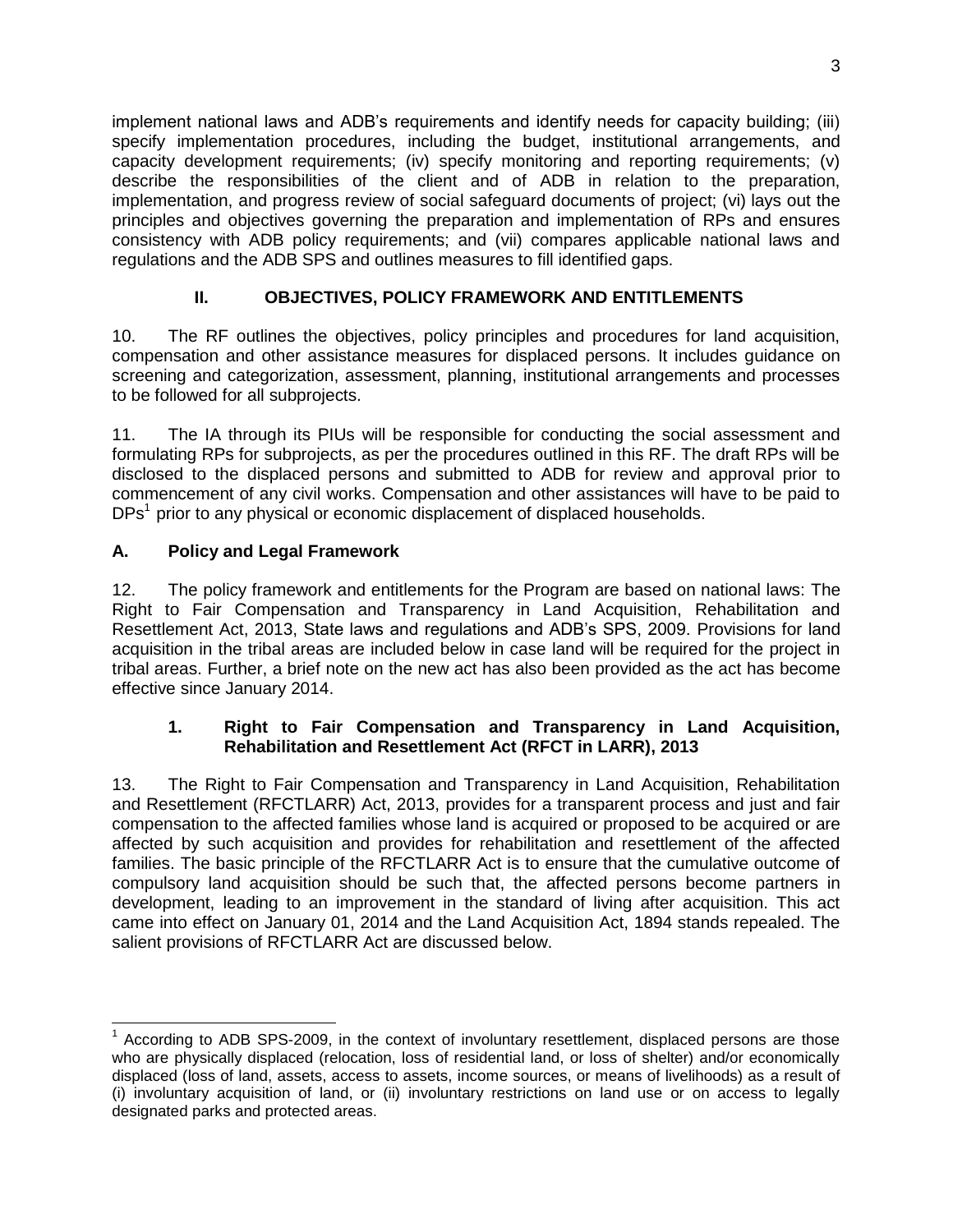14. The RFCTLARR Act applies to acquisition of land for a public purpose, as defined in the act. The act provides for consultation with and involvement of local self-government in undertaking a Social Impact Assessment (SIA). The SIA is reviewed by an Expert Group to assess if the potential benefits of the project outweigh the social cost and adverse social impacts. The expert group can recommend either for or against proceeding with the project. The appropriate government is not bound by the decision of the expert group and can decide otherwise.

15. The act prohibits acquisition of multi crop land for any project, however on exceptional cases allows acquisition of multi crop land, wherein the State specific threshold of acquiring such land is not exceeded and equivalent waste land is developed for agricultural purpose.

16. The competent authority while determining the market value of the land has to consider the higher value of the land arrived at by 3-methods of valuation, viz: (i) market value as per Indian Stamp Act, 1899 for the registration of sale deed or agreements to sell, in the area where land is situated; or (ii) average sale price for similar type of land, situated in the nearest village or nearest vicinity area, ascertained from the highest 50% of sale deeds of the preceding 3 years; or (iii) consented amount paid for PPPs or private companies. In case of rural areas, the market value of land so determined is multiplied by a factor, to be decided by the appropriate government. A solatium of 100% is payable on the market value of land multiplied by the factor and all immovable properties or assets, trees and plants.

17. A Resettlement and Rehabilitation award detailing the entitlements to be provided as per the Second Schedule of Act is passed by the competent authority. Possession of land can be taken only after payment of compensation and rehabilitation and resettlement entitlements as detailed in Second Schedule and Third Schedule. The detail of amenities to be provided in a resettlement site is detailed in the Third Schedule. Additional details regarding the Act can be found in Appendix 1.

# **2. Legal and Policy Framework of Rajasthan**

18. The legislations and policy concerning the land acquisition and resettlement formulated and adopted by State Government of Rajasthan are discussed in the following section.

# **a. Rajasthan Land Revenue Code, 1959**

19. An Act to consolidate and amend the laws relating to land revenue, the powers of Revenue Officers, rights and liabilities of holders of land from the State Government, agricultural tenures and other matters relating to land and the liabilities incidental thereto in Rajasthan. This Act basically deals with the land rights of landholders and power of revenue departments but does not reflect and specific on acquisition and payment of compensation.

# **b. Rajasthan Highway Act, 2003**

20. The Rajasthan Highway Act, 2003 is meant to provide for the restriction of ribbon development along highways for prevention and removal of encroachment thereon, for the construction, maintenance and development of highways, for the levy of betterment charges, and for certain other matters, and to provide for the public such conditions as will ensure safety and maximum efficiency of all road transport of highways in the Rajasthan State.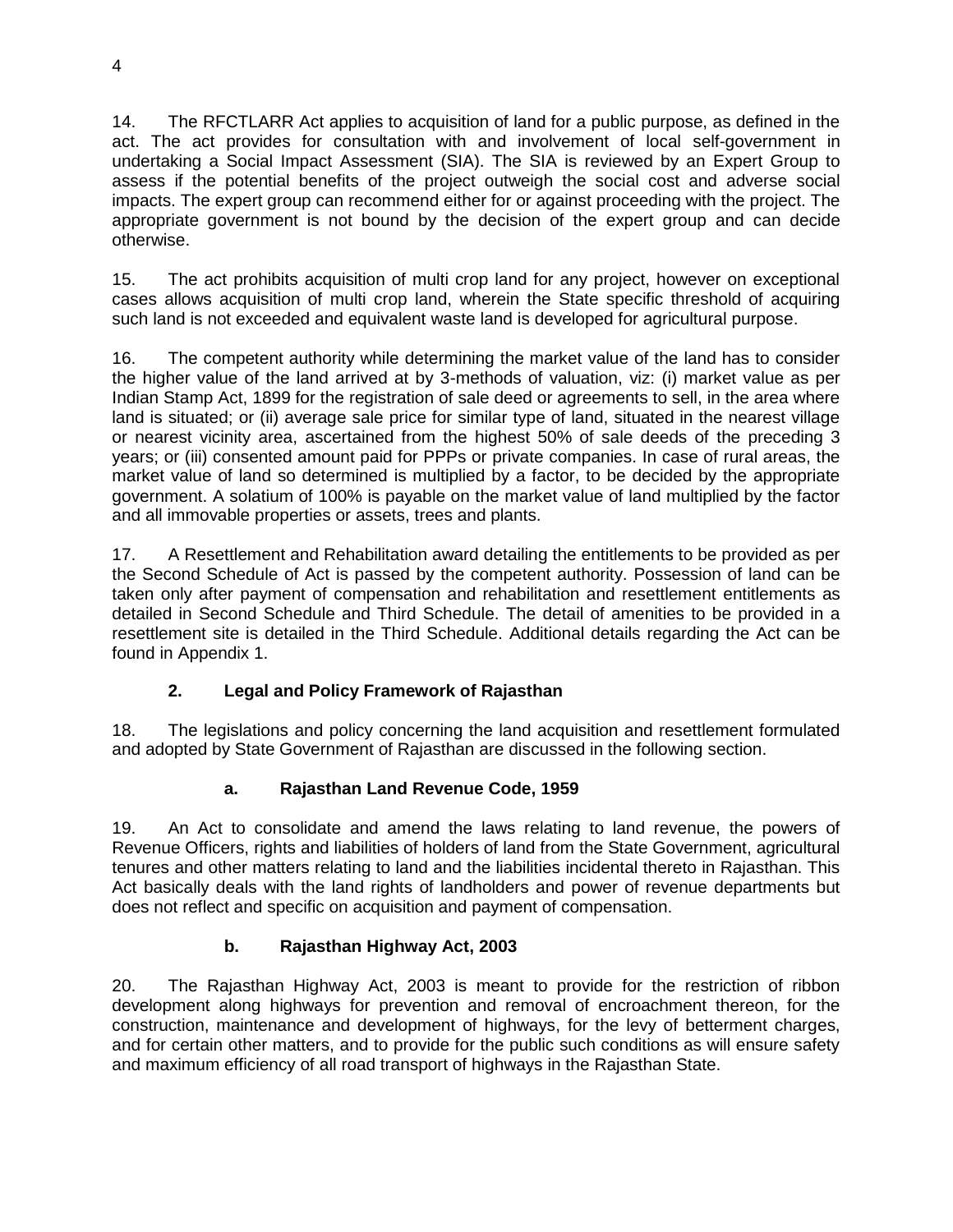#### **c. The Rajasthan Right to Fair Compensation and Transparency in Land Acquisition, Rehabilitation and Resettlement Rules, 2016**

21. The Rules framed and notified by GoR for the RFCTLARRR Act, 2013 details the process of SIA, public hearing and SIA report and social impact management plan. The consent requirement in the format specified is to be obtained during the SIA. The rules also explain the process of preparing and publishing the rehabilitation and resettlement scheme. The State Rules do not deviate from the RFCTLARRR Act 2013 and only provides for the specifics in the implementation of RFCTLARRR Act 2013.

## **3. The Scheduled Tribes and Other Traditional Forest Dwellers (Recognition of Forest Rights) Act, 2006**

22. This law provides for recognition of forest rights to Scheduled Tribes in occupation of the forest land prior to 13 December 2005 and to other traditional forest dwellers who are in occupation of the forest land for at least 3 generations i.e. 75 years, up to maximum of 4 hectares. These rights are heritable but not alienable or transferable.

# **4. ADB's Safeguard Policy Statement (SPS), 2009**

23. The objectives of ADB's SPS (2009) with regard to involuntary resettlement are: (i) to avoid involuntary resettlement wherever possible; (ii) to minimize involuntary resettlement by exploring project and design alternatives; (iii) to enhance, or at least restore, the livelihoods of all displaced persons in real terms relative to pre-project levels; and (iv) to improve the standards of living of the displaced poor and other vulnerable groups.

24. ADB's SPS (2009) covers physical displacement (relocation, loss of residential land, or loss of shelter) and economic displacement (loss of land, assets, access to assets, income sources, or means of livelihoods) as a result of (i) involuntary acquisition of land, or (ii) involuntary restrictions on land use or on access to legally designated parks and protected areas. It covers displaced persons whether such losses and involuntary restrictions are full or partial, permanent or temporary.

25. The three important elements of ADB's SPS (2009) are: (i) compensation at replacement cost for lost assets, livelihood, and income prior to displacement; (ii) assistance for relocation, including provision of relocation sites with appropriate facilities and services; and (iii) assistance for rehabilitation to enhance, or at least restore, the livelihoods of all displaced persons relative to pre-project levels and to improve the standard of living of displaced poor and other vulnerable groups.

# <span id="page-7-0"></span>**B. Comparison of Government and ADB Policies**

26. A comparison between Government Statutes and ADB's involuntary resettlement safeguards policy that provides gap-filling measures reflected in the entitlement matrix is presented as Appendix-2. The Right to Fair Compensation and Transparency in Land Acquisition, Rehabilitation and Resettlement Act, 2013', which has integrated provisions of NRRP with that of LA Act 1894, recognizes titleholders and non-titleholders affected by land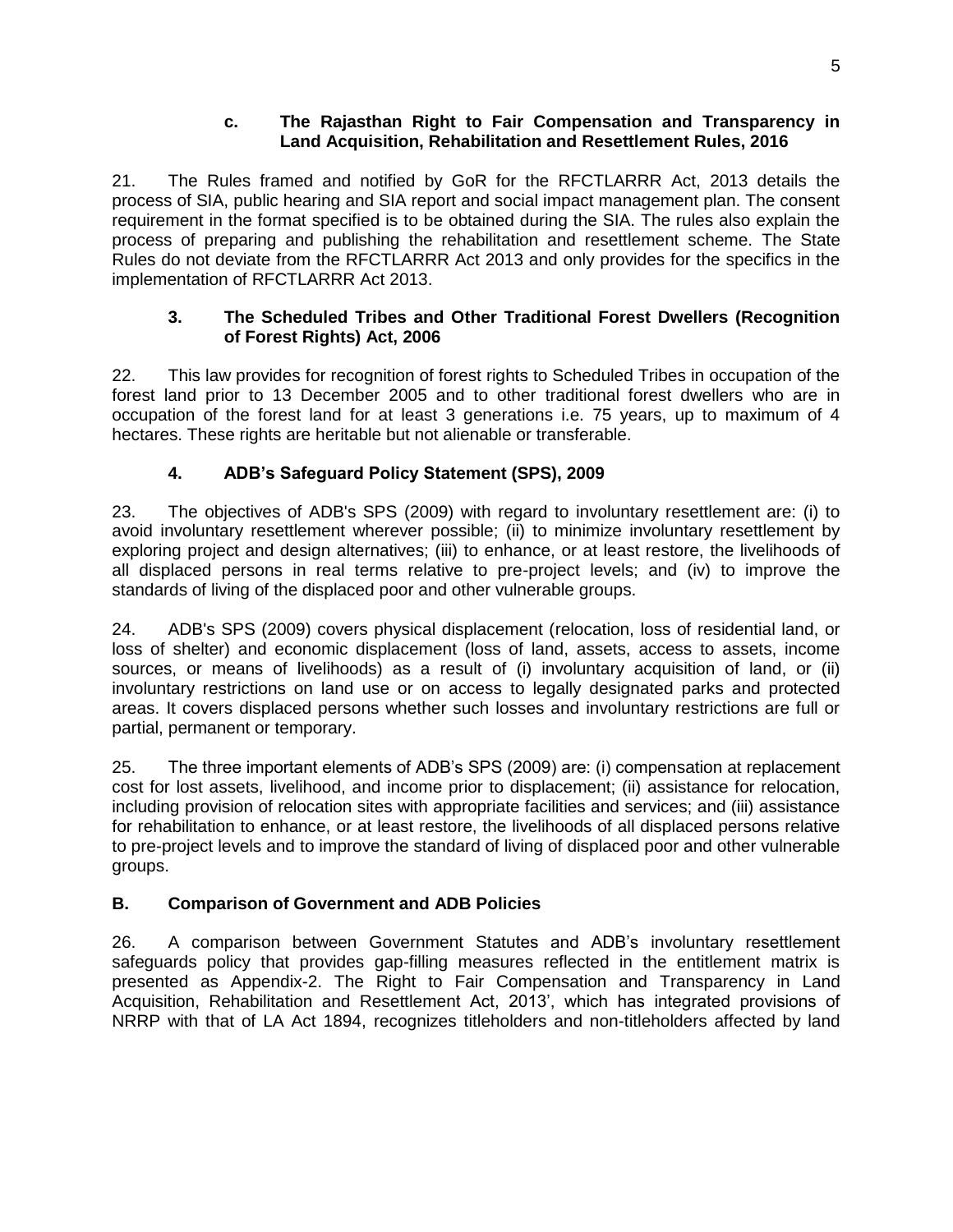acquisition. Wherein, the squatters, encroachers and those present in RoW and other government lands are excluded from the purview of the Act.<sup>2</sup>

27. The key difference between the Government and ADB's involuntary resettlement safeguards policy is with regard to the cut-off date for determining the eligibility for compensation and R&R assistance to all those who are affected by the project irrespective of the ownership title to the land. As per the provisions of RFCTLARR Act, the cut-off-date for title holders is the date of SIA notification [Sec 4(2)] and for non-titleholders affected by the acquisition of such land; they should have been living/working three years or more prior to the acquisition of the land. To bring the RF in line with ADB's requirements, the RF mandates that in the case of land acquisition, the date of issue of notification will be treated as the cut-off date for title holders, and for non-titleholders such as squatters and encroachers, whom the act does not recognize, the cut-off date will be the start date of the subproject census survey. In case of all affected non-title holders, suitable compensation (ex-gratia payments) for loss of assets and R&R assistance is proposed in the entitlement matrix.

28. A significant development in Government statute is the notification of 'The Right to Fair Compensation and Transparency in Land Acquisition, Rehabilitation and Resettlement Act, 2013', which has repealed the Land Acquisition Act of 1894 (as amended in 1984). This Act would both complement the revision of the NRRP (2007) and decrease significantly the gaps between the LA Act 1894 and ADB's SPS. In particular, the Act would require social impact assessments for projects involving land acquisition. The Act also expands compensation coverage of the principal act by requiring that the value of structure, trees, plants, or standing crops damaged must also be included and the solatium being 100 percent of all amounts inclusive. The Act furthermore meets ADB requirement of all compensation to be paid prior to project taking possession of any land and provision of R&R support including subsistence grant and transportation cost.

#### <span id="page-8-0"></span>**C. Involuntary Resettlement Safeguard Principles for the Project**

29. Based on the above analysis of government provisions and ADB policy, the following resettlement principles are adopted for this Project:

- (i) Screen the project early on to identify past, present, and future involuntary resettlement impacts and risks. Determine the scope of resettlement planning through a survey and/or census of displaced persons, including a gender analysis, specifically related to resettlement impacts and risks. Measures to avoid and minimize involuntary resettlement impacts include the following: (i) explore alternative alignments or locations which are less impacting, (ii) ensure the appropriate technology is used to reduce land requirements, (iii) modify the designs, cross sections, and geometrics of components to minimize the ROW and ensure involuntary resettlement is avoided or minimized.
- (ii) Carry out meaningful consultations with displaced persons, host communities, and concerned nongovernment organizations. Inform all displaced persons of their entitlements and resettlement options. Ensure their participation in planning, implementation, and monitoring and evaluation of resettlement programs. Pay particular attention to the needs of vulnerable groups, especially those below the poverty line, the landless, the elderly, women and children, and indigenous

 $2$  Non-titleholders are recognized in this investment program through this Resettlement Framework and meets ADB SPS requirement.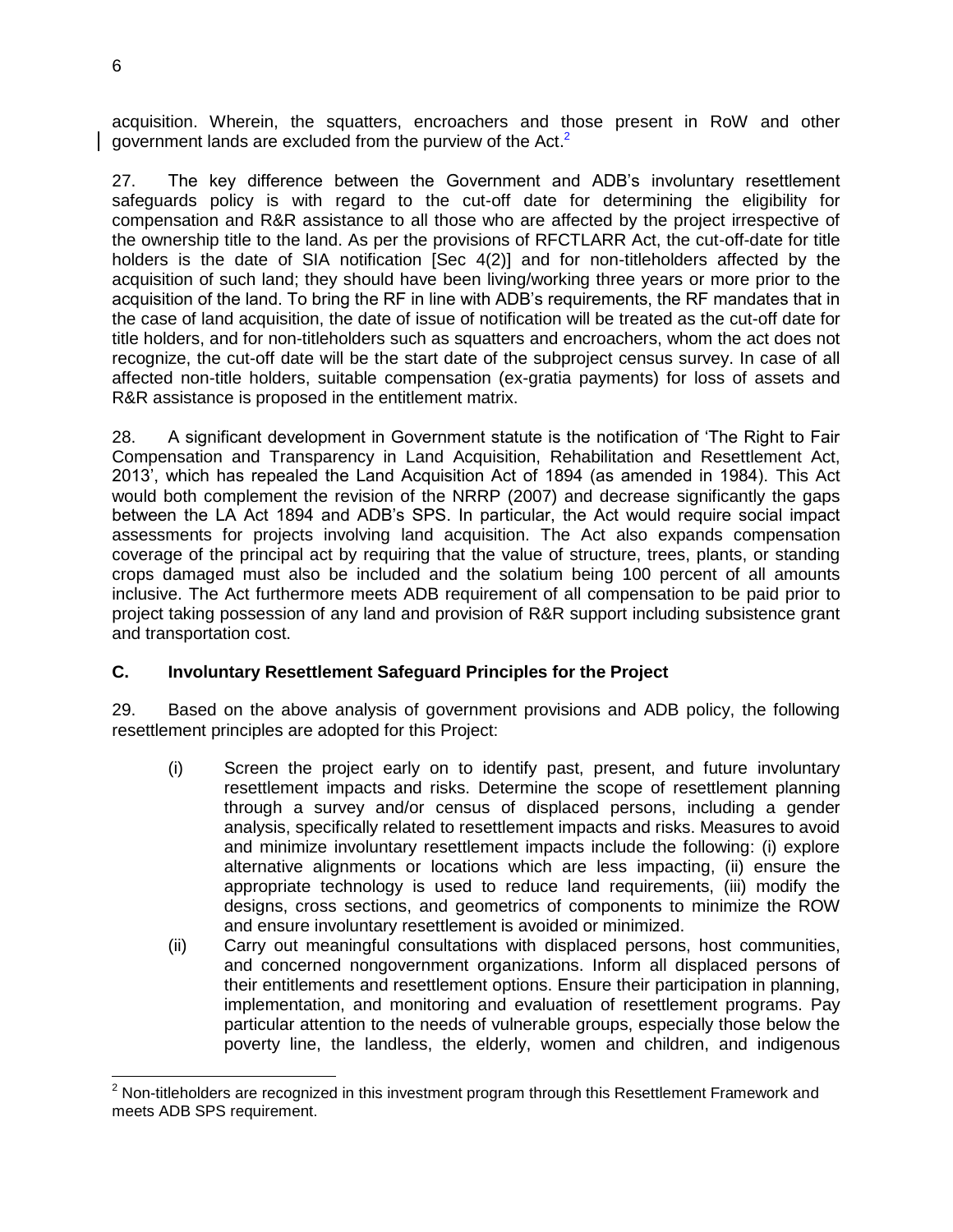peoples, and those without legal title to land, and ensure their participation in consultations. Establish a grievance redress mechanism to receive and facilitate resolution of the concerns of displaced persons. Support the social and cultural institutions of displaced persons and their host population. Where involuntary resettlement impacts and risks are highly complex and sensitive, compensation and resettlement decisions should be preceded by a social preparation phase.

- (iii) Improve, or at least restore, the livelihoods of all displaced persons through; (i) land-based resettlement strategies when affected livelihoods are land based where possible or cash compensation at replacement cost for land when the loss of land does not undermine livelihoods, (ii) prompt replacement of assets with access to assets of equal or higher value, (iii) prompt compensation at full replacement cost for assets that cannot be restored, and (iv) additional revenues and services through benefit sharing schemes where possible.
- (iv) Provide physically and economically displaced persons with needed assistance, including the following: (i) if there is relocation, secured tenure to relocation land, better housing at resettlement sites with comparable access to employment and production opportunities, integration of resettled persons economically and socially into their host communities, and extension of project benefits to host communities; (ii) transitional support and development assistance, such as land development, credit facilities, training, or employment opportunities; and (iii) civic infrastructure and community services, as required.
- (v) Improve the standards of living of the displaced poor and other vulnerable groups, including women, to at least national minimum standards. In rural areas provide them with legal and affordable access to land and resources, and in urban areas provide them with appropriate income sources and legal and affordable access to adequate housing.
- (vi) Develop procedures in a transparent, consistent, and equitable manner if land acquisition is through negotiated settlement<sup>3</sup> to ensure that those people who enter into negotiated settlements will maintain the same or better income and livelihood status.
- (vii) Ensure that displaced persons without titles to land or any recognizable legal rights to land are eligible for all compensation, relocation and rehabilitation measures, except land. .
- (viii) Prepare a resettlement plan elaborating on the entitlements of displaced persons, the income and livelihood restoration strategy, institutional arrangements, monitoring and reporting framework, budget, and time-bound implementation schedule. This resettlement plan will be approved by ADB prior to contract award.
- (ix) Disclose a draft resettlement plan, including documentation of the consultation process in a timely manner, before project appraisal, in an accessible place and a form and language(s) understandable to displaced persons and other stakeholders. Disclose the final resettlement plan and its updates to displaced

 $3$  ADB SPS 2009 (Safeguards Requirements 2) does not apply to negotiated settlements. The policy is encourages acquisition of land and other assets through a negotiated settlement wherever possible, based on meaningful consultation with affected persons, including those without title to assets. A negotiated settlement will offer adequate and fair price for land and/or other assets. Also, an independent external party will be engaged to document the negotiation and settlement processes. In cases where the failure of negotiations would result in expropriation through eminent domain or the buyer could acquire the property regardless of its owner's decision to sell it or not, will trigger ADB's involuntary resettlement policy. The Safeguard Requirements 2 will apply in such cases, including preparing a resettlement plan.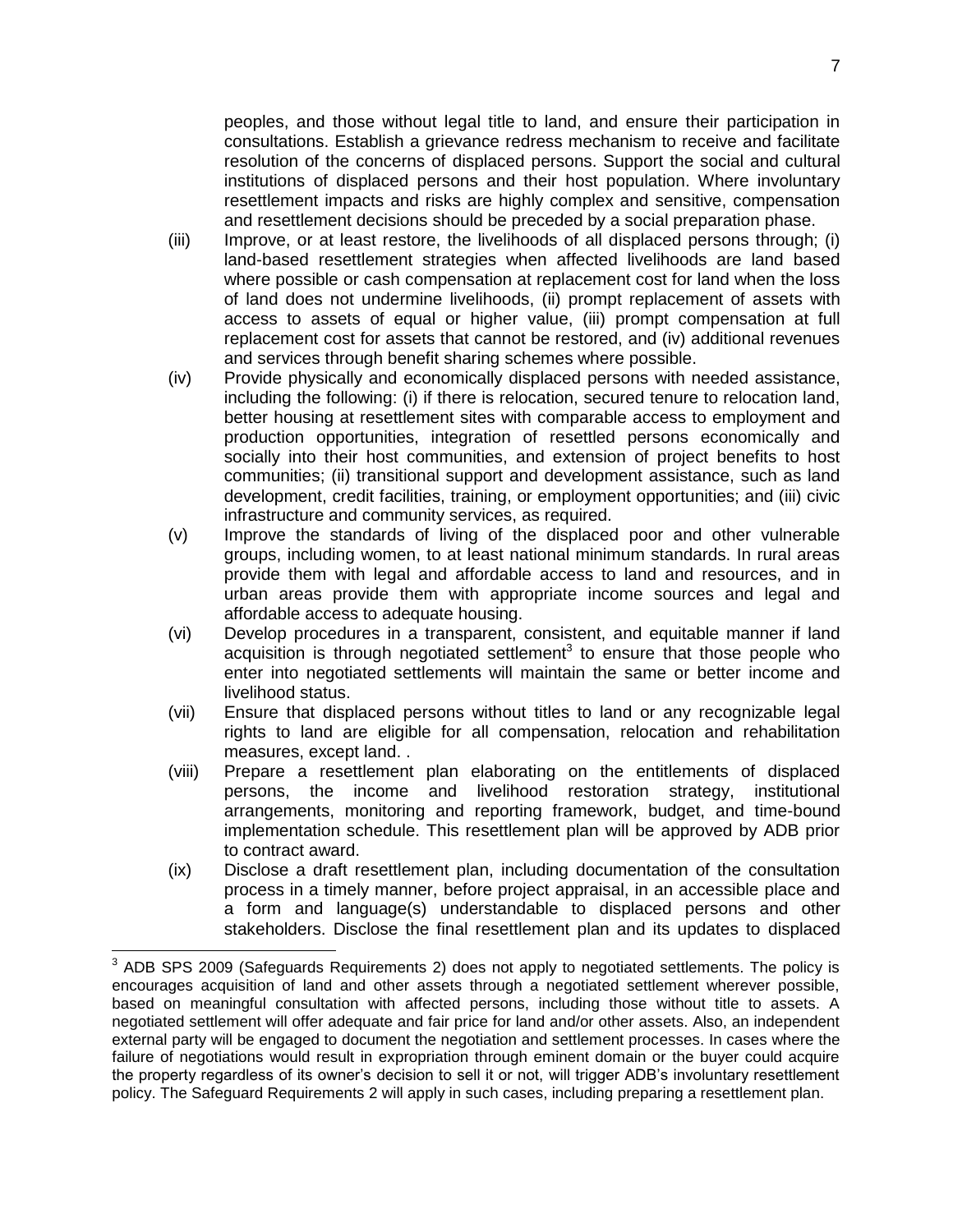persons and other stakeholders.

- (x) Conceive and execute involuntary resettlement as part of a development project or program. Include the full costs of resettlement in the presentation of project's costs and benefits. For a project with significant involuntary resettlement impacts, consider implementing the involuntary resettlement component of the project as a stand-alone operation.
- (xi) Pay compensation and provide other resettlement entitlements before physical or economic displacement. Implement the resettlement plan under close supervision throughout project implementation.
- (xii) Monitor and assess resettlement outcomes, their impacts on the standard of living of displaced persons, and whether the objectives of the resettlement plan have been achieved by taking into account the baseline conditions and the results of resettlement monitoring. Disclose monitoring reports.

# <span id="page-10-0"></span>**D. Entitlement Matrix**

30. Based on the above analysis of government provisions and ADB policy, the following resettlement principles are adopted for this Project:

- (i) those who have formal legal rights to land lost in its entirety or in part;
- (ii) those who lost the land they occupy in its entirety or in part and have no formal legal rights to such land, but who have claims to such lands that are recognized or recognizable under national/state laws; and
- (iii) those who lost the land they occupy in its entirety or in part and have neither formal legal rights nor recognized or recognizable claims to such land.

31. Cut-off Date: For titleholders, the date of SIA notification [Sec 4(2)] of intended acquisition as per the provisions of RFCTLARR Act will be treated as the cut-off date, and for non-titleholders the start date of project census survey for the subproject will be the cut-off date. There will be adequate notification of cut-off date and measures will be taken to prevent encroachments/squatting after the cut-off date is established.

32. Non-title holders who settle in the affected areas after the cut-off date will not be eligible for compensation. They however will be given sufficient advance notice (60 days) to vacate the premises and dismantle affected structures prior to project implementation. The project will recognize both licensed and non-licensed vendors, and titled and non-titled households.

33. The displaced persons will be entitled to the following six types of compensation and assistance packages:

- (i) Compensation for the loss of land, crops/ trees at their replacement cost;
- (ii) Compensation for structures (residential/ commercial) and other immovable assets at their replacement cost;
- (iii) Assistance in lieu of the loss of business/ wage income and income restoration assistance;
- (iv) Alternate housing or cash in lieu of house to physically displaces households not having any house site;
- (v) Assistance for shifting and provision for the relocation site (if required), and
- (vi) Rebuilding and/ or restoration of community resources/facilities.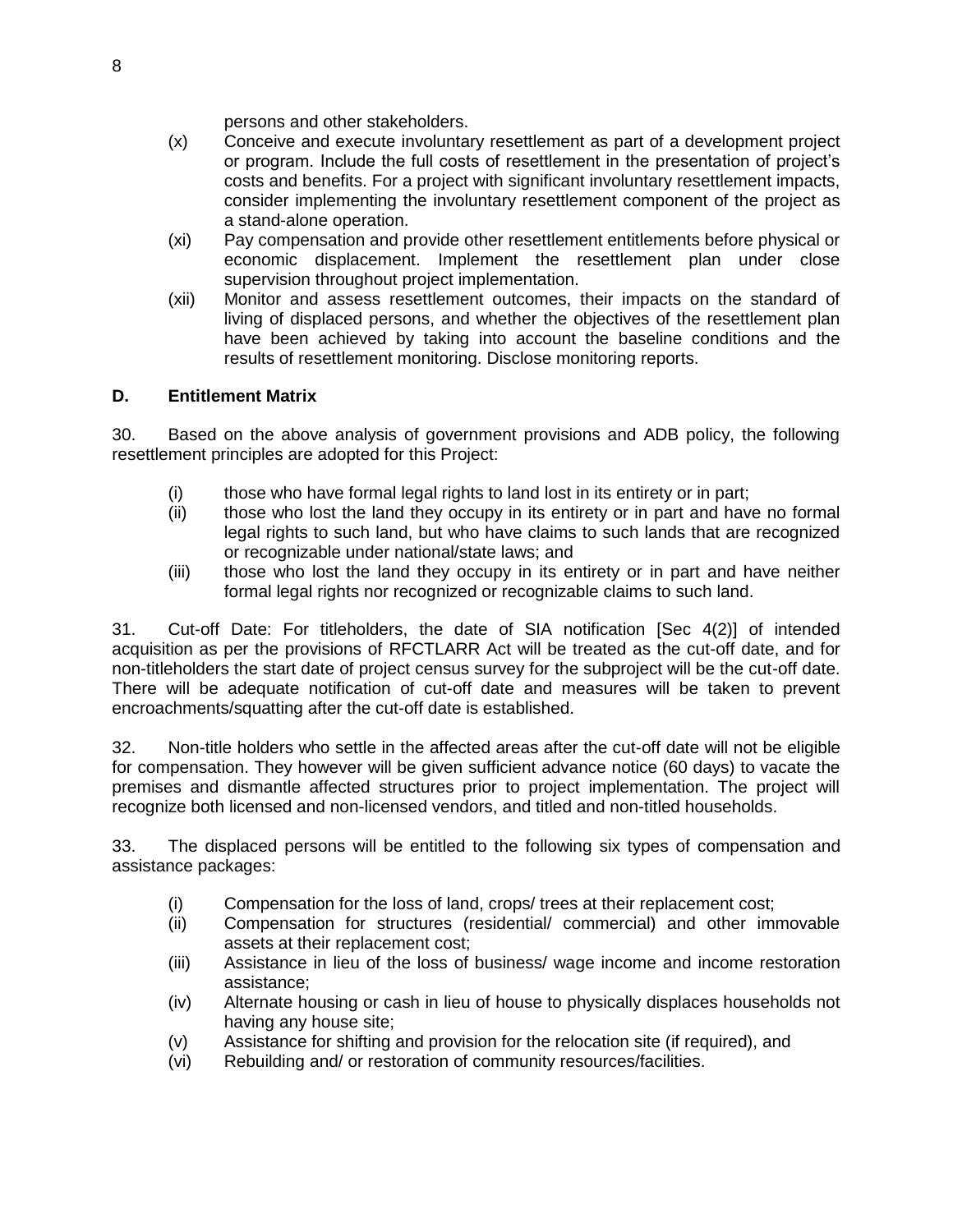34. An Entitlement Matrix has been developed, that summarizes the types of losses and the corresponding nature and scope of entitlements; and is in compliance with National/State Laws and ADB SPS. The following entitlement matrix presents the entitlements corresponding to the tenure of the DPs and the same has been approved $4$  and endorsed by Government of Rajasthan (refer to Table 2).

| <b>SNo</b>     | Impact<br>Category                                                                         |                                                                   | <b>Entitlements</b>                                                               | <b>Implementation Guidelines</b>                                                                                                                                                                                                                                                                                                                                                                                                                                                      |  |
|----------------|--------------------------------------------------------------------------------------------|-------------------------------------------------------------------|-----------------------------------------------------------------------------------|---------------------------------------------------------------------------------------------------------------------------------------------------------------------------------------------------------------------------------------------------------------------------------------------------------------------------------------------------------------------------------------------------------------------------------------------------------------------------------------|--|
|                |                                                                                            | PART I. TITLE HOLDERS - Compensation for Loss of Private Property |                                                                                   |                                                                                                                                                                                                                                                                                                                                                                                                                                                                                       |  |
| 1              | Loss of Land<br>(agricultural,<br>homestead,<br>commercial<br>or otherwise)                | 1.1                                                               | Compensation for land at<br>Replacement Cost or Land for land,<br>where feasible. | Land will be acquired by the<br>competent authority in accordance<br>with the provisions of RFCTLARR<br>Act, 2013.                                                                                                                                                                                                                                                                                                                                                                    |  |
|                |                                                                                            |                                                                   |                                                                                   | Replacement cost for land will be,<br>higher of (i) market value as per<br>Indian Stamp Act, 1899 for the<br>registration of sale deed or<br>agreements to sell, in the area<br>where land is situated; or (ii)<br>average sale price for similar type<br>of land, situated in the nearest<br>village or nearest vicinity area,<br>ascertained from the highest 50%<br>of sale deeds of the preceding 3<br>years; or (iii) consented amount<br>paid for PPPs or private<br>companies. |  |
|                |                                                                                            |                                                                   |                                                                                   | Plus 100% solatium and 12%<br>interest from date of notification to<br>award.                                                                                                                                                                                                                                                                                                                                                                                                         |  |
|                |                                                                                            |                                                                   |                                                                                   | The multiplier factor adopted by<br>GoR for land in rural area, based<br>on the distance from urban area to<br>the affected area, will be applied.                                                                                                                                                                                                                                                                                                                                    |  |
|                |                                                                                            |                                                                   |                                                                                   | In case of severance of land,<br>house, manufactory or other<br>building, as per Section 94 (1), the<br>whole land and/or structure shall<br>be acquired, if the owner so<br>desires.                                                                                                                                                                                                                                                                                                 |  |
| $\overline{2}$ | Loss of<br><b>Structure</b><br>(house,<br>shop,<br>building or<br>immovable<br>property or | 2.1                                                               | Compensation at replacement cost                                                  | The market value of structures and<br>other immovable properties will be<br>determined by PWD on the basis<br>of relevant PWD Schedule of<br>Rates (SR) as on date without<br>depreciation.                                                                                                                                                                                                                                                                                           |  |

**Table 2: Entitlement Matrix**

 $\overline{\phantom{0}}$ 

 $4$  GO No. F7 (143) SHA/PPP/2015/D-1262 of Public Works Department, Government of Rajasthan dated 17.11.2015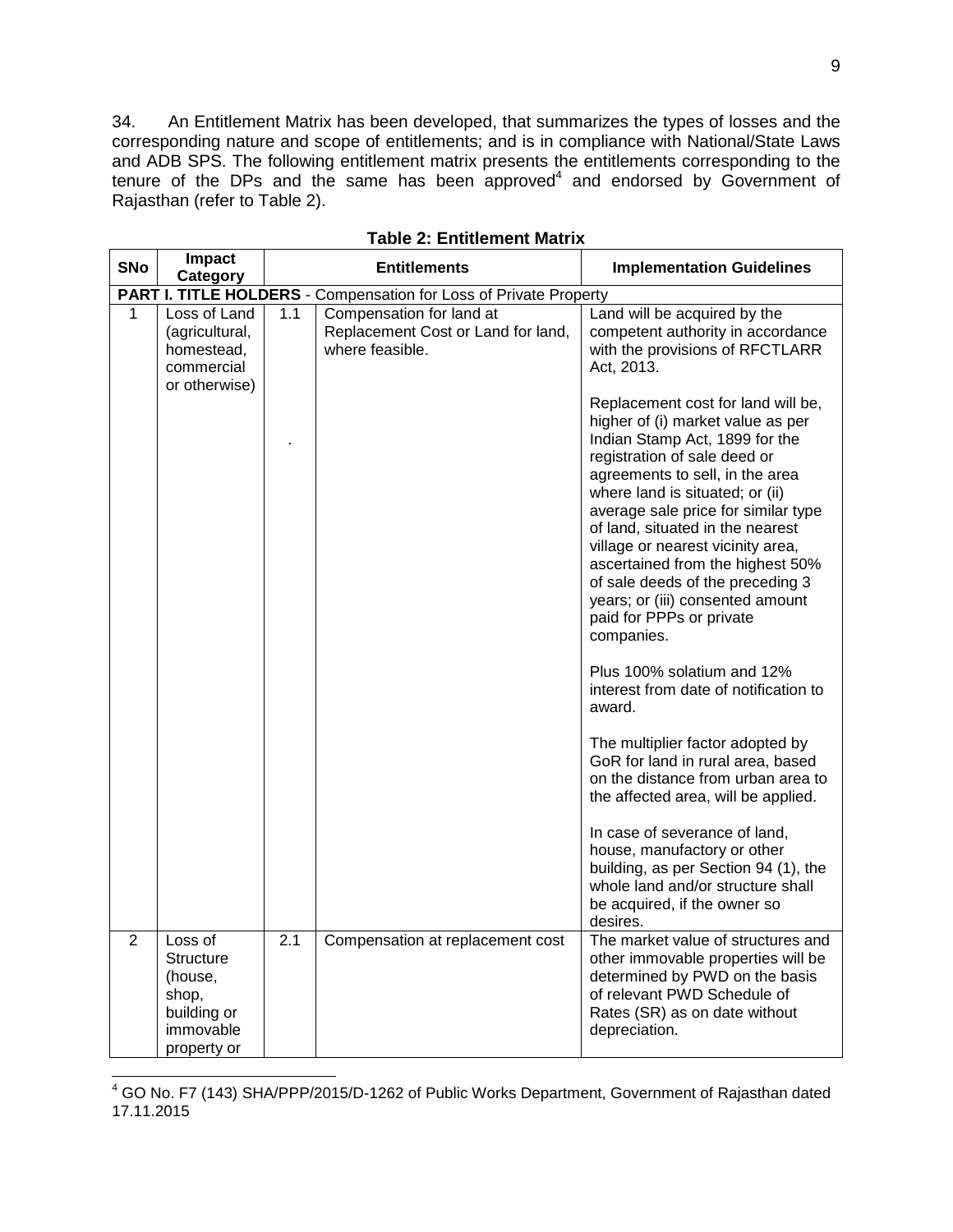| <b>SNo</b> | Impact<br>Category |     | <b>Entitlements</b>                                                       | <b>Implementation Guidelines</b>          |
|------------|--------------------|-----|---------------------------------------------------------------------------|-------------------------------------------|
|            | assets             |     |                                                                           | Plus 100% solatium                        |
|            | attached to        |     |                                                                           |                                           |
|            | the land,          |     |                                                                           | For partly affected structures, the       |
|            | including          |     |                                                                           | DP will have the option of claiming       |
|            | trees)             |     |                                                                           | compensation for the entire               |
|            |                    |     |                                                                           | structure, if the remaining portion is    |
|            |                    |     |                                                                           | unviable.                                 |
|            |                    |     | <b>PART II. REHABILITATION AND RESETTLEMENT -</b>                         | Both Titleholders and Families Whose      |
|            |                    |     | Acquired                                                                  | Livelihood is Primarily dependent on Land |
| 3          | Loss of Land       | 3.1 | Employment to at least one                                                |                                           |
|            |                    |     | member per affected family in the                                         |                                           |
|            |                    |     | project or arrange for a job in such                                      |                                           |
|            |                    |     | other project as may be required                                          |                                           |
|            |                    |     | after providing suitable training and                                     |                                           |
|            |                    |     | skill development in the required                                         |                                           |
|            |                    |     | field and at a rate not lower than the                                    |                                           |
|            |                    |     | minimum wages provided for in any                                         |                                           |
|            |                    |     | other law for the time being in force.                                    |                                           |
|            |                    |     |                                                                           |                                           |
|            |                    |     | or                                                                        |                                           |
|            |                    |     | One time payment of Rs.5,00,000/-                                         |                                           |
|            |                    |     | for each affected household                                               |                                           |
|            |                    |     |                                                                           |                                           |
|            |                    |     | or                                                                        |                                           |
|            |                    |     | Annuity policy that shall pay                                             |                                           |
|            |                    |     | Rs.2000/- per month for 20 years                                          |                                           |
|            |                    |     | with appropriate indexation to                                            |                                           |
|            |                    |     | <b>CPIAL</b>                                                              |                                           |
|            |                    | 3.2 | Monthly subsistence allowance of                                          |                                           |
|            |                    |     | Rs.3,000/- per month for a period of                                      |                                           |
|            |                    |     | one-year to affected households                                           |                                           |
|            |                    |     | who require to relocate due to the                                        |                                           |
|            |                    |     | project                                                                   |                                           |
|            |                    | 3.3 | Transportation assistance of                                              |                                           |
|            |                    |     | Rs.50,000/- for affected households<br>who require to relocate due to the |                                           |
|            |                    |     | project                                                                   |                                           |
|            |                    | 3.4 | One time assistance of Rs.25,000                                          |                                           |
|            |                    |     | to all those who lose a cattle shed                                       |                                           |
|            |                    | 3.5 | One time Resettlement Allowance                                           |                                           |
|            |                    |     | of Rs.50,000/- for affected                                               |                                           |
|            |                    |     | household who have to relocate                                            |                                           |
|            |                    | 3.6 | Additional onetime assistance of                                          |                                           |
|            |                    |     | Rs.50,000/- to scheduled caste and                                        |                                           |
|            |                    |     | scheduled tribe families who are                                          |                                           |
|            |                    |     | displaced from scheduled areas                                            |                                           |
|            |                    |     | and who require to relocate due to                                        |                                           |
|            |                    |     | the project                                                               |                                           |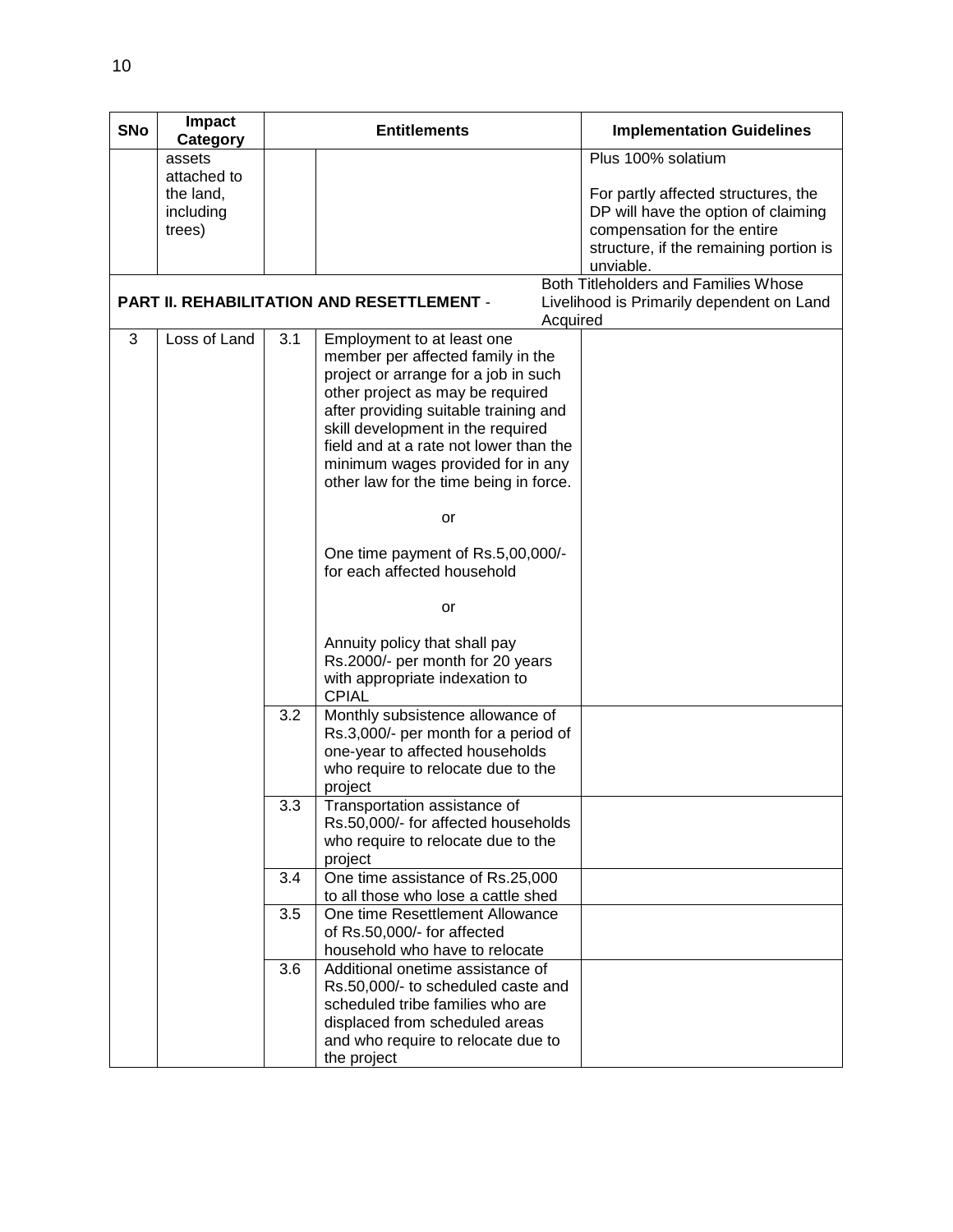| <b>SNo</b> | Impact<br>Category   |     | <b>Entitlements</b>                                                                                                                                                                                                                                                                                                                                              | <b>Implementation Guidelines</b>                                                                          |  |
|------------|----------------------|-----|------------------------------------------------------------------------------------------------------------------------------------------------------------------------------------------------------------------------------------------------------------------------------------------------------------------------------------------------------------------|-----------------------------------------------------------------------------------------------------------|--|
| 4          | Loss of<br>Residence | 4.1 | An alternative house for those who<br>have to relocate, as per IAY<br>specifications in rural areas and a<br>constructed house/flat of minimum<br>50 sq.m. in urban areas or cash in<br>lieu of house if opted (the cash in<br>lieu of house will be Rs.70,000/- in<br>line with Gol IAY standards in rural<br>areas and Rs.1,50,000 in case of<br>urban areas). | Stamp duty and registration<br>charges will be borne by the<br>project in case of new houses or<br>sites. |  |
|            |                      | 4.2 | Employment to at least one<br>member per affected family in the<br>project or arrange for a job in such<br>other project as may be required<br>after providing suitable training and<br>skill development in the required<br>field and at a rate not lower than the<br>minimum wages provided for in any<br>other law for the time being in force.               |                                                                                                           |  |
|            |                      |     | or                                                                                                                                                                                                                                                                                                                                                               |                                                                                                           |  |
|            |                      |     | One time payment of Rs.5,00,000/-<br>for each affected household                                                                                                                                                                                                                                                                                                 |                                                                                                           |  |
|            |                      |     | or                                                                                                                                                                                                                                                                                                                                                               |                                                                                                           |  |
|            |                      |     | Annuity policy that shall pay<br>Rs.2000/- per month for 20 years<br>with appropriate indexation to<br><b>CPIAL</b>                                                                                                                                                                                                                                              |                                                                                                           |  |
|            |                      | 4.3 | Monthly subsistence allowance of<br>Rs.3,000/- per month for a period of<br>one-year to affected households<br>who require to relocate due to the<br>project                                                                                                                                                                                                     |                                                                                                           |  |
|            |                      | 4.4 | Transportation assistance of<br>Rs.50,000/- for affected households<br>who require to relocate due to the<br>project                                                                                                                                                                                                                                             |                                                                                                           |  |
|            |                      | 4.5 | One time assistance of Rs.25,000<br>to all those who lose a cattle shed                                                                                                                                                                                                                                                                                          |                                                                                                           |  |
|            |                      | 4.6 | One time assistance of Rs.25,000<br>for each affected family of an<br>artisan or self-employed and who<br>has to relocate.                                                                                                                                                                                                                                       |                                                                                                           |  |
|            |                      | 4.7 | One time Resettlement Allowance<br>of Rs.50,000/- for affected<br>household who have to relocate                                                                                                                                                                                                                                                                 |                                                                                                           |  |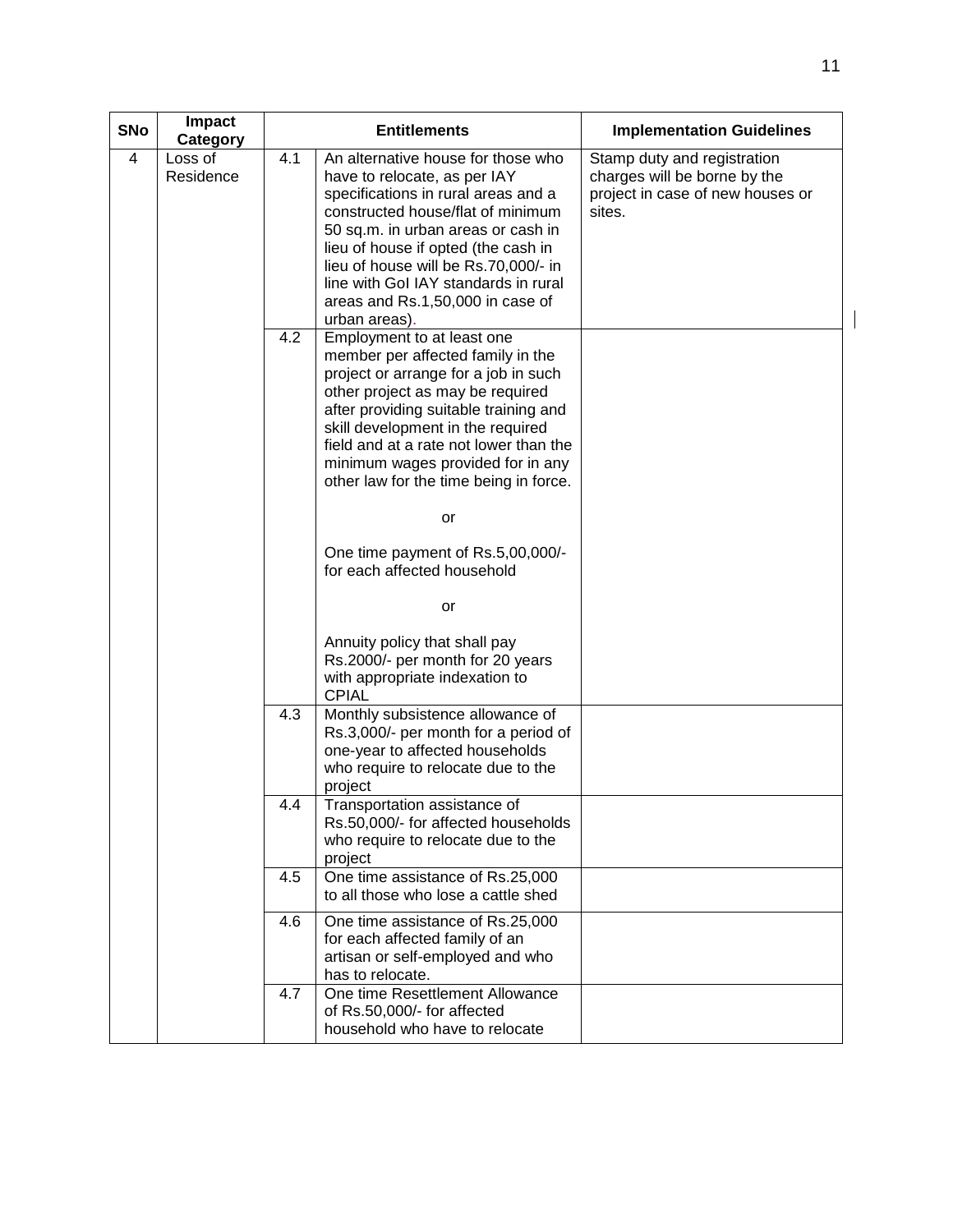| <b>SNo</b> | Impact<br>Category                                       | <b>Entitlements</b> |                                                                                                                                                                                                                                                                                                                                                    | <b>Implementation Guidelines</b> |
|------------|----------------------------------------------------------|---------------------|----------------------------------------------------------------------------------------------------------------------------------------------------------------------------------------------------------------------------------------------------------------------------------------------------------------------------------------------------|----------------------------------|
|            |                                                          | 4.8                 | Additional onetime assistance of<br>Rs.50,000/- to scheduled caste and<br>scheduled tribe families who are<br>displaced from scheduled areas<br>and who require to relocate due to<br>the project                                                                                                                                                  |                                  |
|            |                                                          | 4.9                 | Right to salvage affected materials                                                                                                                                                                                                                                                                                                                |                                  |
| 5          | Loss of shop<br>$/$ trade $/$<br>commercial<br>structure | 5.1                 | Employment to at least one<br>member per affected family in the<br>project or arrange for a job in such<br>other project as may be required<br>after providing suitable training and<br>skill development in the required<br>field and at a rate not lower than the<br>minimum wages provided for in any<br>other law for the time being in force. |                                  |
|            |                                                          |                     | or                                                                                                                                                                                                                                                                                                                                                 |                                  |
|            |                                                          |                     | One time payment of Rs.5,00,000/-<br>for each affected household                                                                                                                                                                                                                                                                                   |                                  |
|            |                                                          |                     | or                                                                                                                                                                                                                                                                                                                                                 |                                  |
|            |                                                          |                     | Annuity policy that shall pay<br>Rs.2000/- per month for 20 years<br>with appropriate indexation to<br><b>CPIAL</b>                                                                                                                                                                                                                                |                                  |
|            |                                                          | 5.2                 | Monthly subsistence allowance of<br>Rs.3,000/- per month for a period of<br>one-year to affected households<br>who require to relocate due to the<br>project                                                                                                                                                                                       |                                  |
|            |                                                          | 5.3                 | Transportation assistance of<br>Rs.50,000/- for affected households<br>who require to relocate due to the<br>project                                                                                                                                                                                                                               |                                  |
|            |                                                          | 5.4                 | One time assistance of Rs.25,000<br>for each affected family of an<br>artisan or self-employed or small<br>trader and who has to relocate.                                                                                                                                                                                                         |                                  |
|            |                                                          | 5.5                 | One time Resettlement Allowance<br>of Rs.50,000/- for affected<br>household who have to relocate                                                                                                                                                                                                                                                   |                                  |
|            |                                                          | 5.6<br>5.7          | Additional onetime assistance of<br>Rs.50,000/- to scheduled caste and<br>scheduled tribe families who are<br>displaced from scheduled areas<br>and who require to relocate due to<br>the project<br>Right to salvage affected materials                                                                                                           |                                  |
|            |                                                          |                     |                                                                                                                                                                                                                                                                                                                                                    |                                  |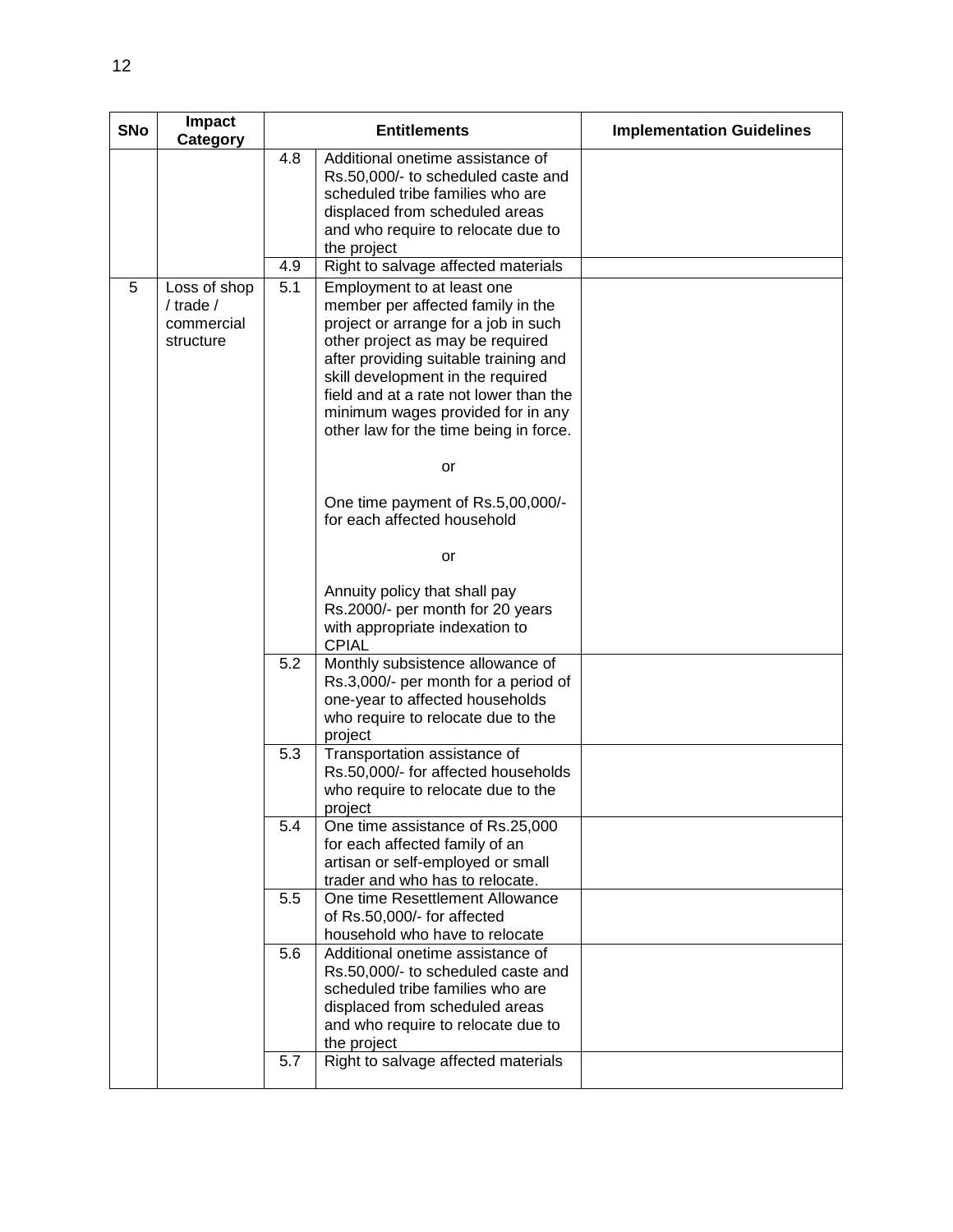| <b>SNo</b> | Impact<br>Category     |                | <b>Entitlements</b>                                                                                                                                                                                             | <b>Implementation Guidelines</b>                                                                                                                                                                                                         |
|------------|------------------------|----------------|-----------------------------------------------------------------------------------------------------------------------------------------------------------------------------------------------------------------|------------------------------------------------------------------------------------------------------------------------------------------------------------------------------------------------------------------------------------------|
|            |                        |                | PART III. IMPACT TO SQUATTERS / ENCROACHERS -                                                                                                                                                                   | Those in the existing right-of-way<br>where no land acquisition is done                                                                                                                                                                  |
| 6          | Impact to<br>Squatters | 6.1<br>6.1.1   | <b>Loss of House</b><br>Compensation at scheduled rates,<br>equivalent to replacement cost,<br>without depreciation for structure<br>with 1-month notice to demolish the<br>affected structure                  | Only those directly affected<br>squatters who live there will be<br>eligible for all assistance.<br>Structure owners in<br>RoW/Government lands who do                                                                                   |
|            |                        | 6.1.2<br>6.1.3 | Right to salvage the affected<br>materials<br>House construction grant of<br>Rs.70,000 for all those who have to<br>relocate and who do not have a<br>house.                                                    | not live there and have rented out<br>the structure will be provided<br>compensation for structure and no<br>other assistance will be provided to<br>them. The occupier (squatter-<br>tenant) will be eligible for other<br>assistances. |
|            |                        | 6.1.4          | Additional house site grant of<br>Rs.50,000 to those who do not<br>have a house site.<br>One time subsistence allowance of<br>Rs.18,000/-                                                                       |                                                                                                                                                                                                                                          |
|            |                        | 6.1.5          | Shifting assistance of Rs.10,000/-                                                                                                                                                                              |                                                                                                                                                                                                                                          |
|            |                        | 6.2            | Loss of shop                                                                                                                                                                                                    |                                                                                                                                                                                                                                          |
|            |                        | 6.2.1          | Compensation at scheduled rates,<br>equivalent to replacement cost,<br>without depreciation for structure                                                                                                       | Only those directly affected<br>squatters who do business there<br>will be eligible for all assistance.                                                                                                                                  |
|            |                        |                | with 1-month notice to demolish<br>affected structure                                                                                                                                                           | Structure owners in<br>RoW/Government lands who do                                                                                                                                                                                       |
|            |                        | 6.2.2          | Right to salvage the affected<br>materials                                                                                                                                                                      | not do the business and have                                                                                                                                                                                                             |
|            |                        | 6.2.3          | One time rehabilitation grant of<br>Rs.20,000 for reconstruction of<br>affected shop                                                                                                                            | rented out the structure will be<br>provided compensation for<br>structure and no other assistance<br>will be provided to them. The                                                                                                      |
|            |                        | 6.2.4          | One time subsistence allowance of<br>Rs.18,000/-                                                                                                                                                                | occupier (squatter-tenant) will be<br>eligible for other assistances.                                                                                                                                                                    |
|            |                        | 6.2.5          | Shifting assistance of Rs.10,000/-                                                                                                                                                                              |                                                                                                                                                                                                                                          |
|            |                        | 6.3<br>6.3.1   | <b>Kiosks / Street Vendors</b><br>1-month advance notice to relocate<br>to nearby place for continuance of<br>economic activity.                                                                                | The PIU and the implementation<br>support NGO/agency will consult<br>such DPs and assess the<br>requirement of subsistence                                                                                                               |
|            |                        | 6.3.2          | For temporary loss of livelihood<br>during construction period, a<br>monthly subsistence allowance of<br>Rs.3,000/- will be paid for the<br>duration of disruption to livelihood,<br>but not exceeding 3-months | allowance and rehabilitation grant                                                                                                                                                                                                       |
|            |                        | 6.3.3          | If relocation to nearby place and<br>continuance of economic activity in<br>the same place is not possible, then<br>one time rehabilitation grant of<br>Rs.18,000/-                                             |                                                                                                                                                                                                                                          |
|            |                        | 6.4<br>6.4.1   | <b>Cultivation</b><br>2-month notice to harvest standing<br>crops or market value of                                                                                                                            |                                                                                                                                                                                                                                          |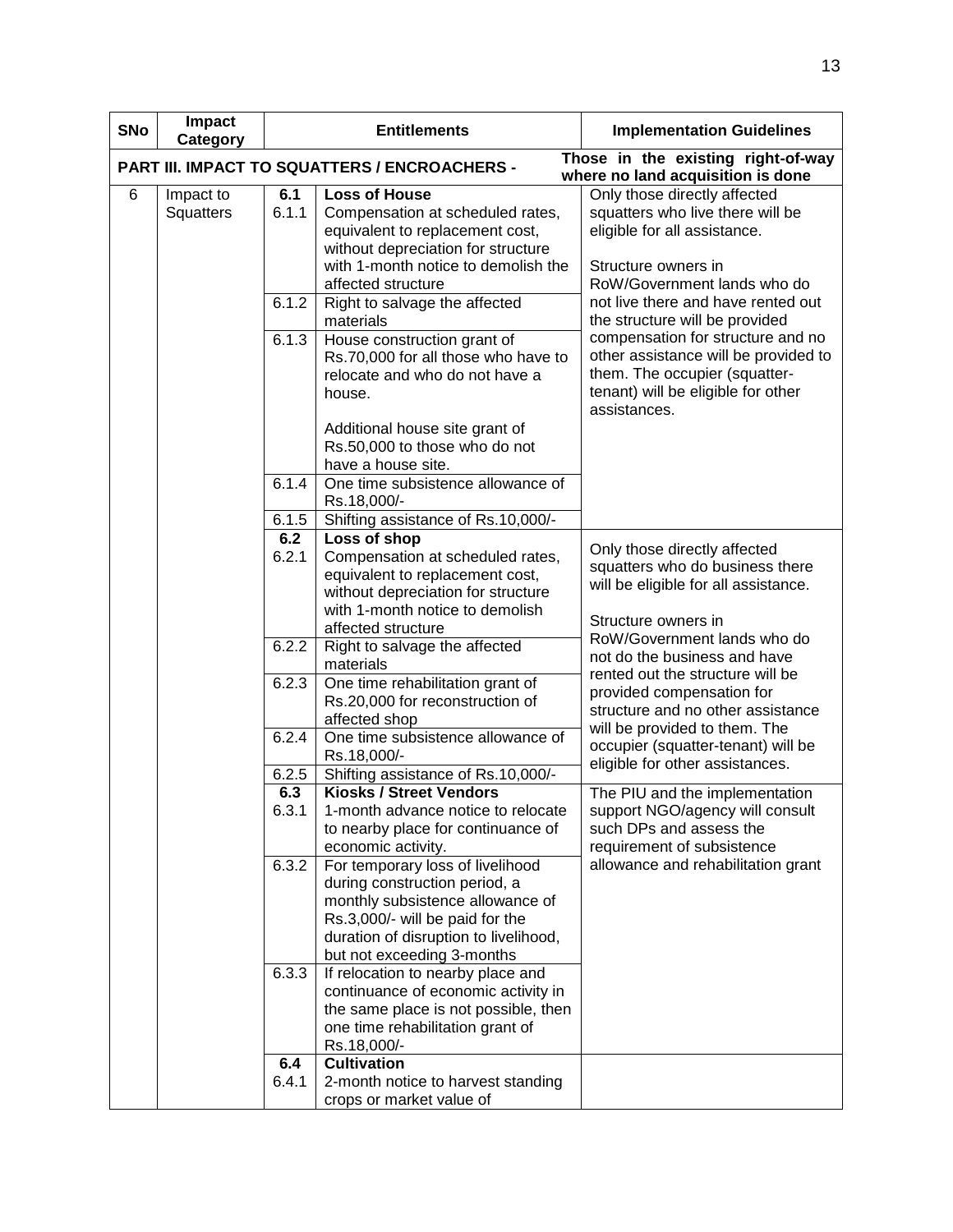| <b>SNo</b>     | Impact<br>Category                                                                                                                                                                                             | <b>Entitlements</b> |                                                                                                                                                                                                                                                                                 | <b>Implementation Guidelines</b>                                                                                                                                                                                                                                                                                                                                                                                                                                                                                                                                                                                        |
|----------------|----------------------------------------------------------------------------------------------------------------------------------------------------------------------------------------------------------------|---------------------|---------------------------------------------------------------------------------------------------------------------------------------------------------------------------------------------------------------------------------------------------------------------------------|-------------------------------------------------------------------------------------------------------------------------------------------------------------------------------------------------------------------------------------------------------------------------------------------------------------------------------------------------------------------------------------------------------------------------------------------------------------------------------------------------------------------------------------------------------------------------------------------------------------------------|
|                |                                                                                                                                                                                                                |                     | compensation for standing crops                                                                                                                                                                                                                                                 |                                                                                                                                                                                                                                                                                                                                                                                                                                                                                                                                                                                                                         |
| $\overline{7}$ | 7.1<br><b>Cultivation</b><br>Impact to<br>Encroachers<br>7.1.1<br>2-month notice to harvest standing<br>crops or market value of<br>compensation for standing crops, if<br>notice is not given.<br>Department. |                     | Market value for the loss of<br>standing crops will be decided by<br>the PIU, PWD in consultation with<br>the Agriculture or<br>Horticulture                                                                                                                                    |                                                                                                                                                                                                                                                                                                                                                                                                                                                                                                                                                                                                                         |
|                |                                                                                                                                                                                                                | 7.2<br>7.2.1        | <b>Structure</b><br>1-month notice to demolish the<br>encroached structure                                                                                                                                                                                                      |                                                                                                                                                                                                                                                                                                                                                                                                                                                                                                                                                                                                                         |
|                |                                                                                                                                                                                                                | 7.2.2               | Compensation at scheduled rates,<br>equivalent to replacement cost,<br>without depreciation for the affected<br>portion of the structure                                                                                                                                        | The value of commercial structures<br>and other immovable properties<br>will be determined by PWD on the<br>basis of relevant Schedule of<br>Rates (SR) as on date without<br>depreciation.                                                                                                                                                                                                                                                                                                                                                                                                                             |
|                |                                                                                                                                                                                                                |                     | PART IV. IMPACT TO VULNERABLE HOUSEHOLD                                                                                                                                                                                                                                         |                                                                                                                                                                                                                                                                                                                                                                                                                                                                                                                                                                                                                         |
| 8              | Vulnerable<br>Households                                                                                                                                                                                       | 8.1<br>8.2<br>8.3   | Training for skill development. This<br>assistance includes cost of training<br>and financial assistance for<br>travel/conveyance and food.<br>One time assistance of Rs.25,000<br>to DHs who have to relocate<br>provision of access to basic utilities<br>and public services | One adult member of the affected<br>household, whose livelihood is<br>affected, will be entitled for skill<br>development.<br>The PIU with support from the<br>NGO will identify the number of<br>vulnerable<br>eligible<br>displaced<br>persons during joint verification<br>and updating of the RP and will<br>conduct training need assessment<br>in consultations with the DPs so as<br>to develop appropriate training<br>programs suitable to the DPs skill<br>and the region.<br>Suitable trainers or local resources<br>will be identified by PIU and NGO<br>in consultation with local training<br>institutes. |
|                | PART V. IMPACT DURING CIVIL WORKS                                                                                                                                                                              |                     |                                                                                                                                                                                                                                                                                 |                                                                                                                                                                                                                                                                                                                                                                                                                                                                                                                                                                                                                         |
| 9              | Impact to<br>structure /<br>assets / tree<br>/ crops                                                                                                                                                           | 9.1                 | The contractor is liable to pay<br>damages to assets/trees/crops in<br>private/public land, caused due to<br>civil works                                                                                                                                                        | The land will be restored to its<br>original condition by the contractor.<br>The PIU will ensure compliance                                                                                                                                                                                                                                                                                                                                                                                                                                                                                                             |
| 10             | Use of<br><b>Private Land</b>                                                                                                                                                                                  | 10.1                | The contractor should obtain prior<br>written consent from the titleholder<br>and pay mutually agreed rental for<br>use of private land for storage of<br>material or movement of vehicles<br>and machinery or diversion of traffic<br>during civil works                       | The land will be restored to its<br>original condition by the contractor.<br>The PIU will ensure compliance                                                                                                                                                                                                                                                                                                                                                                                                                                                                                                             |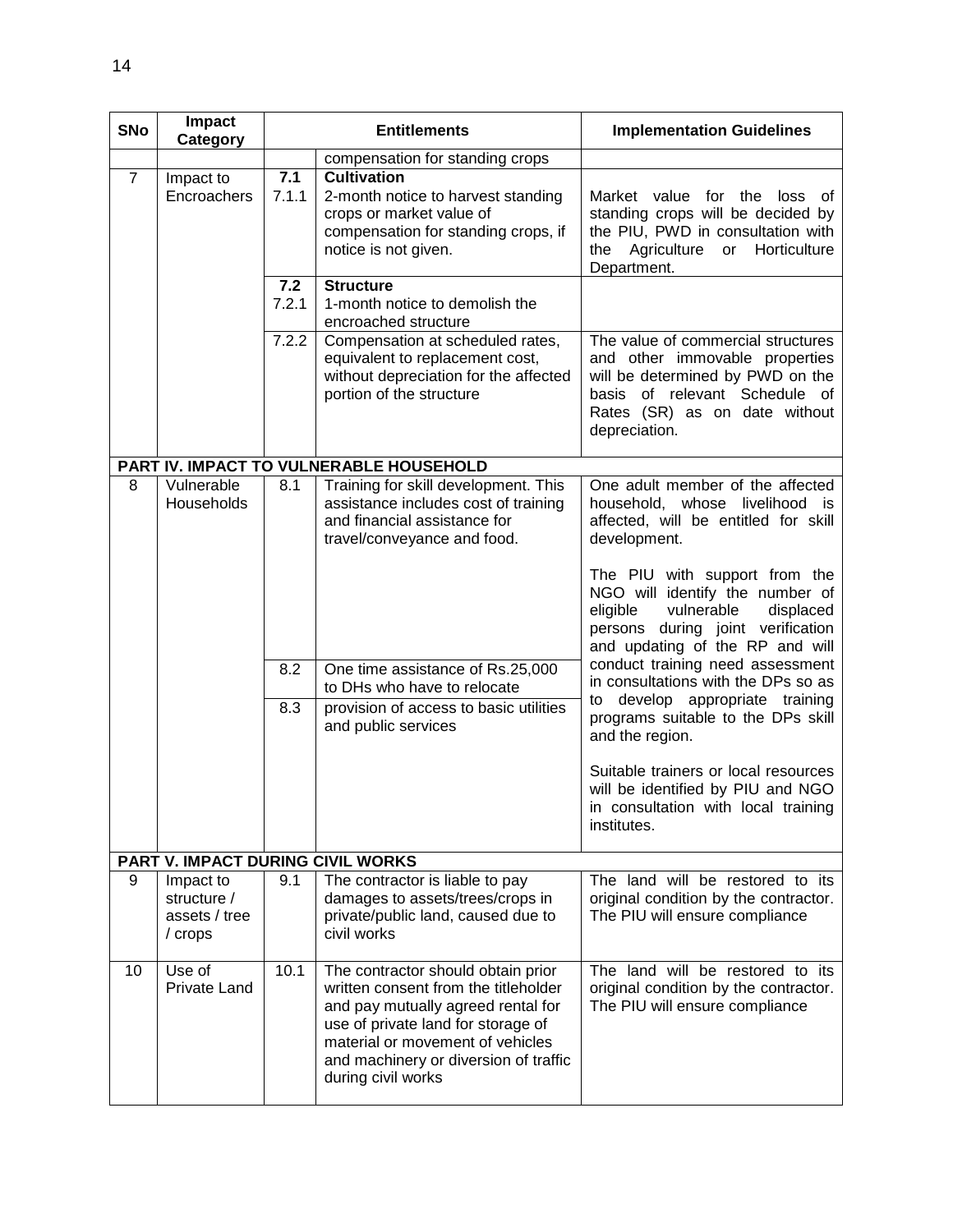| <b>SNo</b>                                                                                                                                                                               | <b>Impact</b><br>Category                                                                                                   | <b>Entitlements</b> |                                                                                         | <b>Implementation Guidelines</b>                                                                                                                                                    |  |
|------------------------------------------------------------------------------------------------------------------------------------------------------------------------------------------|-----------------------------------------------------------------------------------------------------------------------------|---------------------|-----------------------------------------------------------------------------------------|-------------------------------------------------------------------------------------------------------------------------------------------------------------------------------------|--|
|                                                                                                                                                                                          |                                                                                                                             |                     | <b>PART VI. COMMION PROPERTY RESOURCES</b>                                              |                                                                                                                                                                                     |  |
| 11                                                                                                                                                                                       | Impact to<br>common<br>property<br>resources<br>such as<br>places of<br>worship,<br>community<br>buildings,<br>schools, etc | 11.1                | Relocation or restoration, if feasible,<br>or cash compensation at<br>replacement cost. |                                                                                                                                                                                     |  |
| 12 <sup>°</sup>                                                                                                                                                                          | Utilities such<br>as water<br>supply,<br>electricity,<br>etc.                                                               | 12.1                | Will be relocated and services<br>restored prior to commencement of<br>civil works.     | The PIU will ensure that utilities are<br>relocated prior to commencement<br>of civil works in that stretch of the<br>road corridor in accordance with<br>the civil works schedule. |  |
| <b>PART VII. UNFORSEEN IMPACTS</b>                                                                                                                                                       |                                                                                                                             |                     |                                                                                         |                                                                                                                                                                                     |  |
| Unforeseen impacts encountered during implementation will be addressed in accordance with the<br>principles of RFCTLARR 2013 / Asian Development Bank's Safeguard Policy Statement, 2009 |                                                                                                                             |                     |                                                                                         |                                                                                                                                                                                     |  |

## <span id="page-17-0"></span>**D. Screening Criteria of Project**

35. The IA will be responsible for involuntary resettlement planning and implementation. The following checklist will be used to screen project to identify the resettlement impacts of the project: Will the project require land? What is the quantity of land required?

- (i) What will be the estimated total number of persons displaced?
- (ii) Will the impact be permanent or temporary (during construction)?
- (iii) Who owns the land? How is land currently used?
- (iv) If private land, how many titleholders/tenants/sharecroppers will be displaced?
- (v) If state land, is it subject to traditional claim?
- (vi) If state land, are there any squatters or informal settlers?
- (vii) What will be the estimated number of squatters?
- (viii) Are there any houses, structures, trees and crops that will be affected (whether state or private land)?
- (ix) How many households will be physically displaced?
- (x) Is there any public or community infrastructure?
- (xi) Will tribal communities be displaced?
- (xii) What percent of product assets (income generating) will people lose?

36. The PIU will be responsible provide necessary information to ADB project team for completion of the Involuntary Resettlement Impact Categorization Checklist in **Appendix-3** for the project. Based on the screening, the Project will be assigned to one of the following categories depending on the significance of probable involuntary resettlement impacts:

(i) **Category A –** A proposed project is classified as Category A if it is likely to have significant involuntary resettlement impacts. A resettlement plan, including an assessment of social impacts, is required.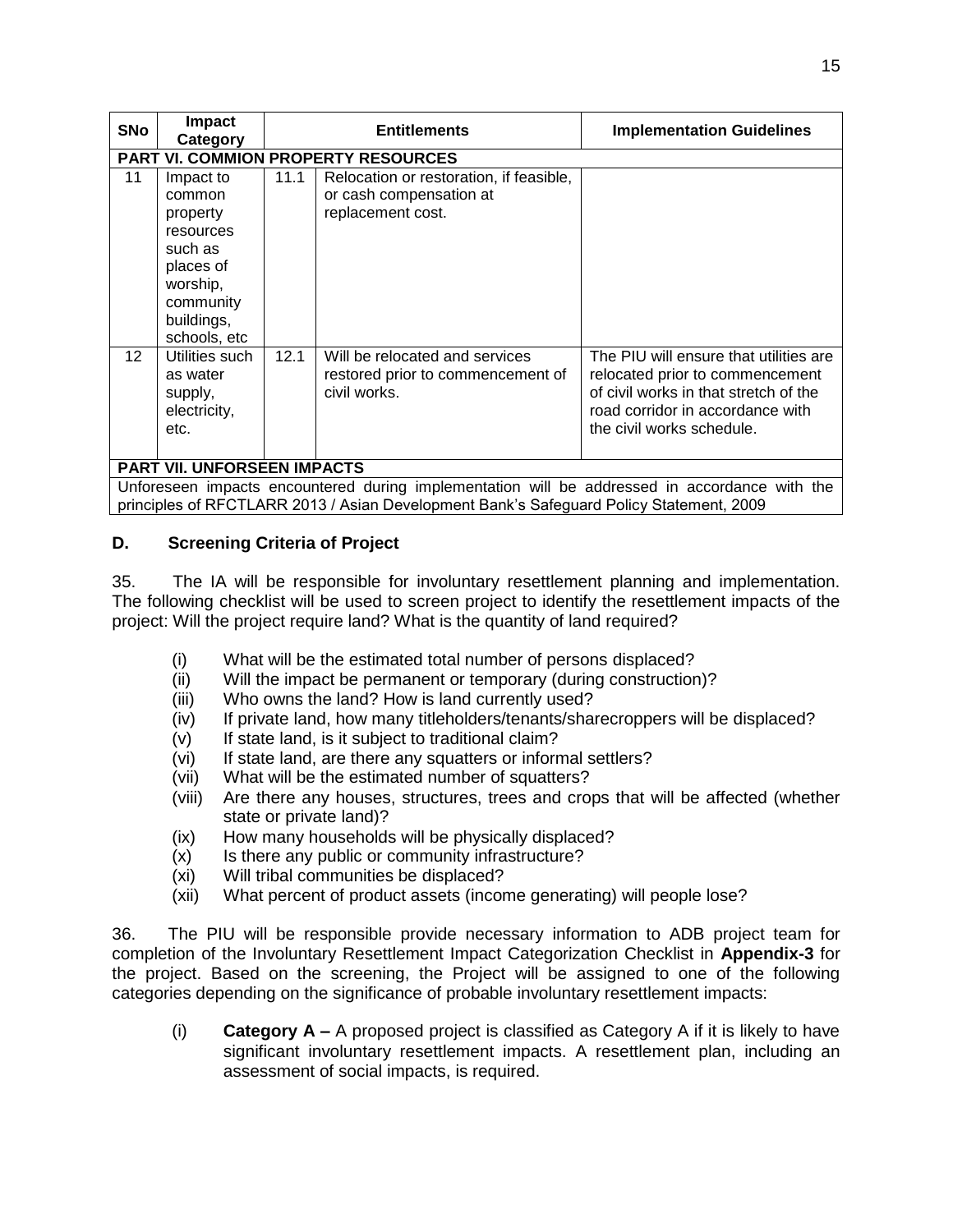- (ii) **Category B –** A proposed project is classified as category B if it includes involuntary resettlement impacts that are not deemed significant. A resettlement plan, including assessment of social impacts, is required.
- (iii) **Category C –** A proposed project is classified as Category C if it has no involuntary resettlement impacts. No further action is required

37. The involuntary resettlement impacts of an ADB-supported project are considered significant if 200 or more persons will experience major impacts, which are defined as; (i) being physically displaced from housing, or (ii) losing 10% or more of their productive assets (income generating). The level of detail and comprehensiveness of the resettlement plan will be commensurate with the significance of the potential impacts and risks.

## <span id="page-18-0"></span>**E. Negotiated Settlement**

38. The ADB SPS encourages acquisition of land and other assets through a negotiated settlement wherever possible, based on meaningful consultation<sup>5</sup> with displaced persons, including those without title to assets. A negotiated settlement will offer adequate and fair price for land and/or other assets. Also, in case of negotiated settlement, an independent external party<sup>6</sup> will be engaged by the IA to document the negotiation and settlement processes. The principles of this RF with regard to meaningful consultation processes, mechanisms for calculating the replacement costs of land and other assets affected and record–keeping requirements, will be followed while handling Negotiated Settlement. If negotiation fails, the IA will acquire land following the national legislation and ADB SPS.

## **III. SOCIOECONOMIC INFORMATION**

# <span id="page-18-2"></span><span id="page-18-1"></span>**A. Surveys**

39. The IA will be supported by the DPR Consultants for the preparation of technical design as well as land acquisition plans as per the existing settlement or village maps, social impact assessment and census of displaced persons based on the detailed measurement survey (DMS) of the affected properties which has been completed. The DMS will be based on the final detailed design. If involuntary resettlement impacts are identified, a resettlement plan shall be prepared based on the census of the displaced persons. The relevant PIU will provide support to the DPR Consultants, especially in providing the local text and assist in organizing public consultations and interviews with local officials. A DMS involves staking out of the affected land on the ground based on the engineering design of a project and forms the basis for carrying out the census and assets inventory of losses of the displaced persons.

40. Social impact assessment (SIA) surveys of the displaced persons will be undertaken in the project by the state social impact assessment unit so as to determine the magnitude of displacement and prospective losses, identify vulnerable groups for targeting, ascertain costs of

 5 A process that (i) begins early in the Project preparation stage and is carried out on an ongoing basis throughout the project cycle; (ii) provides timely disclosure of relevant and adequate information that is understandable and readily accessible to affected people; (iii) is undertaken in an atmosphere free of intimidation or coercion; (iv) is gender inclusive and responsive, and tailored to the needs of disadvantaged and vulnerable groups; and (v) enables the incorporation of all relevant views of affected people and other stakeholders into decision making, such as project design, mitigation measures, the sharing of development benefits and opportunities, and implementation issues.

<sup>6</sup> An independent external party is a person not involved in the day-to-day implementation of the project and can include, for example, a local university professor, local NGO representative, etc.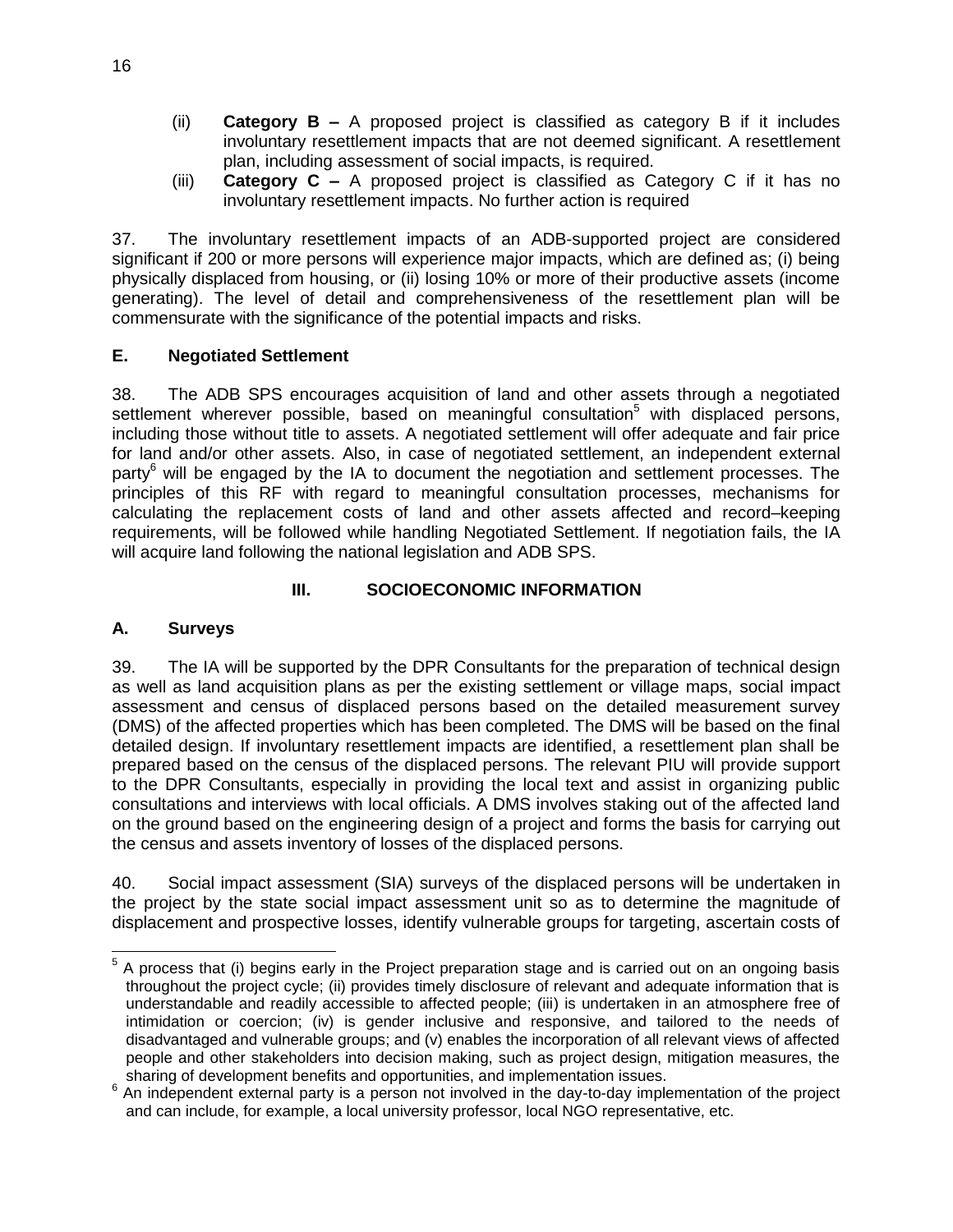resettlement, and prepare a rehabilitation program for implementation. The SIA surveys will comprise of:

- (i) **Baseline Socio-economic Sample Survey**. The purpose of the baseline socioeconomic sample survey of displaced persons is to establish monitoring and evaluation parameters. It will be used as a benchmark for monitoring the socio-economic status of displaced persons. The survey will cover at least 20% of displaced persons. The suggested baseline data should include the following:
	- Demographic (household composition by age, gender, ethnicity, education)
	- Income and assets (individual, collective)
	- Occupation (livelihood)
	- Access to public service (health, education, water and sanitation, transport)
	- Gender roles
	- Attitude and preference on resettlement and participation in project employment.

The survey will collect gender-disaggregated data, where relevant, to address gender issues in resettlement. The survey will carry out the following: (i) preparation of accurate maps of the project area; and (ii) analysis of social structures and income resources of the population. The IA will allocate adequate resources required for the survey, commensurate with road length and level of anticipated impact.

(ii) **Census Survey.** The census will cover 100% of displaced persons. The purpose of the census is to: (i) register who the displaced persons are; (ii) assess their income and livelihoods; and (iii) collect inventory of their assets affected due to the project; (iv) identify DPs who are vulnerable<sup>7</sup>; and (v)collect genderdisaggregated information pertaining to the economic and socio-cultural conditions of displaced persons.

#### <span id="page-19-0"></span>**B. Resettlement Plan**

41. The resettlement plan (RP) will be prepared based on the results of the census and from information drawn from the baseline socio-economic sample survey the database on displaced persons should be completed before resettlement plan preparation. It will include the results and findings of the census of displaced persons, and their entitlements to restore losses, institutional mechanisms and schedules, budgets, assessment of feasible income restoration mechanisms, grievance redress mechanisms, and results monitoring mechanisms. The RP will be disclosed to concerned stakeholders and their view incorporated in the plan. For additional details on disclosure, please refer to Section V of the RF.

42. RPs will comply with the principles outlined in this agreed RF. The RP should be structured as per the outline provided in **Appendix - 4**. These will be approved by ADB prior to contract award. Disbursement of compensation payments and entitlements will be made prior to displacement.

 7 Vulnerable households include those who are (i) below official poverty line; (ii) landless; (iii) elderlyheaded; (iv) female-headed; (v) disabled, and (iv) those without legal title to land.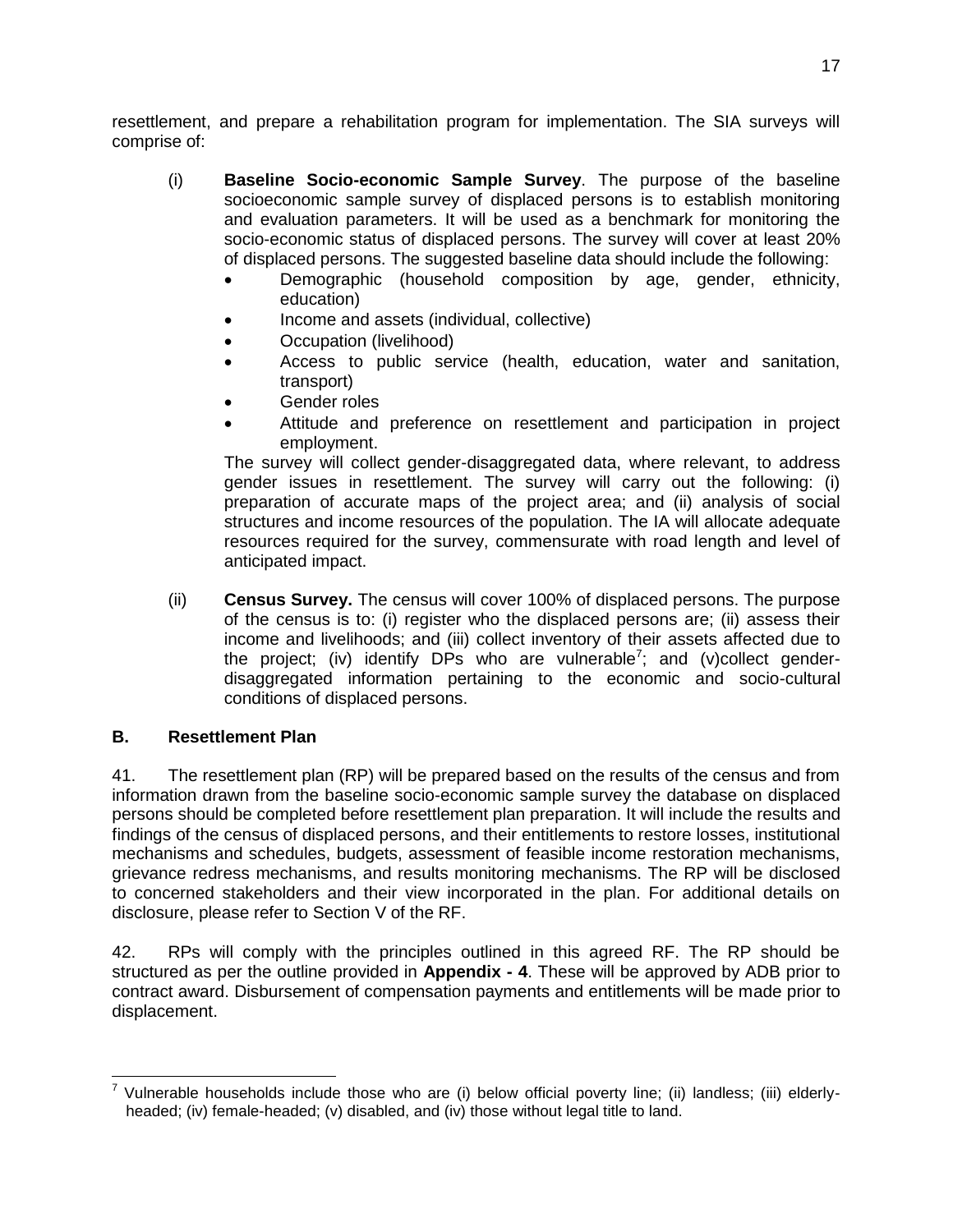43. The specific resettlement-related activities to be performed such as social impact assessment, census and socio-economic survey, resettlement planning, public consultation, grievance redress, development of mitigation measures and income restoration measures, preparation of a detailed budget and financing plan, implementation of resettlement plan, monitoring and evaluation, and their project implementation schedule will all be detailed in the resettlement planning document.

# <span id="page-20-0"></span>**C. Gender Impacts and Mitigation Measures**

44. Female-headed households are considered a vulnerable group as per these RF. Any negative impacts of a project on female-headed households will be treated on a priority basis. The resettlement plan will formulate measures to ensure that socio-economic conditions, needs and priorities of women in the affected area are identified during consultations and the process of land acquisition and resettlement does not disadvantage women. It will ensure that gender impacts are adequately addressed and mitigated. Women's focus groups discussions will be conducted to address specific women's issues. Consultations proposed throughout during RP implementation will include women as separate targeted group to hear their concerns and address the same. During disbursement of compensation and provision of assistance, priority will be given to female-headed households.

# **IV. COMPENSATION, INCOME RESTORATION AND RELOCATION**

# <span id="page-20-2"></span><span id="page-20-1"></span>**A. Valuation of Lost and Affected Assets**

45. The valuation of affected land and structures will be governed by the following process:

# **1. Compensation for Land**

46. Land will be acquired in accordance with provisions of Right to Fair Compensation and Transparency in Land Acquisition, Rehabilitation and Resettlement Act, 2013 and while determining the compensation for land, the competent authority will be guided by the provisions of Sec 26, Sec 27, Sec 28, Sec 29 and Sec 30 of RFCTLARR Act, 2013. The compensation includes, the multiplying factor<sup>8</sup> of 1.25-1.75 times on the land value being higher of the guideline value or average of higher 50% of sale dead rates for last 3 years or any rates consented for PPP or private project's. In addition 100% solatium for involuntary acquisition of land will be added. If the residual land, remaining after acquisition, is unviable, the owner of such land/property will have the right to seek acquisition of his entire contiguous holding/property.

# **a. Compensation for Structures**

47. The replacement value of houses, buildings and other immovable properties will be determined on the basis of latest PWD Schedule of Rates (SoR) as on date without depreciation and 100% solatium will be added to the structure compensation. While considering the PWD SoR rate, PIU will ensure that it uses the latest SoR for the residential and commercial structures in the urban and rural areas of the region. Wherever the SoR for current financial year is not available, the PIU will update the SoR to current prices based on approved previous year escalations. Compensation for properties belonging to the community or common places of worship will be provided to enable construction of the same at new places through the local self-

<sup>&</sup>lt;sup>8</sup> As per Rajasthan Land Acquisition Bill, 2014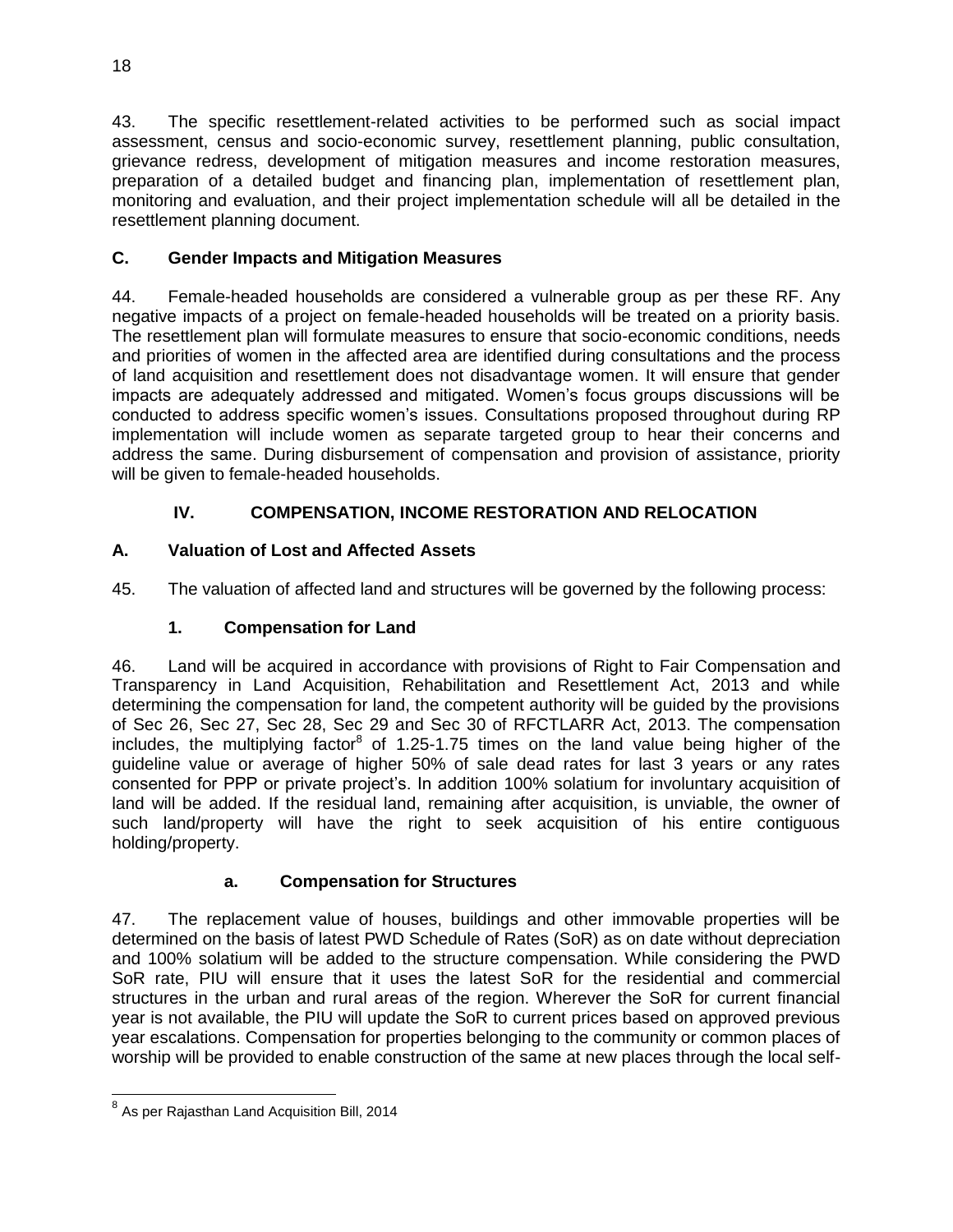governing bodies like Village Panchayat/Village council in accordance with the modalities determined by such bodies to ensure correct use of the amount of compensation. Further, all compensation and assistance will be paid to DPs at least 1 month prior to displacement or dispossession of assets.

# **b. Compensation for Trees**

48. Compensation for trees will be based on their market value. Loss of timber bearing trees will be compensated at their replacement cost and compensation for the loss of crops, fruit bearing trees will be decided by the PIU in consultation with the Departments of Forest or Agriculture or Horticulture as the case may be. The valuation of fruit bearing trees will take into account the productive age of such trees. In line with the provision of RFCTLARR Act 2013, 100% solatium will be added to the assessed value of the trees. Prior to taking possession of the land or properties, the compensation will be fully paid and DPs will have the opportunity to harvest crops/trees within 1-month from the date of payment of compensation.

49. Even after payment of compensation, DPs would be allowed to take away the materials salvaged from their dismantled houses and shops and no charges will be levied upon them for the same. A notice to that effect will be issued intimating that DPs can take away the materials so salvaged within 15 days of their demolition; otherwise, the same will be disposed by the project authority without giving any further notice. Trees standing on the land owned by the government will be disposed of through prevailing practice by the concerned Revenue Department/ Forest Department.

# <span id="page-21-0"></span>**B. Income Restoration**

50. Each DP whose income or livelihood is affected by the project will be assisted to improve or at least restore it to pre-project level. For vulnerable households, their living standards will be improved to national levels, including the provision of access to basic utilities and public services. The results of the socioeconomic survey and census will be used as baseline. Income restoration schemes will be designed in consultation with DPs and considering their resource base and existing skills.

51. The entitlement proposed under this programme (RSHIP) has adequate provisions for restoration of livelihood of the affected persons. Wherever feasible and if the DP so desires, income restoration schemes will be identified and implemented by the PIU with the assistance of the implementing NGO. Efforts will be made to provide employment to the DPs during the construction phase by facilitating their engagement by the civil works contractor and during the census and socio-economic survey all the DHs had indicated their preference to work in the construction. The PD, PIU should ensure that local people and in particular the willing DPs are engaged by the contractor in suitable civil work as stipulated in the contract. The PIU with the assistance of the implementing NGO will make the training need assessment and will impart training to the eligible DPs, in particular to the vulnerable DPs, for income restoration and skill up-gradation as necessary.

52. In addition, the entitlement matrix provides for short-term income restoration activities intended to restore the income of the displaced person in the period immediately before and after relocation focusing on relocation, and providing short-term allowances. The project entitlements for loss of livelihood include the following entitlements in accordance with the EM of RSHIP.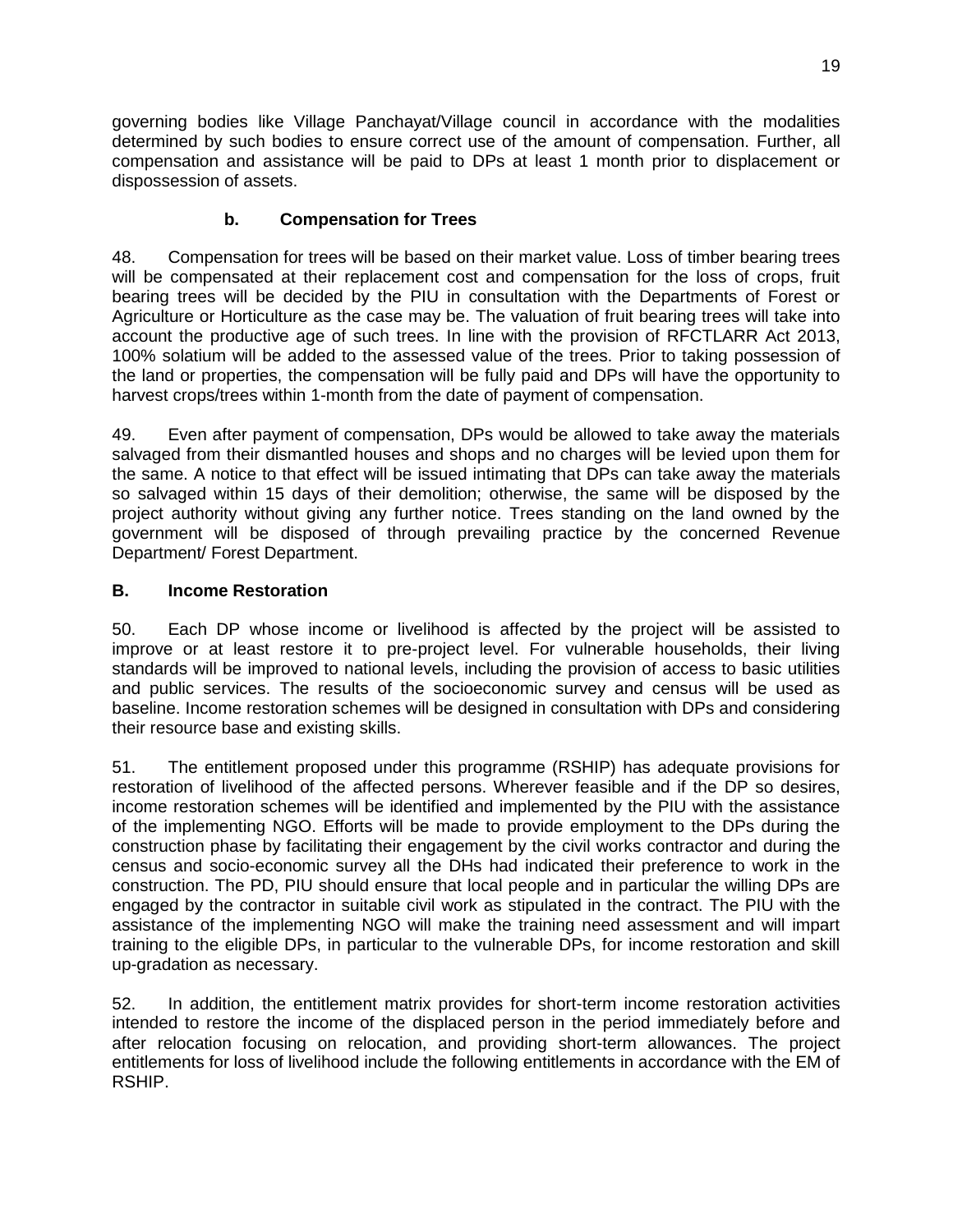- i) Loss of livelihood to title owner losing business:
	- a) cash compensation at replacement cost for affected land as per RFCTLARR Act provisions and structure at scheduled rates without depreciation along with 100 percent solatium on market value of land and structure;
	- b) one time payment of Rs.5,00,000/- for each affected household **or** annuity policy that shall pay Rs.2000/- per month for 20 years with appropriate indexation to CPIAL;
	- c) right to salvage affected materials,
	- d) one time assistance of Rs.25,000 for each affected family of an artisan or self employed or small trader and who has to relocate;
	- e) subsistence allowance of Rs.36,000/- for affected households who require to relocate due to the project;
	- f) shifting assistance of Rs.50,000/- to the business owner, who is required to relocate, and
	- g) one time Resettlement Allowance of Rs.50,000/- for affected household who have to relocate.
- ii) Commercial squatters:
	- a) compensation at scheduled rates without depreciation for structure with 1 month notice to demolish affected structure;
	- b) right to salvage the affected materials,
	- c) one time rehabilitation grant of Rs.20,000 for reconstruction of affected shop;
	- d) one time subsistence allowance of Rs.18,000/-; and
	- e) shifting assistance of Rs.10,000/-

#### **C. Relocation**

53. The DPs will be provided compensation at replacement cost for lost assets in accordance with the RFCTLARR Act, 2013 to the title holders. Further, compensation for partially damaged structures, along with cost of restoration has been included and shifting assistance has also been provided for the displaced households in the entitlement matrix. Compensation to the non-title holders for the loss of assets other than land, such as dwellings and shops have been provided for in the entitlement matrix. The entitlements to the nontitleholders will be given only if they were in occupation of the land or structure in the project area prior to the cut-off date. As part of the implementation activity, the EA with the help of implementation support NGO should consult each and every DP to obtain their choice based on the options available to them. Further, during the implementation their preference to move into the nearest resettlement site should also be ascertained.

54. While selecting the resettlement site the suitability for housing purpose, land ownership and use will be verified. Only those sites which are suitable for housing and amenable for issue of titles will be selected. Adequate public and community facilities will be provided. If Government lands are not available, then private land acquisition will be initiated. The suitability of sites for housing will be confirmed from the District Administration and consultations with the displaced families will be held to ascertain their acceptance. The resettlement sites will be developed if more than 20 displaced families are displaced in a continuous stretch of 10 Kms. If fewer numbers of DPs are there in a 10km stretch or if there are some isolated DPs who require to be provided with alternate housing, then in such cases individual sites will be offered. Displaced families will be given the option of getting a house or cash in lieu of house and based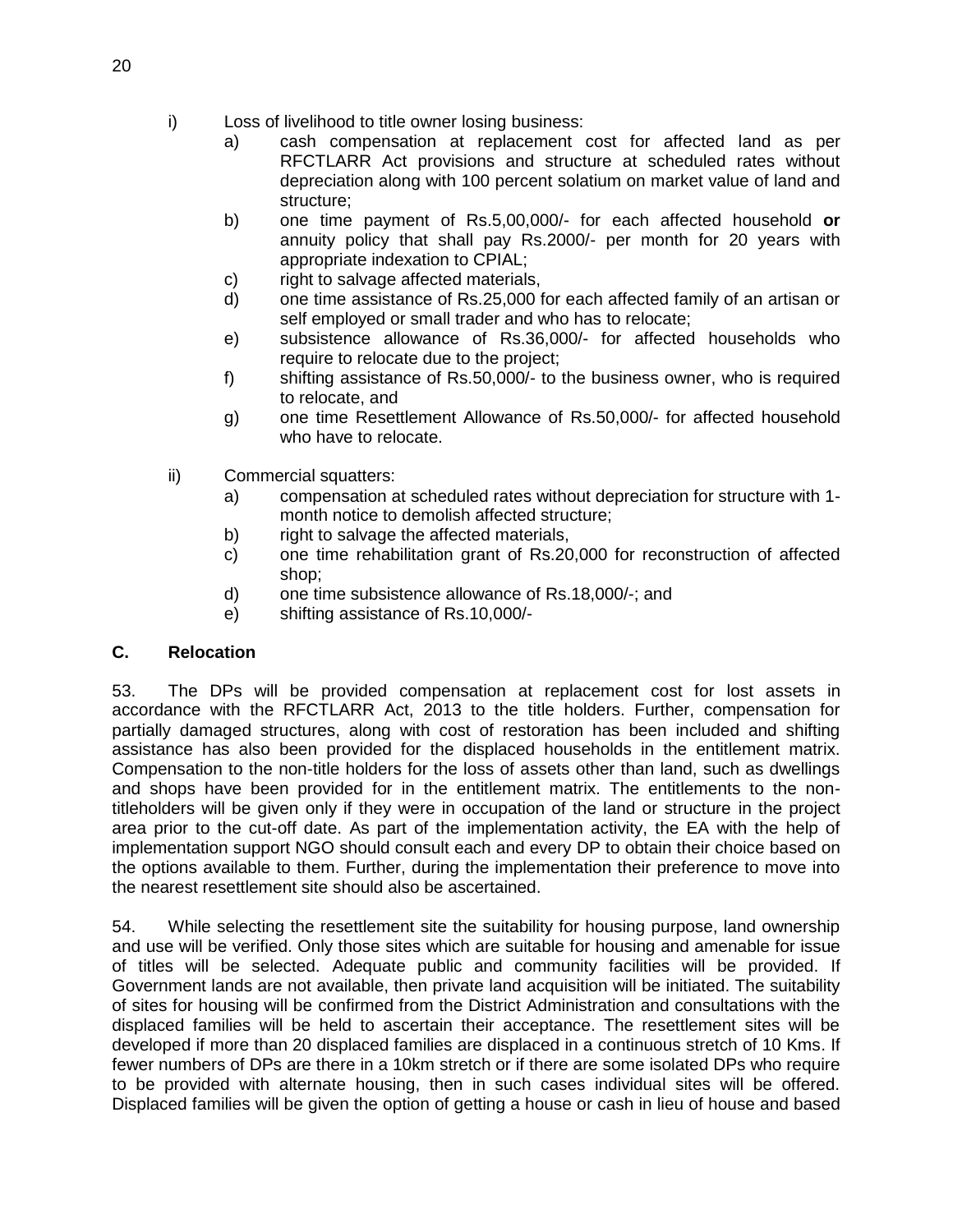on options exercised by the affected people, resettlement sites or house sites will be developed. If establishment of relocation site requires land acquisition, the measures in the Resettlement Framework will be followed.

55. The NGO involved in the RP implementation, during the verification stage, will consult all DPs eligible for alternate housing, and seek their preference on whether they would like to move into a resettlement site, or would prefer to relocate themselves to their place of choice. Upon obtaining the choice from the eligible DPs and if adequate number of DPs have opted for moving into a resettlement site, the NGO in consultation with EA will submit the requirement n to the jurisdictional Additional Collector. The jurisdictional Additional Collector will take efforts to identify suitable government land free from encumbrance for resettlement site and if no land is identified within 1-month, the PIU will request the jurisdictional Additional Collector to initiate steps to acquire suitable land for the same and make necessary funds available with the Additional Collector.

56. The land obtained/acquired for resettlement site will be provided with all amenities and facilities as stipulated in the Third Schedule of the RFCTLARR Act. Plots will be allotted to the DPs through public draw of lots and *patta* will be issued to the DPs. The DPs will be provided with built house in accordance with the provisions of the RFCTLARR Act and the RF of EM of RSHIP. The stamp duty and registration charges for the house site and built house will be borne by the EA. In case of resettlement sites that are situated close to existing villages or urban areas, appropriate measures will be taken to integrate the host population and enhance the various common facilities for smooth integration of host population with resettlers.

# **V. CONSULTATION, PARTICIPATION AND DISCLOSURE**

<span id="page-23-0"></span>57. In order to engage with the community and enhance public understanding on the project and address the issues pertaining to resettlement, various sections of DPs and other stakeholders will be consulted through focus group discussions (FGD), meetings and individual interviews during the DPR and RP preparation of subprojects. The opinions of the stakeholders and their perceptions will be obtained during these consultations. This approach adopted towards the formulation of the framework would be continued during the program implementation.

# <span id="page-23-1"></span>**A. Meaningful Consultation and Participation of key stakeholders**

58. Meaningful consultations will be undertaken with the DPs, their host communities and civil society for every project identified as having involuntary resettlement impacts. Meaningful consultation will be carried out throughout the resettlement plan implementation. The consultation process established for the program will employ a range of formal and informal consultative methods. Different techniques of consultation with stakeholders are proposed during project preparation, such as in-depth interviews, public meetings, and group discussions.

59. The IA will ensure that views of the DPs, particularly those vulnerable, related to the resettlement process are looked into and addressed. The PIU will ensure that groups and individuals consulted are informed about the outcome of the decision-making process, and confirm how their views were incorporated. Particular attention will be paid to the need of the disadvantaged or vulnerable groups, including those below poverty line, the landless, the elderly, female-headed households, women and children, Indigenous People/ Scheduled Tribes, and those without legal title to land. Separate meetings for women may be held to obtain their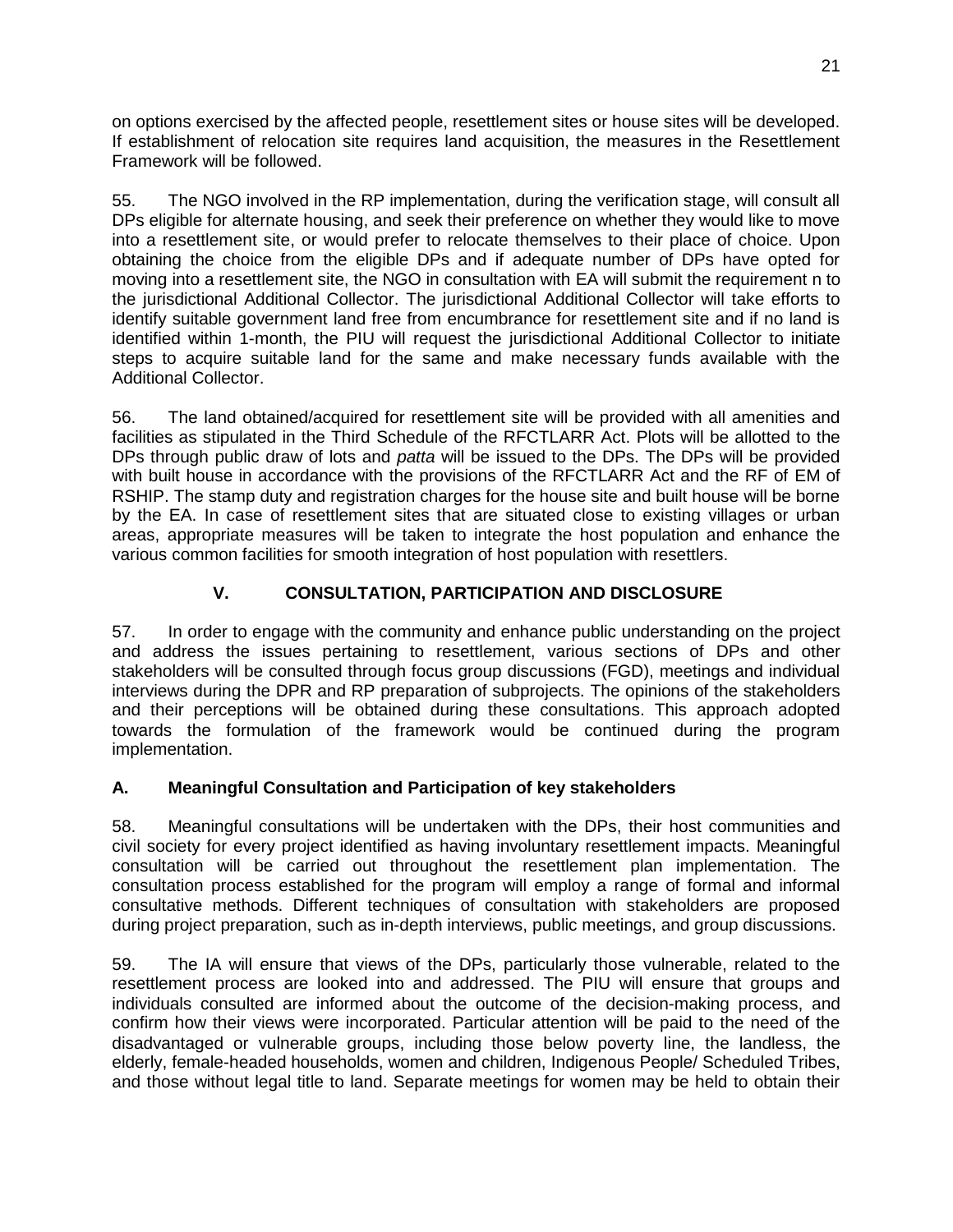views. The key informants to be consulted, during the project preparation phase and during the RP implementation, shall include the following stakeholders:

- Heads and members of households likely to be displaced
- Displaced households belonging to the vulnerable groups
- Host communities
- Women in the displaced as well as host communities
- Local voluntary organizations and NGOs, and
- Government agencies and departments.

60. The RP will be prepared and implemented in close consultation with the key stakeholders. Women's participation will be ensured by involving them in public consultation at various level and stages of project preparation and by arrangements, which would enhance their ability to attend such meetings.

#### <span id="page-24-0"></span>**B. Information Dissemination and Resettlement Plan Disclosure**

61. The RP will be disclosed by the PMU upon receiving approval from GoR and uploaded in the PWD website along with the gist of the RP translated in local language. The translated gist of the RP would provide details of the project, magnitude of impact to land and assets, eligibility and entitlement, institutional arrangement and grievance redressal process. Hardcopies of the gist of the RP in local language will be made available at the office of the PMU, PIUs and distributed to the DPs.

62. Information will be disseminated to DPs at various stages. Information including magnitude of loss, detailed asset valuations, entitlements and special provisions, grievance procedures, timing of payments, displacement schedule, civil works schedule will be disclosed by the PIU with assistance from the NGO hired for assisting in RP implementation. This will be done through public consultation and made available to DPs as brochures, leaflets, or booklets, in Hindi. The Hindi version of executive summary of RP along with Entitlement Matrix and structure and process of GRC will also be disclosed.

63. Summary of each RP will be translated and made available to the DPs. Hard copies of the resettlement plan will also be made available at: (i) the offices of the PIU/PWD; (ii) office of the District Magistrates; (iii) Offices of the Panchayat / Municipality, as soon as the plans are available and certainly before initiating land acquisition process for the project.

64. Electronic version of the RP will be placed on the official website of the PWD. In addition, all safeguard documents including the quarterly progress reports and concurrent monitoring reports, impact evaluation reports, list of eligible DPs will be disclosed. RPs will be maintained in the website throughout the life of the project.

65. The consultation and disclosure activities to be carried out under the Project are summarized in the Table 3.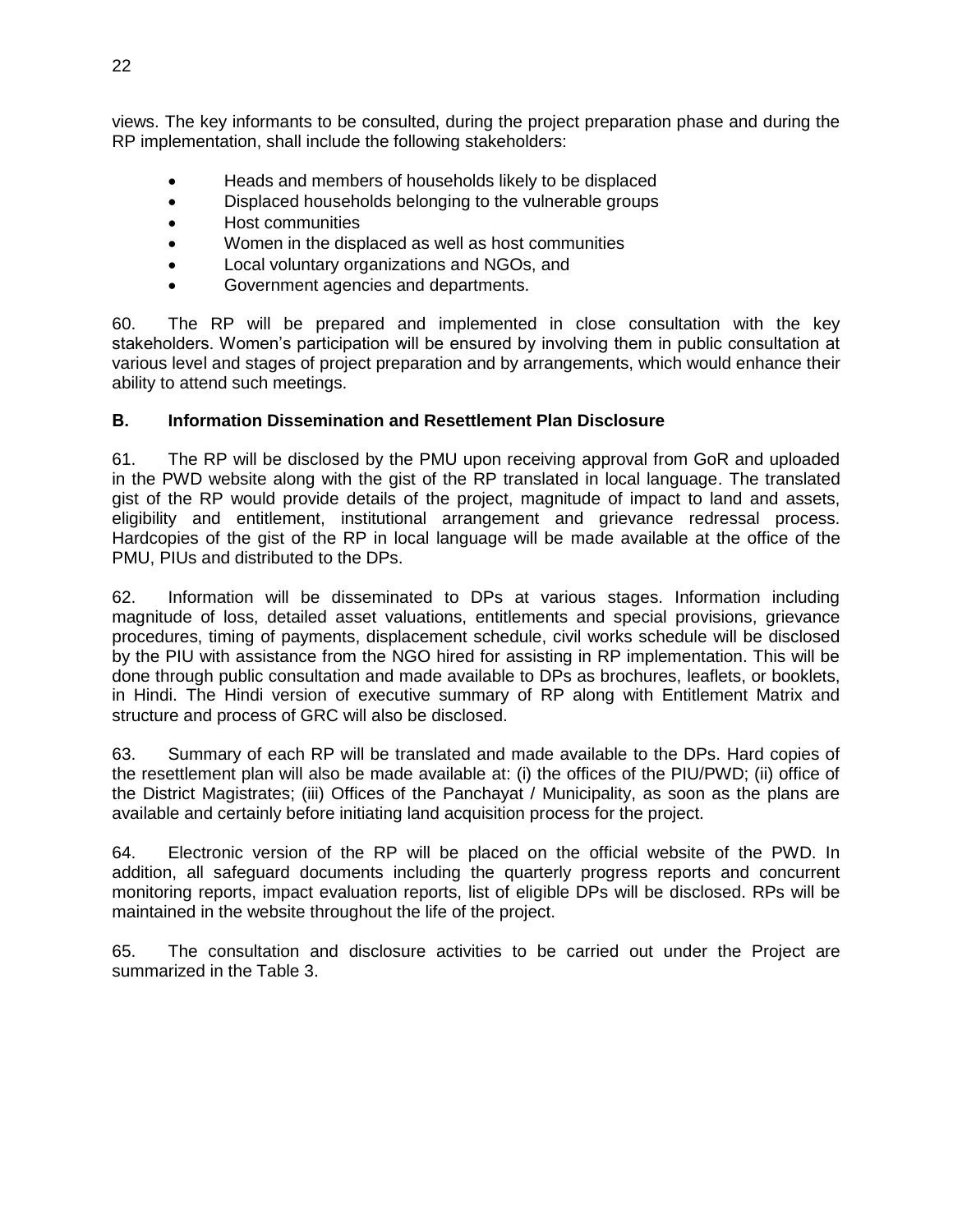| <b>Activity</b>                                             | <b>Issues to be</b><br>addressed                                                                                                                                                                                                  | Participants /<br><b>Responsible Party</b>                                                                                              | <b>Communication</b><br>methods                                                           |
|-------------------------------------------------------------|-----------------------------------------------------------------------------------------------------------------------------------------------------------------------------------------------------------------------------------|-----------------------------------------------------------------------------------------------------------------------------------------|-------------------------------------------------------------------------------------------|
| Field verification and<br>identification of<br>impacts      | Discuss impacts with<br>DPs, minimize impact                                                                                                                                                                                      | DPs, DPR consultants,<br>PIU                                                                                                            | Individual meetings,<br>FGD                                                               |
| Notification of DPs on<br>project, LAR and cut-<br>off date | Inform DPs about<br>project, LAR impact<br>and temporal limitation<br>of eligibility, GRM                                                                                                                                         | DPs, DPR consultants,<br>PPTA consultants,<br><b>LAR</b> officers                                                                       | Notices in local<br>government offices and<br>public areas                                |
| Census,<br>Socioeconomic<br>Survey, DMS                     | Discuss concerns and<br>preferences of DPs,<br>notify cut-off date                                                                                                                                                                | DPs, DPR consultants,<br>PPTA consultants.<br><b>LAR</b> officers                                                                       | Quantitative surveys,<br>walk-through, FGD,<br>individual and key<br>informant interviews |
| Consultation meeting<br>on draft RP                         | <b>Explanation and</b><br>discussion of DPs'<br>rights and obligations,<br>institutional<br>arrangements,<br>procedures, GRM,<br>eligibility criteria and<br>entitlements) strategy;<br>agreements between<br>the EA and the DPs; | DPs, DPR consultants,<br>PPTA consultants,<br>LAR officers; separate<br>meetings for<br>vulnerable DPs and<br>women DPs, if<br>required | Formal meeting                                                                            |
| <b>Negotiation meetings</b>                                 | Resolution of<br>remaining<br>disagreements with<br>individual DPs and<br>finalization of<br>negotiated<br>settlements.                                                                                                           | DPs, LAR officers,<br>NGO, PIU                                                                                                          | Individual meeting                                                                        |
| Consultation meeting<br>on revised RP                       | Inform DPs about<br>changes to RP after<br>consultations and<br>negotiations, as well<br>as ADB review                                                                                                                            | DPs, DPR consultants,<br>PPTA consultants,<br>LAR officers; separate<br>meetings for<br>vulnerable DPs and<br>women DPs, if<br>required | <b>Community Meeting</b>                                                                  |
| Disclosure of final RP                                      | Full public disclosure<br>of all project planning                                                                                                                                                                                 | ADB, EA                                                                                                                                 | Web publication                                                                           |
| Ongoing consultation<br>during implementation               | On-going concerns                                                                                                                                                                                                                 | DPs, NGO, PMAE,<br>PIU                                                                                                                  | Individual meetings,<br>FGD, field visits                                                 |
| Monitoring                                                  | Record process of<br>implementation and<br>impacts                                                                                                                                                                                | DPs, NGO, PMAE,<br>PIU                                                                                                                  | Individual meetings,<br>FGD, field visits                                                 |

**Table 3: Consultation, Participation and Information Disclosure Activities**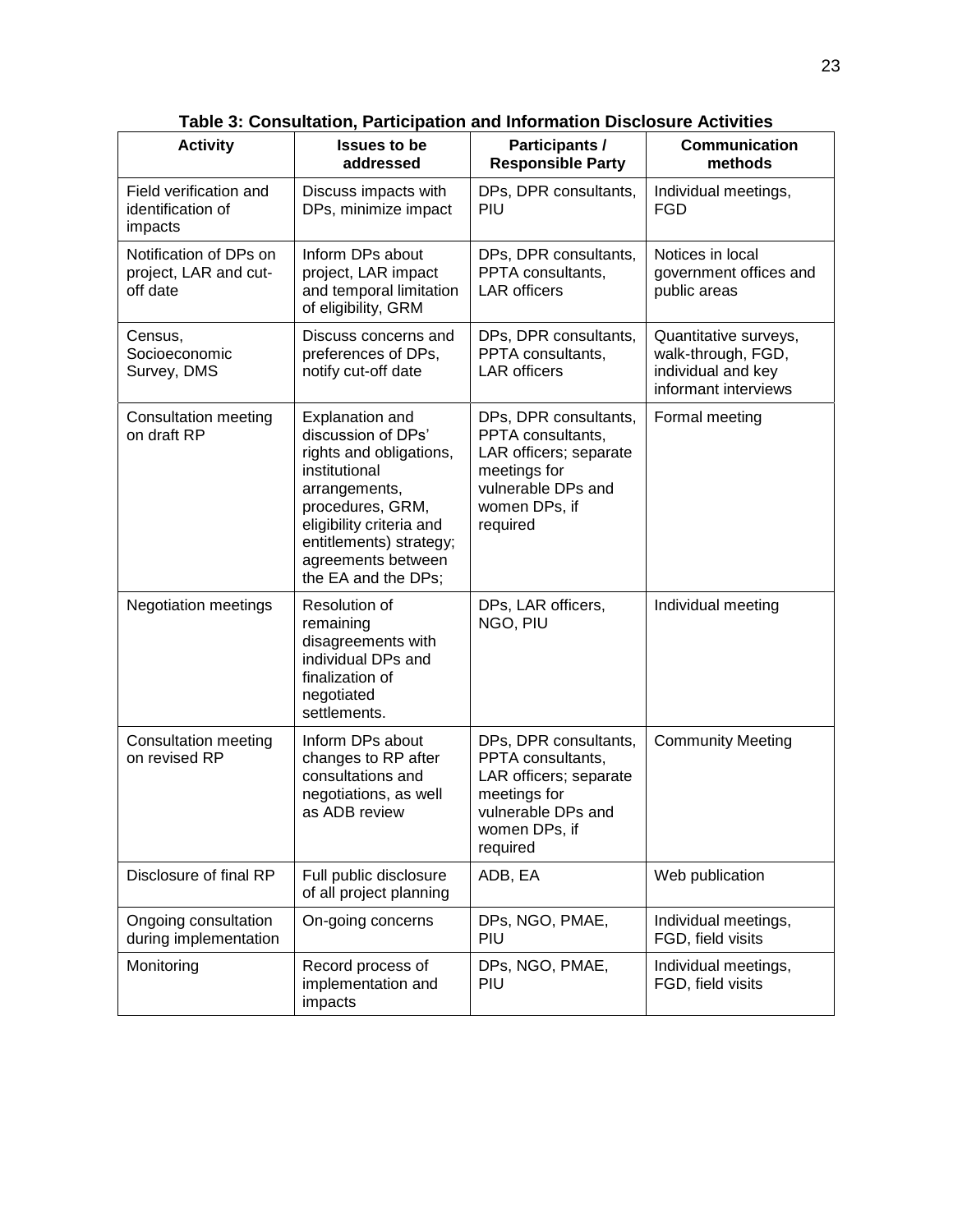#### **VI. GRIEVANCE REDRESS MECHANISM**

<span id="page-26-0"></span>66. A project-specific grievance redress mechanism (GRM) will be established to receive, evaluate and facilitate the resolution of displaced people's concerns, complaints and grievances about the social and environmental performance at the level of the Project. The GRM will aim to provide a time-bound and transparent mechanism to voice and resolve social and environmental concerns linked to the project. The project-specific GRM is not intended to bypass the country's legal process, rather it is intended to address displaced people's concerns and complaints promptly, making it readily accessible to all segments of the displaced people and is scaled to the risks and impacts of the project. The complainant can access the appropriate LARR Authority at any time and not necessarily go through the GRC.

67. During project preparation, information regarding GRCs will be disclosed as part of the public consultation process. Grievances related to the implementation of the project will be acknowledged, evaluated, and responded to the complainant with corrective action proposed. The outcome shall also form part of the semi-annual monitoring report that will be submitted to ADB. The decision of the GRCs is binding, unless vacated by the court of law. The GRC will continue to function, for the benefit of the DPs, during the entire life of the project including the maintenance period.

68. Grievance Redressal Committee (GRC) will be established at two-levels, one at the District level and another at PMU level, to receive, evaluate and facilitate the resolution of displaced persons concerns, complaints and grievances. The District level GRCs will function out of each District where the subprojects are being implemented. The GRC will be chaired by District Collector, as its Chairman, and the members will comprise of the PD, PIU, PWD as member secretary and a local person of repute and standing in the society. The District Collector will nominate the local person and the PIU, PWD will be the secretariat of the GRC. At PMU level, the Project Director will be the appellate authority who will be supported by the Superintending Engineer, PMU, and PWD.

69. The GRC will provide an opportunity to the DPs to have their grievances redressed prior to approaching the State level LARR Authority, constituted by Government of Rajasthan in accordance with Section 51(1) of the RFCTLARR Act, 2013. The GRC is aimed to provide a trusted way to voice and resolve concerns linked to the project, and to be an effective way to address displaced person's concerns without allowing it to escalate resulting in delays in project implementation.

70. The response time prescribed for the GRCs would be four weeks. The GRC, at PIU and PMU level, will meet at least once every month in the first year of RP implementation and once in two months thereafter. Other than disputes relating to ownership rights and apportionment issues on which the LARR Authority has jurisdiction, GRC will review grievances involving eligibility, valuation, all resettlement and rehabilitation benefits, relocation and payment of assistances. Grievances received by the PD, PIU will be resolved at his level, if possible, else it will be placed before the GRC.

71. The RP implementation support NGO will assist displaced persons in registering their grievances and being heard. A complaint register will be maintained at PIU/PMU level with details of complaint lodged, date of personal hearing, action taken and date of communication sent to complainant. Communication, in writing should be sent to the aggrieved person about the date, time and venue of the GRC sitting and make it known that s/he is entitled for personal hearing and that representation through proxy will be not be entertained. Communication will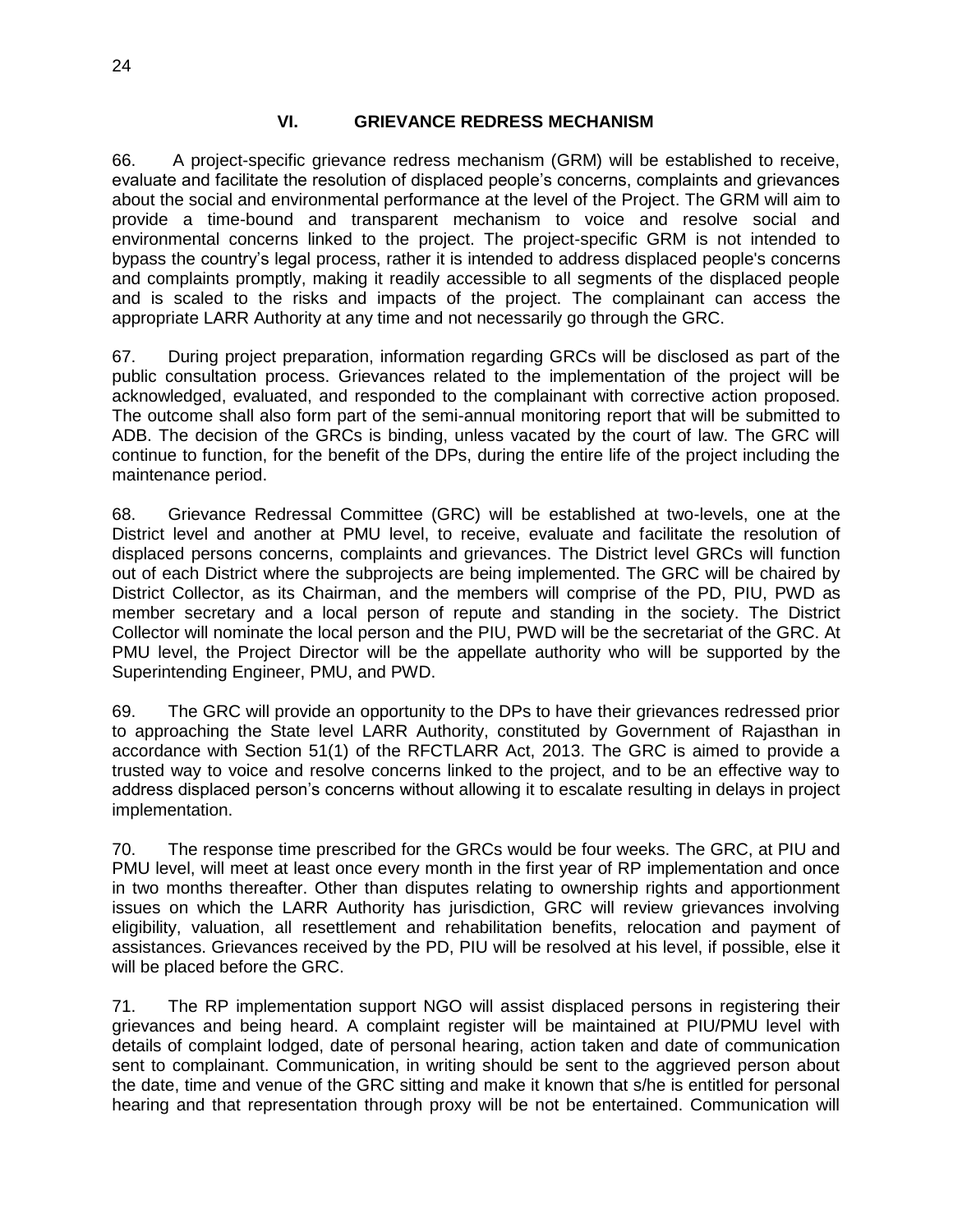also be sent through implementation support NGO so as to ensure that the petitioner is informed about the date of GRC sitting. If the complainant is still not satisfied s/he can approach the appellate authority and/or the jurisdictional LARR Authority. The EA will ensure that, such records will be made available to the external monitor or ADB review mission on request. Cost of GRM will be included in the R&R budget under the RP.

72. People who are, or may in the future be, adversely affected by the project may submit complaints to ADB's Accountability Mechanism. The Accountability Mechanism provides an independent forum and process whereby people adversely affected by ADB-assisted projects can voice, and seek a resolution of their problems, as well as report alleged violations of ADB's operational policies and procedures. Before submitting a complaint to the Accountability Mechanism, affected people should make a good faith effort to solve their problems by working with the concerned ADB operations department. Only after doing that, and if they are still dissatisfied, should they approach the Accountability Mechanism.<sup>9</sup>

# **VII. INSTITUTIONAL ARRANGEMENT AND IMPLEMENTATION**

<span id="page-27-0"></span>73. The IA will have - overall responsibility of planning and implementing IR safeguard. IA will be supported by its PMU, PIUs, DPR consultants, PMC, contractor, NGO, and the community. Table 4 details the implementation arrangement and key tasks for each agency.

74. For resettlement activities, the PPP Division, PWD, Government of will be the Project Management Unit (PMU) and will be overall in charge of coordination between the Project Implementation Units (PIU) in social safeguards compliance. The PMU will have a Safeguards Officer (SO) in the rank of Executive Engineer, who would coordinate with the PD, PIUs and ensure that road subprojects under RSHIP are in compliance with the RF and also be proactive in identifying likely safeguard issues that could be relevant in the context of its portfolio of projects.

75. Qualified and experienced firm, NGO, will be engaged by the PMU to assist in the implementation of the RP The NGO would play the role of a facilitator and will work as a link between the PIU and the displaced community. PMU shall ensure that adequate resources are allocated to the NGO and a detailed work plan will need to be submitted by the NGO in the Inception Report. An indicative TOR for the NGO is included in **Appendix-5**. Table 4 details the implementation arrangement and key tasks for each agency.

| <b>Key Agency</b>     | <b>Responsibility</b>                                                                                                                                                        |
|-----------------------|------------------------------------------------------------------------------------------------------------------------------------------------------------------------------|
| Administrator of LARR | Implementation of R&R provisions for DPs<br>$\bullet$                                                                                                                        |
|                       | <b>Redress Grievances of DPs</b><br>٠                                                                                                                                        |
| IA (PMU) PWD          | Make final decision on roads to be included under the project<br>٠                                                                                                           |
|                       | Overall responsibility for project design, feasibility, construction and<br>operation and guide PIUs                                                                         |
|                       | Ensure that all subprojects comply with the provisions of ADB's SPS<br>2009 and Gol's policies and regulations                                                               |
|                       | Prepare IR Plan as required and submit to ADB for review and approval.                                                                                                       |
|                       | Assess the capacity of the PIU in identifying and managing social<br>safeguard issues and facilitate capacity building of PIU officers and RP<br>implementation support NGO. |
|                       | Review and update RF as and when there are changes in the applicable<br>٠                                                                                                    |

**Table 4: Implementation Agencies and Key Responsibilities**

-<br>9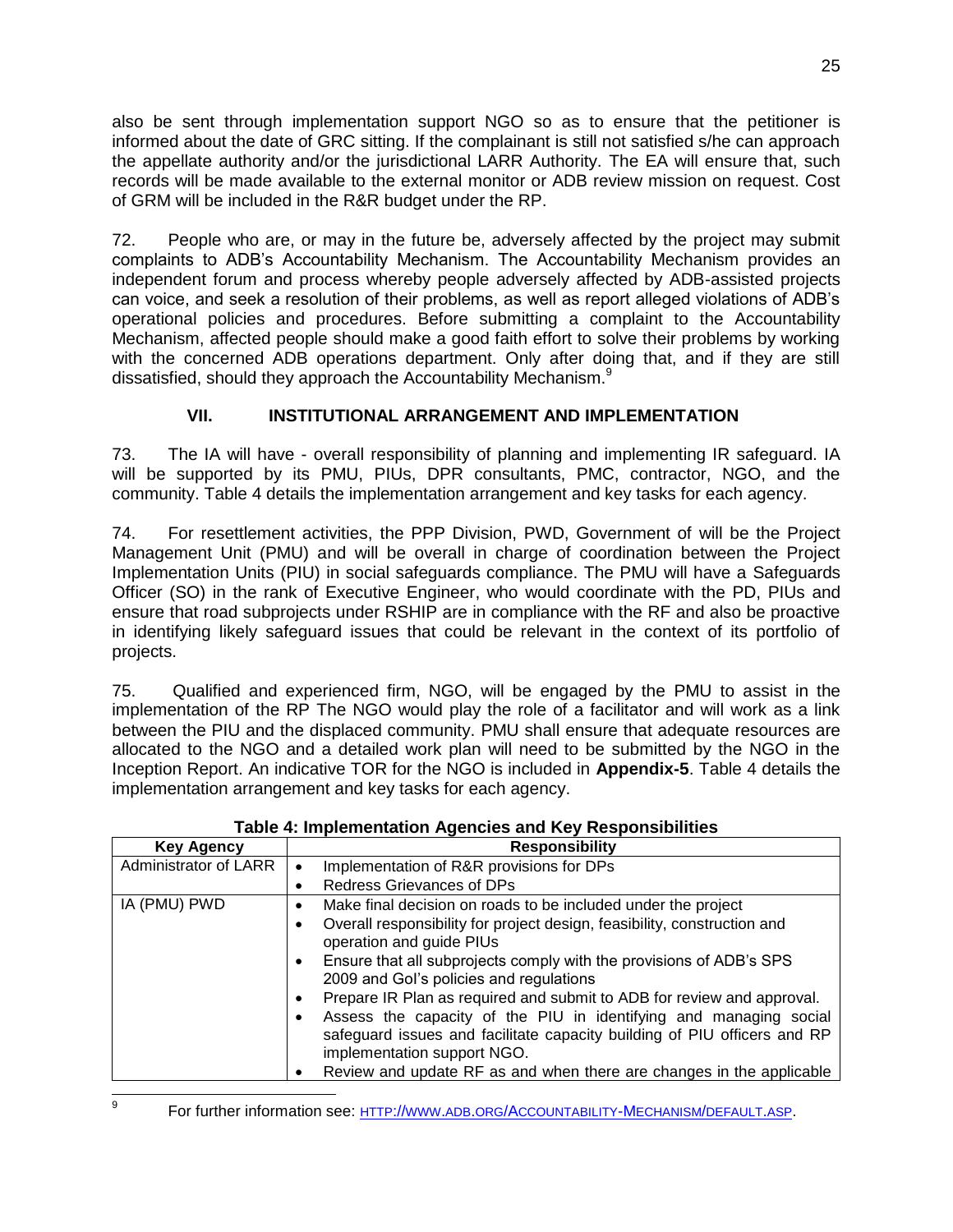| <b>Key Agency</b>           | <b>Responsibility</b>                                                                                                                                                                                         |
|-----------------------------|---------------------------------------------------------------------------------------------------------------------------------------------------------------------------------------------------------------|
|                             | law.                                                                                                                                                                                                          |
|                             | Review whether the PIUs have taken efforts to avoid or minimize IR<br>$\bullet$<br>impacts during the subproject design stage and during implementation                                                       |
|                             | stage.                                                                                                                                                                                                        |
|                             | Verify whether the RPs have been prepared and is in commensurate to<br>$\bullet$<br>the significance of the impact and whether the documents have been<br>submitted along with the detailed project report.   |
|                             | Facilitate coordination between various government departments in land<br>$\bullet$                                                                                                                           |
|                             | acquisition and implementation of the RP.                                                                                                                                                                     |
|                             | Carry out periodic review of the progress on RP implementation and                                                                                                                                            |
|                             | ensure that the progress reports are submitted in a timely manner.                                                                                                                                            |
|                             | Verify whether the PIUs are handing over the land free from<br>encumbrance as stipulated in the contract document.                                                                                            |
|                             | Consolidate the progress reports received from the respective PIUs and<br>submit the quarterly progress report to ADB and any other information as<br>required by ADB in a timely manner.                     |
|                             | Initiate engagement of an external monitor/agency to undertake semi-                                                                                                                                          |
|                             | annual monitoring of the subprojects either through PMU or PIU and<br>submit the semi-annual monitoring report to ADB along with PMU/PIU's<br>response to the comments/observations made in the report.       |
|                             | Ensure that sufficient funds are available to properly implement all agreed<br>$\bullet$<br>IR safeguard measures                                                                                             |
|                             | Submit semi-annual safeguards monitoring reports to ADB<br>$\bullet$                                                                                                                                          |
|                             | Facilitate coordination between various government departments in<br>$\bullet$                                                                                                                                |
|                             | implementation of the IR                                                                                                                                                                                      |
| Project                     | Disseminate project information to the project affected community with<br>$\bullet$                                                                                                                           |
| <b>Implementation Units</b> | assistance from DPR Consultants                                                                                                                                                                               |
|                             | Ensure establishment of Grievance Redress Committee at the district<br>$\bullet$                                                                                                                              |
|                             | level for grievance redress with assistance from DPR Consultants                                                                                                                                              |
|                             | Review IR impact categorization checklist, subproject appraisal note and<br>$\bullet$<br>undertake field visits and advise the field units about the RP safeguards<br>documentation required for subprojects. |
|                             | Ascertain the extent of private land to be acquired and extent of<br>$\bullet$                                                                                                                                |
|                             | government to be transferred and liaison with the jurisdictional Additional<br>Collector and concerned government departments in getting possession<br>of the same.                                           |
|                             | Review RP prepared by the DPR consultants and finalizes the same.                                                                                                                                             |
|                             | Disclosure of project information in public spaces and through relevant<br>$\bullet$<br>media.                                                                                                                |
|                             | Disseminate project information to the community in coordination with<br>$\bullet$<br><b>DPR Consultants</b>                                                                                                  |
|                             | Facilitate the socioeconomic impact assessment survey<br>٠                                                                                                                                                    |
|                             | Support NGO to assist the field units in RP implementation.                                                                                                                                                   |
|                             | Review and approve micro plans, containing the list of DPs and their                                                                                                                                          |
|                             | entitlements, prepared by field units.                                                                                                                                                                        |
|                             | Obtain necessary approval for the micro plans and make necessary funds<br>$\bullet$<br>available for disbursement and for development of resettlement sites.                                                  |
|                             | Ensure payment of compensation and R&R assistance to the DPs                                                                                                                                                  |
|                             | Coordinate with the NGO in implementing RP                                                                                                                                                                    |
|                             | Facilitate consultation by the civil works contractor with community<br>throughout implementation                                                                                                             |
|                             | Supervise the mitigation measures during implementation and its                                                                                                                                               |
|                             | progress                                                                                                                                                                                                      |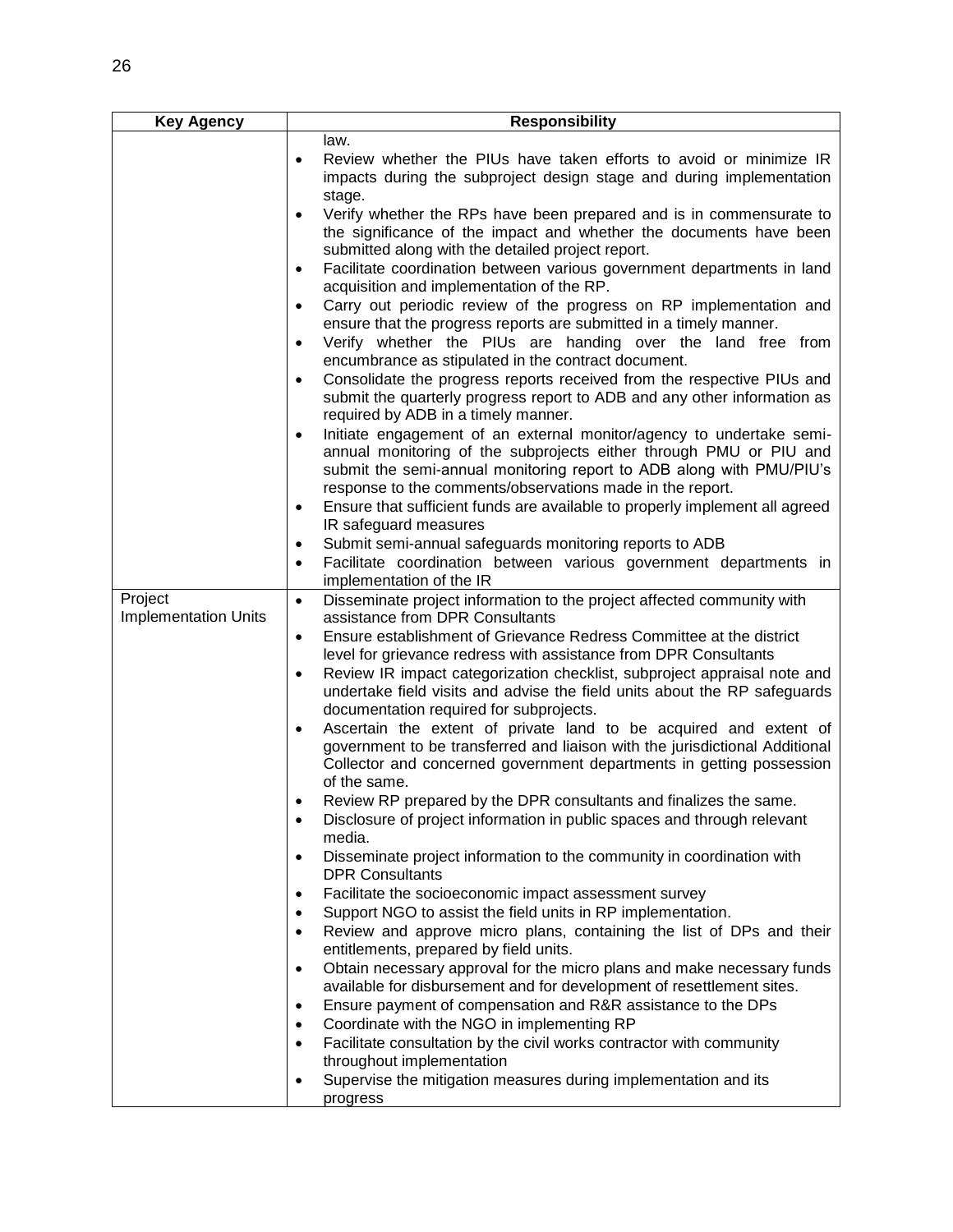| <b>Key Agency</b>              | <b>Responsibility</b>                                                                                                                                                                                                                                              |  |  |  |
|--------------------------------|--------------------------------------------------------------------------------------------------------------------------------------------------------------------------------------------------------------------------------------------------------------------|--|--|--|
|                                | Conduct internal monitoring and prepare reports<br>$\bullet$<br>Coordinate with Additional Collector and field units in identifying suitable<br>$\bullet$<br>land for resettlement sites and monitor the progress of development of<br>site and relocation of DPs. |  |  |  |
|                                | Undertake internal monitoring of the progress made in RP implementation<br>٠<br>and take necessary corrective actions, if required.                                                                                                                                |  |  |  |
|                                | Review and consolidate the LA and RP implementation progress reports<br>٠<br>submitted by the jurisdictional Additional Collector, RP implementation<br>support NGO, and submit monthly progress report to PMU.                                                    |  |  |  |
| <b>Detailed Project</b>        | Minimize IR impact through judicious design<br>$\bullet$                                                                                                                                                                                                           |  |  |  |
| Report (DPR)<br>Consultants    | Undertake consultations involving community and DPs<br>$\bullet$                                                                                                                                                                                                   |  |  |  |
|                                | Conduct socioeconomic impact assessment survey<br>$\bullet$                                                                                                                                                                                                        |  |  |  |
|                                | Complete screening checklist<br>$\bullet$<br>Encourage community/ DPs to voluntarily participate during the<br>$\bullet$                                                                                                                                           |  |  |  |
|                                | implementation                                                                                                                                                                                                                                                     |  |  |  |
|                                | Prepare RP document as required<br>٠                                                                                                                                                                                                                               |  |  |  |
| <b>Project Management</b>      | Ensure compliance of ADB's SPS during project implementation<br>$\bullet$                                                                                                                                                                                          |  |  |  |
| Consultant (PMC)               | Provide technical support and advise for addressing complaints and<br>٠<br>grievances and participate in resolving issues as a member of the GRC                                                                                                                   |  |  |  |
|                                | Provide technical advice and on the job training to the contractors as<br>٠<br>necessary                                                                                                                                                                           |  |  |  |
|                                | Support PIU and PMU as required<br>٠<br>Coordinate with RP implementing NGO in safeguards compliance<br>٠                                                                                                                                                          |  |  |  |
|                                | Preparation of semi-annual monitoring reports based on the monitoring<br>$\bullet$                                                                                                                                                                                 |  |  |  |
| Contractor                     | Consult community and PIU regarding location of construction camps<br>$\bullet$                                                                                                                                                                                    |  |  |  |
|                                | Sign agreement with titleholder for temporary use and restore land to<br>$\bullet$                                                                                                                                                                                 |  |  |  |
|                                | equal or better condition upon completion                                                                                                                                                                                                                          |  |  |  |
|                                | Commence construction only when alignment is free of encumbrance<br>٠                                                                                                                                                                                              |  |  |  |
|                                | Respond in a timely fashion to recommendations from GRCs<br>٠                                                                                                                                                                                                      |  |  |  |
| Non-Government<br>Organization | Assist PIU in verification and updating, if required, the detailed census<br>$\bullet$                                                                                                                                                                             |  |  |  |
|                                | and socio-economic survey of displaced persons carried out during DPR                                                                                                                                                                                              |  |  |  |
|                                | preparation based on detailed design, and verify the identity of below                                                                                                                                                                                             |  |  |  |
|                                | poverty line, female-headed, and other vulnerable households affected by                                                                                                                                                                                           |  |  |  |
|                                | land acquisition and involuntary resettlement and issue ID cards;                                                                                                                                                                                                  |  |  |  |
|                                | Prepare micro plan and get vetted by PIU;<br>٠                                                                                                                                                                                                                     |  |  |  |
|                                | Facilitate the process of disbursement of compensation to the DPs                                                                                                                                                                                                  |  |  |  |
|                                | coordinating with the PIU and informing the displaced persons of the<br>compensation disbursement process and timeline;                                                                                                                                            |  |  |  |
|                                | Assist DPs in opening bank accounts explaining the implications, the<br>٠                                                                                                                                                                                          |  |  |  |
|                                | rules and the obligations in having a bank account, process of                                                                                                                                                                                                     |  |  |  |
|                                | disbursement adopted by the Additional Collector and how s/he can                                                                                                                                                                                                  |  |  |  |
|                                | access the resources s/he is entitled to;                                                                                                                                                                                                                          |  |  |  |
|                                | Assist the DPs in ensuring a smooth transition (during the part or full<br>٠                                                                                                                                                                                       |  |  |  |
|                                | relocation of the affected persons), helping them to take salvaged<br>materials and shift;                                                                                                                                                                         |  |  |  |
|                                | In consultation with the DPs, inform the PIU about the shifting dates<br>٠                                                                                                                                                                                         |  |  |  |
|                                | agreed with DPs in writing and the arrangements they desire with respect                                                                                                                                                                                           |  |  |  |
|                                | to their entitlements;                                                                                                                                                                                                                                             |  |  |  |
|                                | Organize training programs to the vulnerable for income restoration;<br>٠                                                                                                                                                                                          |  |  |  |
|                                | Conduct meaningful consultations throughout the RP implementation and                                                                                                                                                                                              |  |  |  |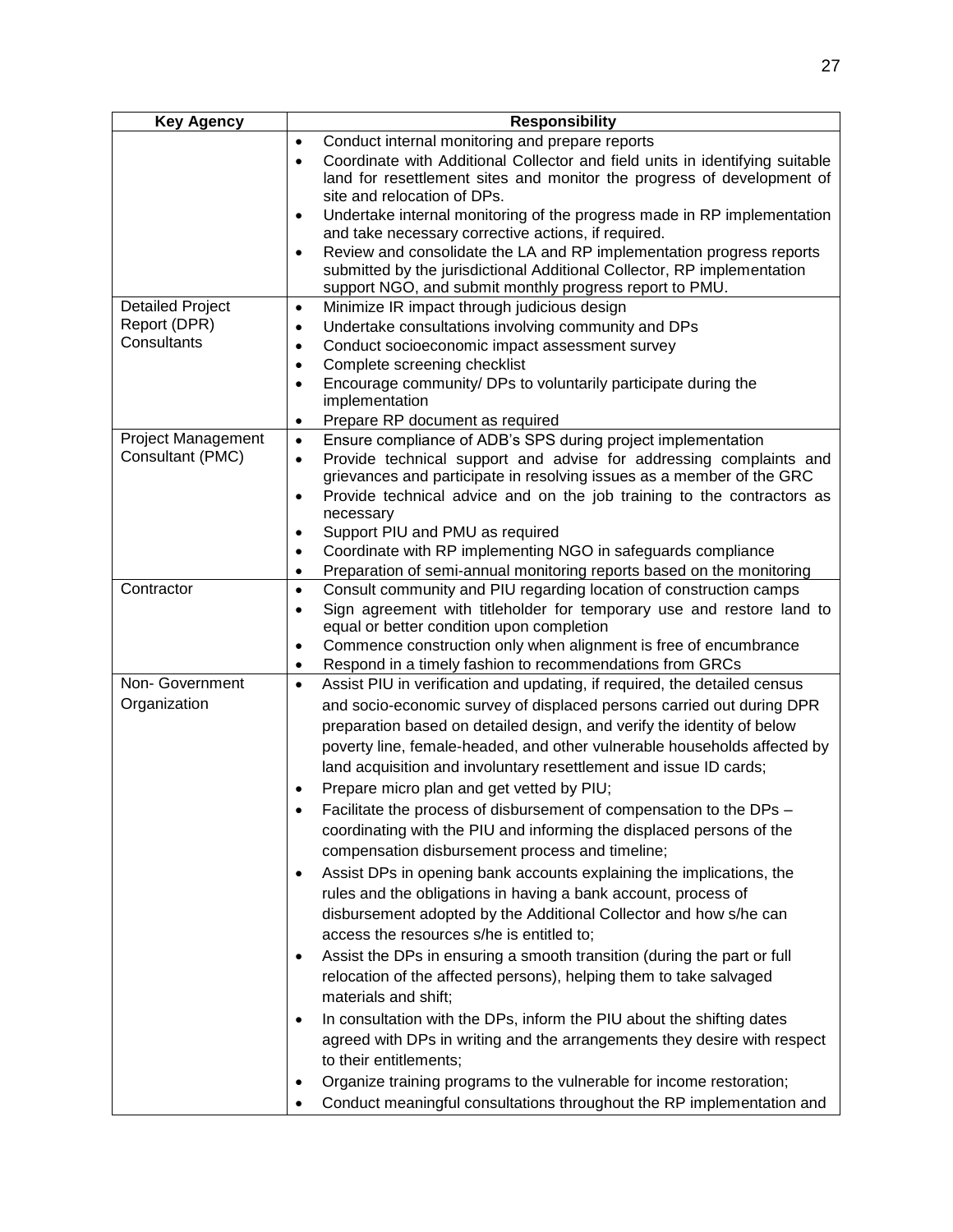| <b>Key Agency</b>   | <b>Responsibility</b>                                                                                                                                          |  |  |  |  |
|---------------------|----------------------------------------------------------------------------------------------------------------------------------------------------------------|--|--|--|--|
|                     | ensure disclosure of the summary of RPs in an accessible manner to the<br>displaced persons;                                                                   |  |  |  |  |
|                     | Assist DPs in grievance redressal process;<br>٠                                                                                                                |  |  |  |  |
|                     | Assist PIU in keeping detailed records of progress and monitoring and<br>reporting system of RP implementation; and                                            |  |  |  |  |
|                     | Act as the information resource center for community interaction with the<br>$\bullet$<br>project and maintain liaison between community, contractors, project |  |  |  |  |
|                     | implementing units and the administrator, during the execution of the<br>works.                                                                                |  |  |  |  |
| Village key persons | Provide correct and accurate data and information from project<br>$\bullet$<br>formulation stage                                                               |  |  |  |  |
|                     | Assist the project team to implement the project smoothly<br>Arrange proper community participation<br>٠                                                       |  |  |  |  |
| <b>ADB</b>          | Review RF and RPs and endorse or modify the project classification<br>٠                                                                                        |  |  |  |  |
|                     | Review planning documents and disclose the draft and final reports on<br>the ADB's website as required                                                         |  |  |  |  |
|                     | Monitor implementation through review missions<br>٠                                                                                                            |  |  |  |  |
|                     | Provide assistance to the EA and PIU, if required, in carrying out its<br>٠<br>responsibilities and for building capacity for safeguard compliance             |  |  |  |  |
|                     | Monitor overall compliance of the project to ADB SPS                                                                                                           |  |  |  |  |

# **VIII. IMPLEMENTATION SCHEDULE**

<span id="page-30-0"></span>76. The implementation activities are divided into three broad phases viz. project preparation phase, RP implementation phase, and monitoring and reporting phase. In line with the principles laid down in this RF, the IA will ensure that project activities are synchronized between the RP implementation activities as well as the project implementation. An indicative implementation schedule with key tasks is provided in **Appendix-6**. The activities envisaged in each phase are:

- Project Preparation Phase: (i) designating or appointing an officer/staff as safeguards officer (SO) in PMU to be in charge of safeguards; (ii) submission of RP to ADB for approval; (iii) appointment of NGO in PIU; and (iv) establishment of GRC. The information dissemination and stakeholder consultations will commence in this stage and continue till the end of the project.
- RP Implementation Phase: (i) joint verification; (ii) valuation of structures; (iii) preparation of micro plan; (iv) R&R award enquiry; (v) approval of final micro plan; (vi) identification and development of resettlement site; (vii) payment of compensation for land and structure; (viii) payment of other rehabilitation assistances; (ix) relocation of DPs to resettlement site; and (x) issuing site clearance certificate to enable commencement of civil works.
- Monitoring and Reporting Phase: Internal monitoring will commence as soon as RP implementation begins and continue till end of RP implementation. External monitoring will also commence from the beginning of RP implementation.

# **IX. BUDGET AND FINANCING**

<span id="page-30-1"></span>77. Detailed budget estimate for RP will be prepared by the IA and PIU, which will be included in the overall project estimate. The budget shall include: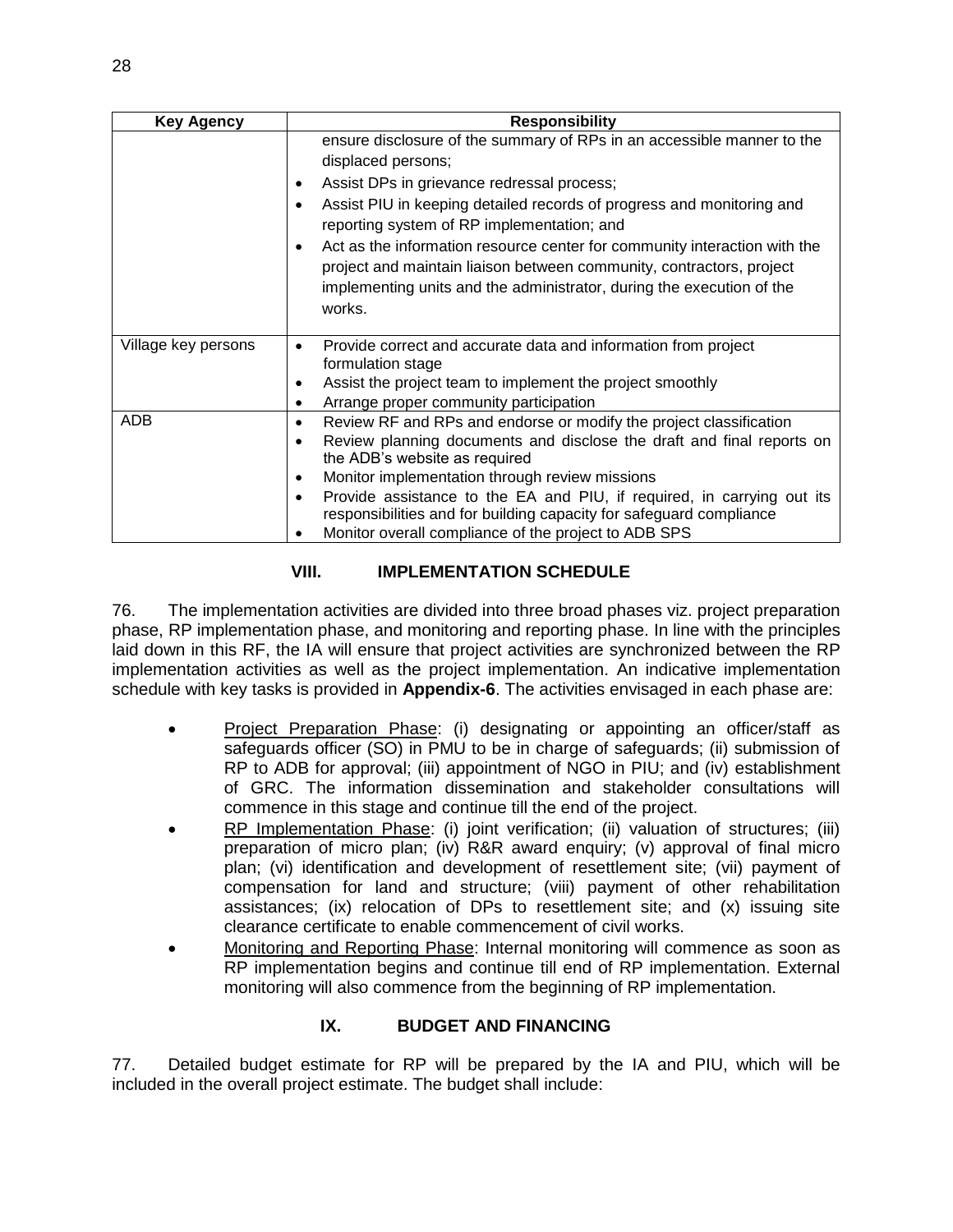- (i) Detailed costs of land acquisition, relocation, livelihood and income restoration and improvement, administration and management and a contingency, source of funding;
- (ii) Arrangements for approval, and the flow of funds and contingency arrangements.

78. All land acquisition and R&R funds will be provided by the government. All land acquisition, compensation, relocation and rehabilitation of income and livelihood, consultations and grievance redress will be considered as an integral component of project costs.

79. The disbursement of compensation amount to the displaced persons for land acquisition will be carried out by the District Magistrate/ Commissioner's office. The IA will provide necessary funds for compensation for land and structure and the cost of resettlement assistances in a timely manner to the jurisdictional Additional Collector and the district administration will disburse the money to displaced persons.

80. All disbursement of compensation for land and structure and R&R assistances shall be done only through Electronic Clearing Service (ECS) mechanism and charges for ECS, if any, will be borne by IA. If the DPs destination branch does not have the facility to receive ECS (Credit), then the disbursement shall be done through respective lead banks' IFSC (Indian Financial System Code). Payment through account payee cheques will be made wherever required and no cash payment will be made. The NGO and PIU, while collecting bank particulars from the DPs, will also check with the respective bank branches if the branch has ECS (Credit) mechanism, and if not, details of lead bank offering the facility will be collected to facilitate ECS transfer. Wherever new accounts are to be opened, preference will be given to bank's having ECS (Credit) facility. The bank account particulars of the DP as part of the micro plan will be submitted to the jurisdictional Additional Collector for disbursement.

# **X. MONITORING AND REPORTING**

# <span id="page-31-1"></span><span id="page-31-0"></span>**A. Internal Monitoring**

81. The Project Implementation Unit (PIU) will carry out concurrent monitoring of RP implementation through the PD, PIU and prepare monthly and quarterly progress report in terms of physical and financial progress. In addition, the monitoring process will also look into: the communication and reactions of DPs; use of grievance procedures; information dissemination to DPs on benefits; and implementation time table. The monthly internal monitoring reports based on the outcome of consultations and feedback with displaced people who have received assistance and compensation and review of progress of other implementation activates including complains/concerns/issues raised by the DPs, will be submitted to PMU by the end of 1<sup>st</sup> week of the subsequent calendar month. The progress report will be reviewed by the SO, PMU and comments if any will be communicated to PIU for immediate action. A copy of the quarterly report will be made available to ADB. In view the significance of resettlement impacts, the monitoring mechanism for this project will have both monitoring by PIU and monitoring by an external agency / expert. Suggested monitoring indicators can be found in **Appendix-7** and monitoring form can be found in **Appendix-8**.

# <span id="page-31-2"></span>**B. External Monitoring**

82. The external monitoring will include but not limited to: (i) review and verify the monitoring reports prepared by PIU; (ii) monitor the work carried out by NGO and provide training and guidance on implementation; (iii) review the grievance redressal mechanism and report on its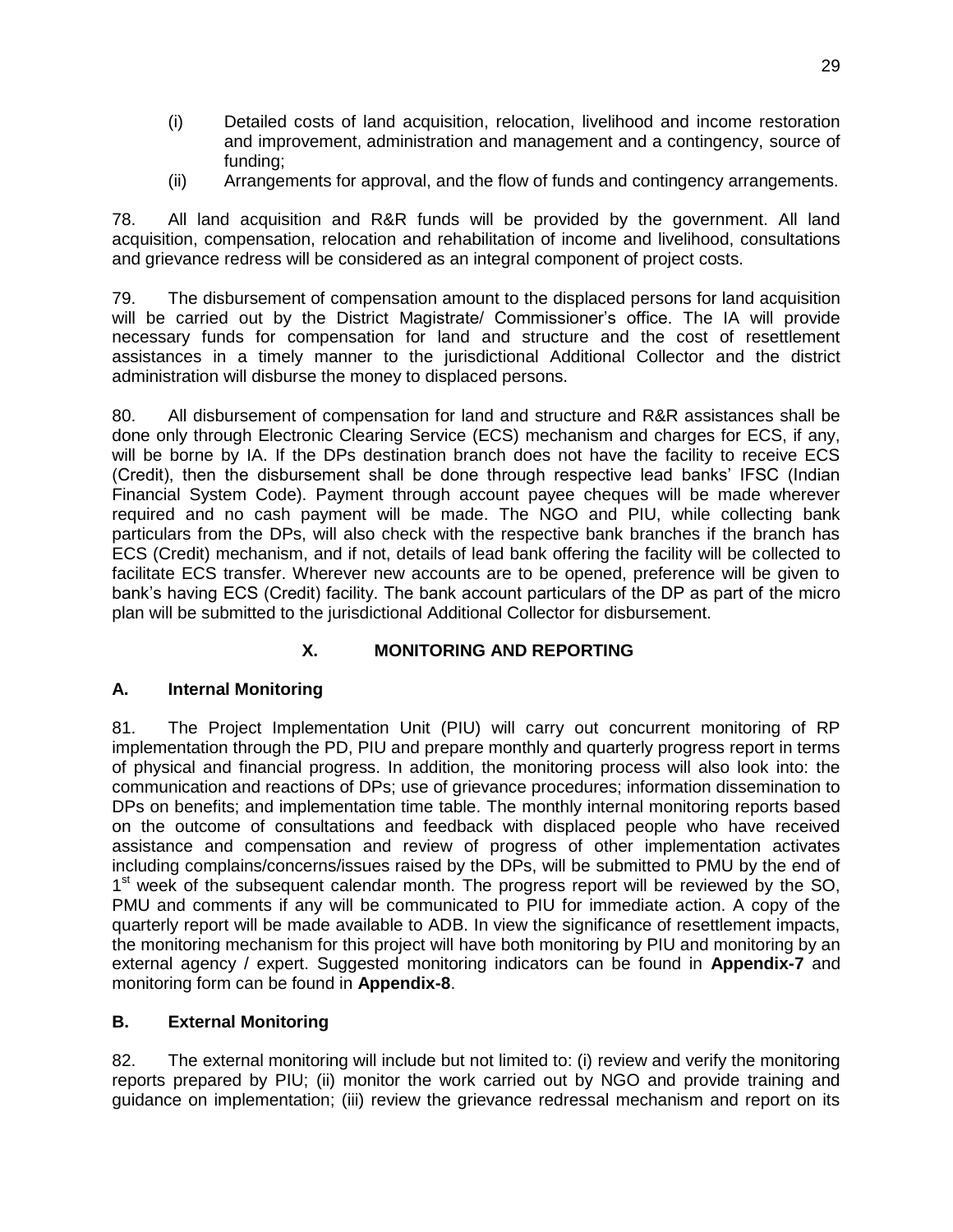working; (iv) mid-term impact assessment through sample surveys amongst displaced persons for midterm corrective action; (v) consultation with DPs, officials, community leaders for preparing review report; (vi) assess the resettlement efficiency, effectiveness and efficiency of PIU, impact and sustainability, and drawing lessons for future resettlement policy formulation and planning. Some of the important task of external monitoring is the feedback of the DPs who receives compensation and assistance and also alerts on the risks, non-compliances and early warnings in the implementing. Sample TOR for External Monitor is found in **Appendix-9**.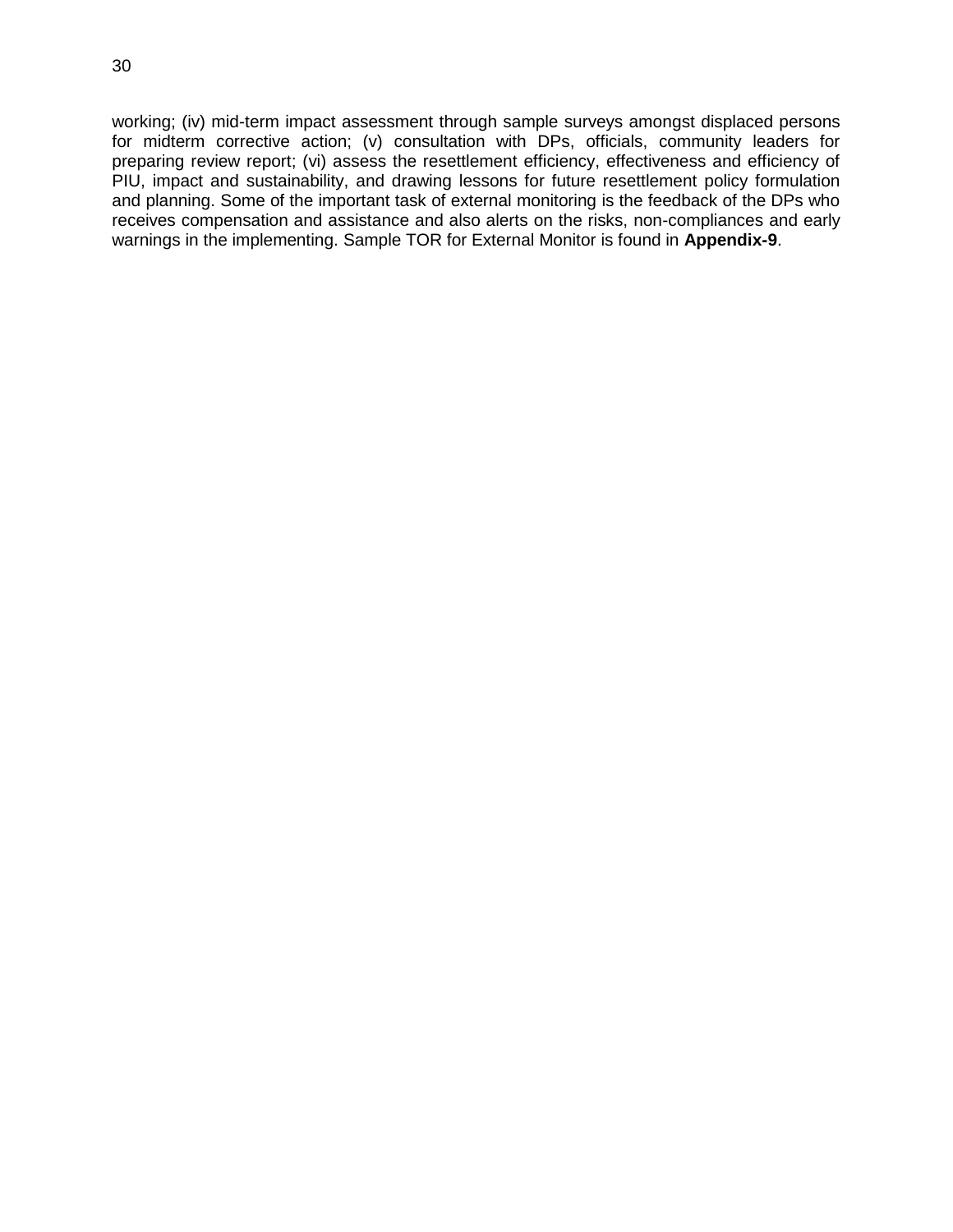#### <span id="page-33-0"></span>**APPENDIX 1: SUMMARY OF THE RIGHT TO FAIR COMPENSATION AND TRANSPARENCY IN LAND ACQUISITION, REHABILITATION AND RESETTLEMENT ACT, 2013**

1. The Right to Fair Compensation and Transparency in Land Acquisition, Rehabilitation and Resettlement Act, 2013 has been effective from January 1, 2014 after receiving the assent of the President of Republic of India. This Act extends to the whole of India except the state of Jammu and Kashmir. The Act replaced the Land Acquisition Act, 1894.

2. The aims and objectives of the Act include: (i) to ensure, in consultation with institutions of local self-government and Gram Sabhas established under the Constitution of India, a humane, participative, informed and transparent process for land acquisition for industrialization, development of essential infrastructural facilities and urbanization with the least disturbance to the owners of the land and other affected families; (ii) provide just and fair compensation to the affected families whose land has been acquired or proposed to be acquired or are affected by such acquisition; (iii) make adequate provisions for such affected persons for their rehabilitation and resettlement; (iv) ensure that the cumulative outcome of compulsory acquisition should be that affected persons become partners in development leading to an improvement in their postacquisition social and economic status and for matters connected therewith or incidental thereto.

3. Section 27 of the Act defines the method by which market value of the land shall be computed under the proposed law. Schedule I outlines the proposed minimum compensation based on a multiple of market value. Schedule II through VI outline the resettlement and rehabilitation entitlements to titleholders and livelihood losers, which shall be in addition to the minimum compensation per Schedule I.

4. Preparation of Social Impact Assessment Study under section 4 (1): it is obligatory for the appropriate Government intends to acquire land for a public purpose to carry out a Social Impact Assessment study in consultation with concern Panchayat, Municipality or Municipal Corporation, as the case may be, at village level or ward level in the affected area. The Social Impact Assessment study report shall be made available to the public in the manner prescribed under section 6.

5. **Notification under Section 11** *(1)***:** Whenever, it appears to the appropriate Government that land in any area is required or likely to be required for any public purpose, a notification to that effect along with details of the land to be acquired in rural and urban shall be published in the official Gazette; in two daily newspapers circulating in the locality of such area of which one shall be in the regional language; in the local language in the *Panchayat*, Municipality or Municipal Corporation, as the case may be and in the officers of the District Collector, The Sub-divisional Magistrate and the *Tehasil;* uploaded on the website of the appropriate Government; in the affected areas.

6. **Hearing of Objection under section 15** *(1)***:** any person interested in any land which has been notified under sub-section (1) of section II, as being required or likely to be required for a public purpose, may within sixty days from the date of the publication of the preliminary notification makes his/her objection, if any, to the collector in writing and shall be heard by the collector or by any person authorized by him/her in this behalf or by an Advocate. After hearing all such objections and after making such further inquiry, if any, as he/she thinks necessary, either make a report in respect of the land which has been notified under sub-section (1) of Section II, 0r make different reports in respect of different parcels of such land, to the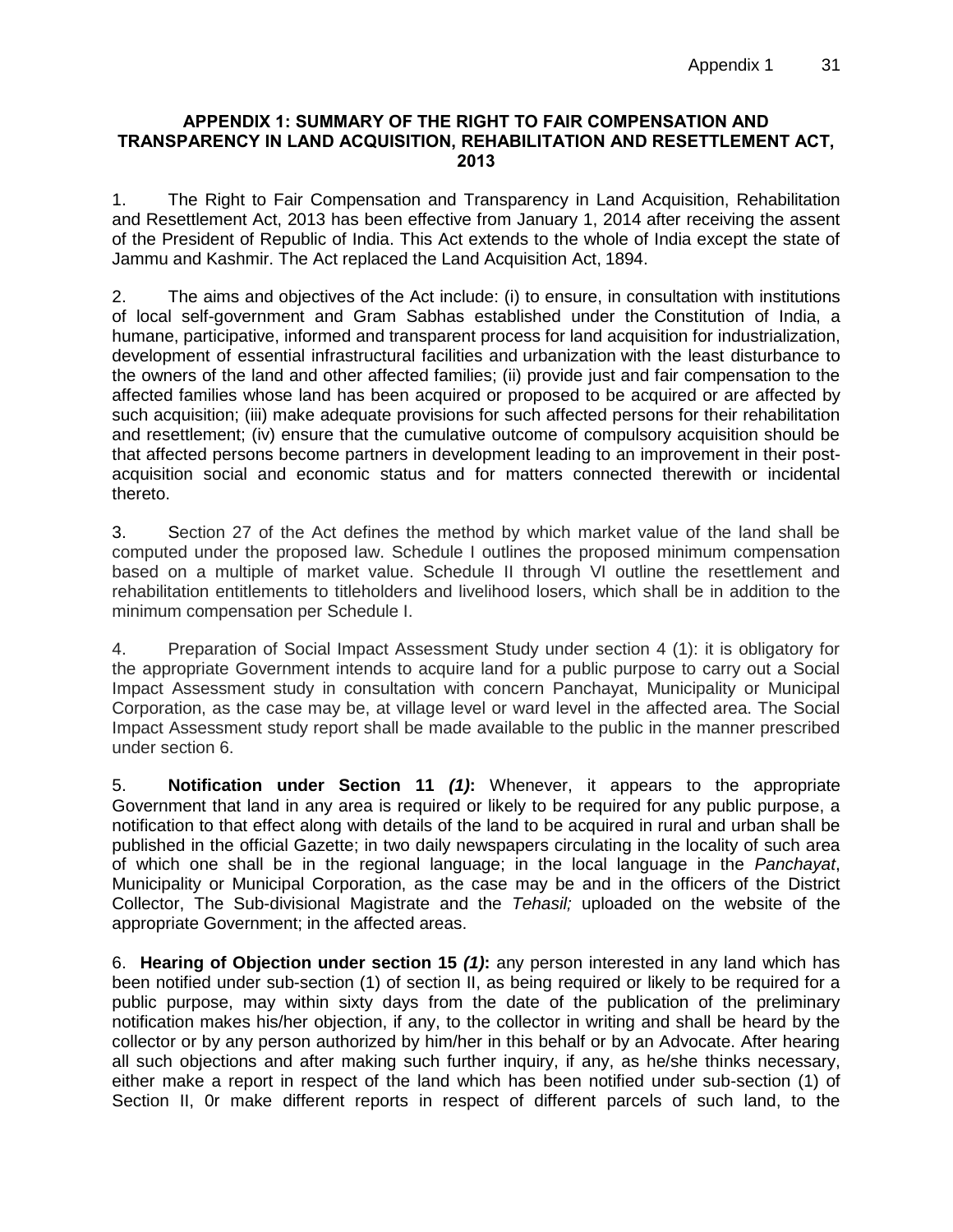appropriate Government, containing his/her recommendations on the objections, together with the records of the proceedings held by him/her along with a separate report giving therein the approximate cost of land acquisition, particulars as to the number of affected families likely to be resettled, for the decision of that Government.

7. **Publication of declaration and summary of Rehabilitation and Resettlement under section 19 (1):** when the appropriate Government is satisfied, after considering the report, if any, made under sub-section (2) of section 15, that any particular land is needed for a public purpose, a declaration shall be made to that effect, along with a declaration of an area identified as the "resettlement area" for the purpose of rehabilitation and resettlement of the affected families. It is obligatory for the State to publish declaration in the official Gazette; in two daily newspapers circulating in the locality of such area of which one shall be in the regional language; in the local language in the *Panchayat*, Municipality or Municipal Corporation, as the case may be and in the officers of the District Collector, The Sub-divisional Magistrate and the *Tehasil;* uploaded on the website of the appropriate Government; in the affected areas.

8. After declaration the Collector shall take order for acquisition. The Collector then causes the land to be marked out, measured and planned. The Collector then causes public notice to be given at convenient places on or near the land to be taken, stating the intention of the Government to take possession of the land, and that claims to compensation may be made.

9. **Enquiry and Land Acquisition award by Collector under section 23:** on the day so fixed, or any other day to which the enquiry has been adjourned, the Collectors shall proceed to enquire into the objections (if any) which any person interested has stated pursuant to a notice given under section 21, to the measurements made under section 20, and into the value of the land at the date of the publication of the notification, and into the respective interest of the persons claiming the compensation and rehabilitation and resettlement, shall make an award under his/her hand of:

- i. the true area of the land;
- ii. the compensation as determined under section 27 along with Rehabilitation and Resettlement award as determined under section 31 and which in his/her opinion should be allowed for the land, and;
- iii. the apportionment of the said compensation among all the persons known or believed to be interested in the land, of whom, or of whose claims, he has information, whether or not they have respectively appeared before him.

10. **Period within which an Award shall be made:** under section 25, it is obligatory for the Collectors to make an Award within a period of twelve months from the date of publication of the declaration under section 19 and if no Award is made within the period, the entire proceedings for the acquisition of the land shall lapse.

11. **Determination of market value of land by Collector under section 26 (1):** the Collector shall adopt the following criteria's in assessing and determining the market value of the land, namely:

- i. the market value, if any, specified in the Indian Stamp Act, 1899 for the registration of sale deeds or agreements to sell, as the case may be, in the area, where the land is situated; or
- ii. the average sale price for similar type of land situated in the nearest village or nearest vicinity area; or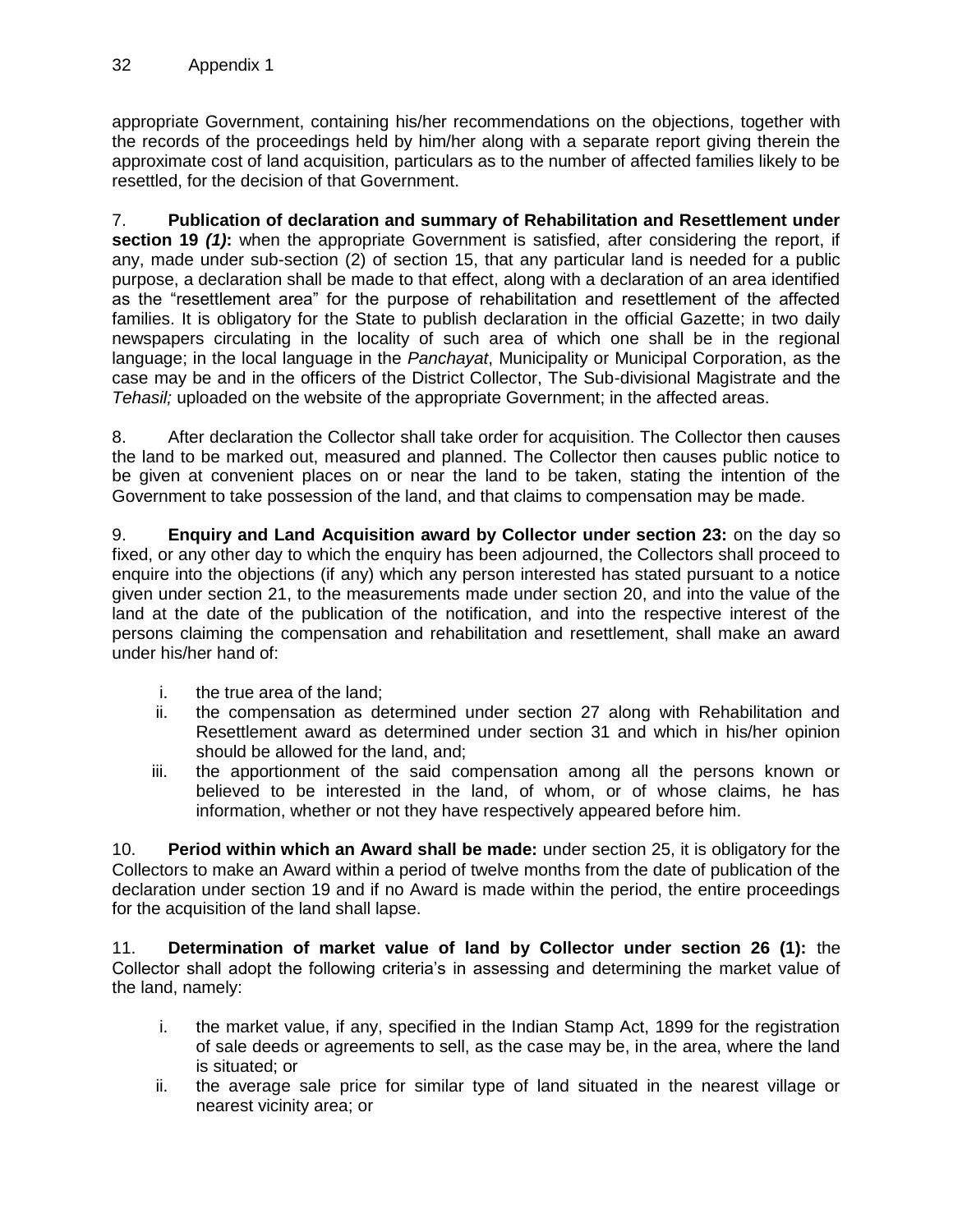iii. consented amount of compensation as agreed upon under sub-section (2) of section 2 in case of acquisition of lands for private companies or for public private partnership projects. Wherever is higher.

12. **Determination of amount of Compensation under section 27:** the Collector having determined the market value of the land to be acquired shall calculated the total amount of compensation to be paid to the land owner (whose land has been acquired) by including all assets attached to the land.

13. **Determination of value of things attached to land or building under section 29 (1):**  the Collector in determining the market value of the building and other immovable property or assets attached to the land or building which are to be acquired, use the services of a competent engineer or any other specialist in the relevant field, as may be considered necessary by him/her. Under section 29 (2), the Collector for the purpose of determining the value of trees and plants attached to the land acquired, use the services of experienced persons in the field of agriculture. In the same manner, the Collector under section 29 (3), for the purpose of assessing the value of standing crops damaged during the process of land acquisition, may use the services of experience persons in the field of agriculture.

14. **Rehabilitation and Resettlement Award for affected families by Collector under section 31 (1) of section V:** the Collector shall pass Rehabilitation and Resettlement Awards for each affected family in terms of the entitlements provided in the second schedule. As per section 31 (1), the Rehabilitation and Resettlement Award shall include all the following, namely;

- $i.$  rehabilitation and resettlement amount payable to the family;
- ii. bank account number of the person to which the rehabilitation and resettlement award amount is to be transferred;
- iii. particulars of house site and house to be allotted, in case of displaced families;
- iv. particulars of the land allotted to the displaced families;
- v. particulars of one time subsistence allowance and transportation allowance in case of displaced families;
- vi. particulars of payment for cattle shades and petty shops;
- vii. particulars of one time amount to artisans and small traders;
- viii. details of mandatory employment to be provided to the members of the affected families;
- ix. particulars of any fishing rights that may be involved;
- x. particulars of annuity and other entitlements to be provided;
- xi. particulars of special provisions for the scheduled cast and the scheduled tribes to be provided.

15. **Special powers in case of urgency to acquire land in certain cases under section** 

**40 (1):** in case of urgency, whenever the appropriate Government so directs, the Collector, though no such award has been made, may, on the expiration of thirty days from the publication of the notice mentioned in section 21, take possession of any land needed for a public purpose and such land shall thereupon vest absolutely in the Government, free all encumbrances.

16. **Special Provision for Scheduled Caste and Scheduled Tribes under section 41 (1):** as far as possible, no acquisition of land shall be made in the Scheduled Areas. As per section 41 (2), where such acquisition does take place it shall be done only as a demonstrable last resort. As per section 41 (3), in case of land acquisition in Scheduled Area, the prior consent of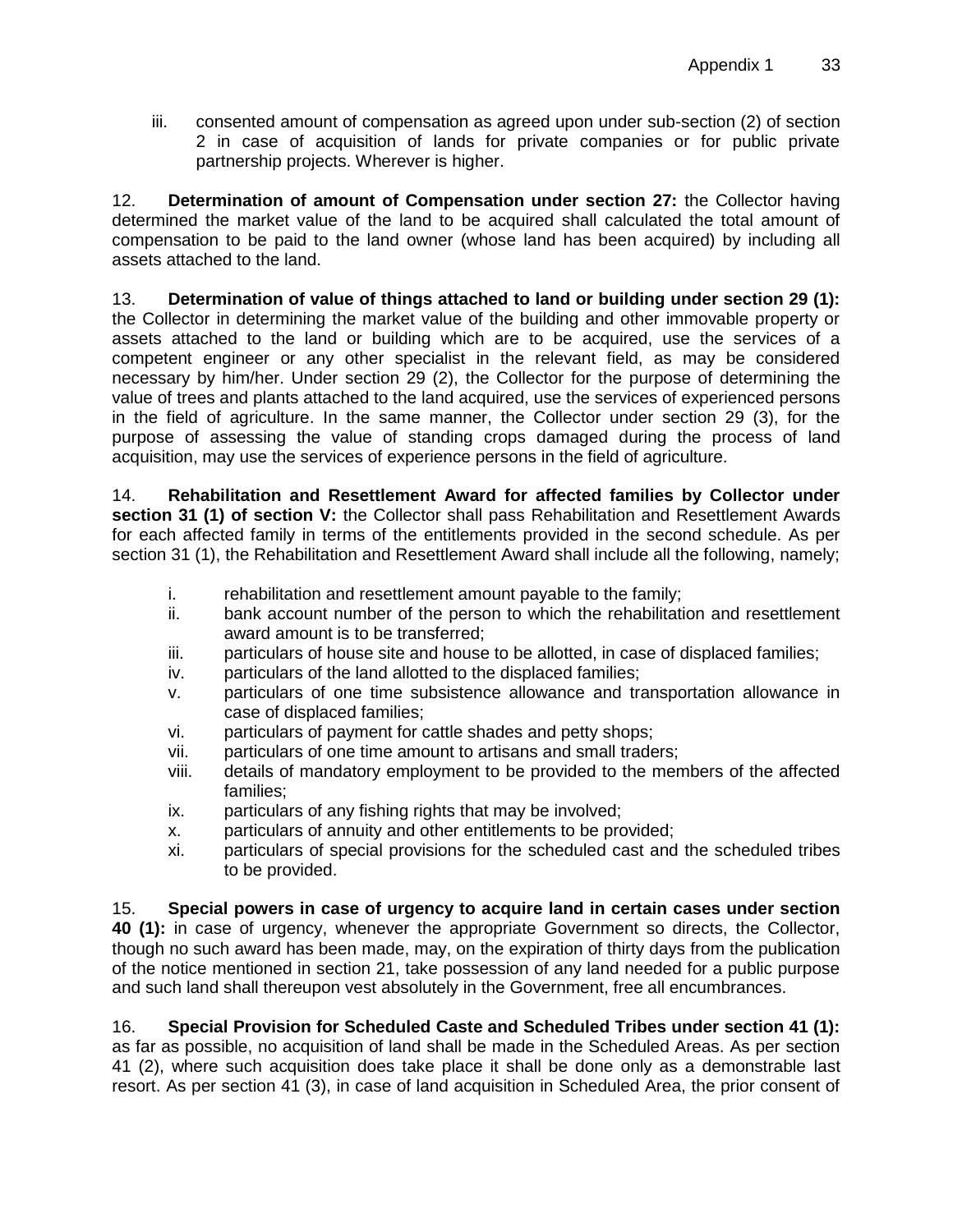the concern *Gram Sabha* or the *Panchayats* or the autonomous District Councils shall be obtained.

17. In case of a project involving land acquisition on behalf of a Requiring Body which involves involuntary displacement of the Scheduled Cast or the Scheduled Tribes families, a Development Plan shall be prepared (section 41 [4]). As per section 41 (5), the Development Plan shall also contain a program for development of alternate fuel, fodder and non-timber forest produce resources on non-forest lands within a period of five years.

18. In case of land being acquired from members of Scheduled Cast or the Scheduled Tribes, at least one-third of the compensation amount due shall be paid to the affected families initially as first installment and the rest shall be paid after taking over of the possession of the land. The affected families of the Scheduled Tribes shall be resettled preferably in the same Scheduled Area in a compact block so that they can retain their ethnic, linguistic and culture identity.

19. Under section 42 (1), all benefits including the reservation benefits available to Scheduled Cast and the Scheduled Tribes in the affected areas shall continue in the resettlement area.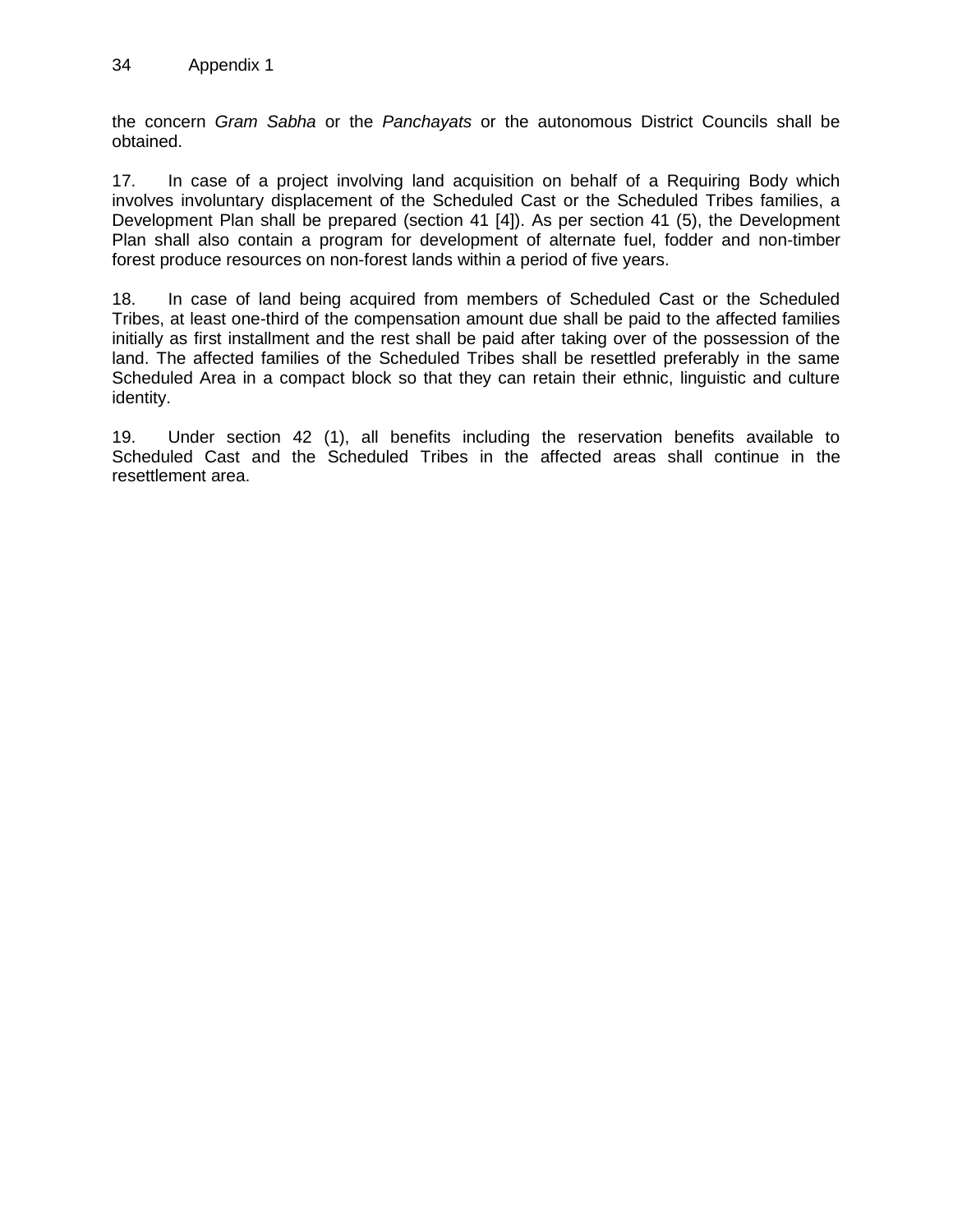#### <span id="page-37-0"></span>**APPENDIX 2: COMPARISON BETWEEN ADB IR POLICY REQUIREMENTS AND RFCTLARR ACT 2013 WITH GAP FILLING MEASURES**

| <b>SNo</b>               | <b>Asian Development Bank's</b><br><b>Involuntary Resettlement</b><br><b>Policy Requirement</b>                                                                 | <b>RFCTLARR</b><br>Act 2013 | <b>Remarks and provisions in</b><br><b>RFCTLARR Act 2013</b>                                                                                                                                                                                                                                                                                                                                         | <b>Measures to bridge</b><br>the Gap                   |  |
|--------------------------|-----------------------------------------------------------------------------------------------------------------------------------------------------------------|-----------------------------|------------------------------------------------------------------------------------------------------------------------------------------------------------------------------------------------------------------------------------------------------------------------------------------------------------------------------------------------------------------------------------------------------|--------------------------------------------------------|--|
| <b>Policy Objectives</b> |                                                                                                                                                                 |                             |                                                                                                                                                                                                                                                                                                                                                                                                      |                                                        |  |
| 1                        | Avoid involuntary resettlement<br>(IR) wherever feasible                                                                                                        | ✓                           | Social Impact assessment (SIA)<br>should include: (i) whether the<br>extent of land proposed for<br>acquisition is the absolute bare<br>minimum extent needed for the<br>project; (ii) whether land<br>acquisition at an alternate place<br>has been considered and found<br>not feasible<br>[Ref: Section 4 sub-section 4(d)<br>and $4(e)$ ]                                                        |                                                        |  |
| $\overline{2}$           | If IR is unavoidable, minimise<br>involuntary resettlement by<br>exploring viable alternate<br>project design                                                   | X                           |                                                                                                                                                                                                                                                                                                                                                                                                      | The principles of RF<br>addresses this<br>requirement. |  |
| 3                        | DPs should be assisted in<br>their efforts to enhance or at<br>least restore the livelihoods of<br>all displaced persons in real<br>terms to pre-project levels | ✓                           | The cumulative outcome of<br>compulsory acquisition should be<br>that affected persons become<br>partners in development leading<br>to an improvement in their post<br>acquisition social and economic<br>status and for matters connected<br>therewith or incidental thereto<br>[Ref: Preamble of the<br><b>RFCTLARR ACT]</b>                                                                       | $\overline{\phantom{a}}$                               |  |
|                          | <b>Scope of Application</b>                                                                                                                                     |                             |                                                                                                                                                                                                                                                                                                                                                                                                      |                                                        |  |
| $\overline{4}$           | Involuntary acquisition of land                                                                                                                                 | ✓                           | In the definition of affected family,<br>it includes 'a family whose land or<br>other immovable property has<br>been acquired'<br>[Ref: Section 3 sub-section c (i)]                                                                                                                                                                                                                                 |                                                        |  |
| 5                        | Involuntary restriction of land<br>use or on access to legally<br>designated parks and<br>protected areas.                                                      | ✓                           | In the definition of affected family<br>in includes 'family whose primary<br>source of livelihood for three<br>years prior to the acquisition of<br>the land is dependent on forests<br>or water bodies and includes<br>gatherers of forest produce,<br>hunters, fisher folk and boatmen<br>and such livelihood<br>is affected due to acquisition of<br>land'<br>[Ref: Section 3 sub-section c (vi)] |                                                        |  |
|                          | <b>Eligibility Criteria</b>                                                                                                                                     |                             |                                                                                                                                                                                                                                                                                                                                                                                                      |                                                        |  |
| 6                        | Those who have formal legal<br>rights to land lost in its entirety<br>or in part                                                                                |                             | In the definition of affected family,<br>it includes 'a family whose land or<br>other immovable property has<br>been acquired'                                                                                                                                                                                                                                                                       |                                                        |  |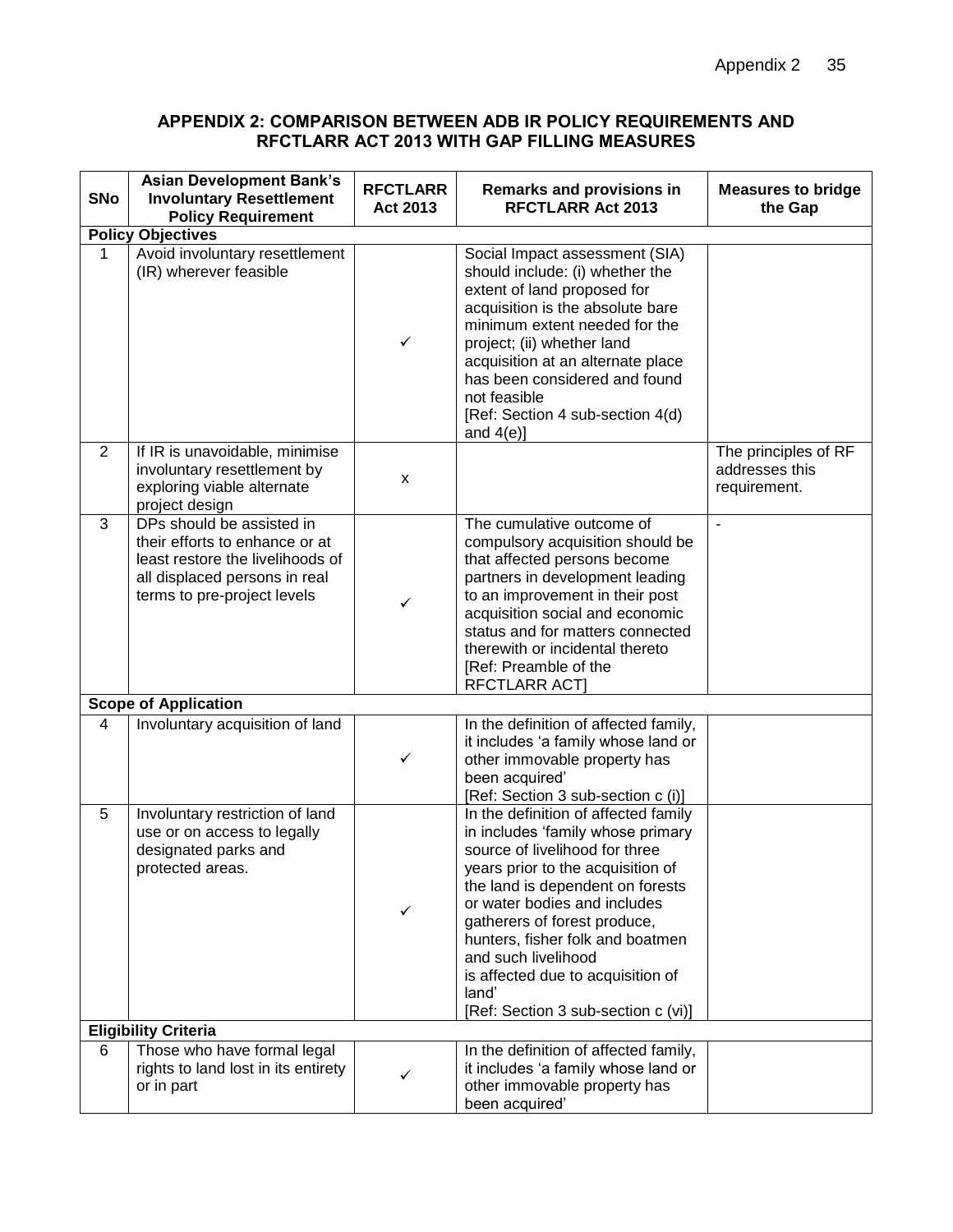| <b>SNo</b>     | <b>Asian Development Bank's</b><br><b>Involuntary Resettlement</b><br><b>Policy Requirement</b>                                                                 | <b>RFCTLARR</b><br>Act 2013 | <b>Remarks and provisions in</b><br><b>RFCTLARR Act 2013</b>                                                                                                                                                                                                                                                                                                                                                                                                                                                                                                                                           | <b>Measures to bridge</b><br>the Gap                                                                                                                                                                                           |
|----------------|-----------------------------------------------------------------------------------------------------------------------------------------------------------------|-----------------------------|--------------------------------------------------------------------------------------------------------------------------------------------------------------------------------------------------------------------------------------------------------------------------------------------------------------------------------------------------------------------------------------------------------------------------------------------------------------------------------------------------------------------------------------------------------------------------------------------------------|--------------------------------------------------------------------------------------------------------------------------------------------------------------------------------------------------------------------------------|
|                |                                                                                                                                                                 |                             | [Ref: Section 3 sub-section c (i)]                                                                                                                                                                                                                                                                                                                                                                                                                                                                                                                                                                     |                                                                                                                                                                                                                                |
| $\overline{7}$ | Those who do not have formal<br>legal rights to land lost but<br>who have a claim to such land<br>that are recognized or<br>recognizable under national<br>laws | $\checkmark$                | In the definition of affected family,<br>it includes 'the Scheduled Tribes<br>and other traditional forest<br>dwellers who have lost any of<br>their forest rights recognized<br>under the Scheduled Tribes and<br><b>Other Traditional Forest Dwellers</b><br>(Recognition of Forest Rights)<br>Act, 2006 due to acquisition of<br>land'; and also includes 'a<br>member of the family who has<br>been assigned land by the State<br>Government or the Central<br>Government under any of its<br>schemes and such land is under<br>acquisition'.<br>[Ref: Section 3 sub-section c(iii)<br>and $(v)$ ] |                                                                                                                                                                                                                                |
| 8              | Those who have neither<br>formal legal rights nor<br>recognized or recognizable<br>claim to land lost                                                           | X                           |                                                                                                                                                                                                                                                                                                                                                                                                                                                                                                                                                                                                        | The RF, under<br>eligibility criteria, this<br>is addressed.                                                                                                                                                                   |
| 9              | Persons who encroach on the<br>area after the cut-off date are<br>not entitled to compensation<br>or any other form of<br>resettlement assistance.              | X                           |                                                                                                                                                                                                                                                                                                                                                                                                                                                                                                                                                                                                        | The RF, the cut-off<br>date has been<br>defined.                                                                                                                                                                               |
|                | <b>Policy Principles</b>                                                                                                                                        |                             |                                                                                                                                                                                                                                                                                                                                                                                                                                                                                                                                                                                                        |                                                                                                                                                                                                                                |
| 10             | Carry out meaningful<br>consultations with affected<br>persons, host communities<br>and concerned non-<br>government originations                               | ✓                           | Whenever a SIA is required, the<br>appropriate Government shall<br>ensure that a public hearing is<br>held at the affected area, after<br>giving adequate publicity about<br>the date, time and venue for the<br>public hearing, to ascertain the<br>views of the affected families to<br>be recorded and included in the<br>SIA Report.<br>[Ref: Section 5]                                                                                                                                                                                                                                           |                                                                                                                                                                                                                                |
| 11             | Establish a grievance redress<br>mechanism to receive and<br>facilitate resolution of the<br>affected persons' concerns.                                        | ✓                           | For the purpose of providing<br>speedy disposal of disputes<br>relating to land acquisition.<br>compensation, rehabilitation and<br>resettlement, establish, by<br>notification. one or more<br>Authorities to be known as "the<br>Land Acquisition, Rehabilitation<br>and Resettlement Authority"<br>[Ref: Section 51 sub-section 1]                                                                                                                                                                                                                                                                  | The RF provides for<br>a District level GRC<br>to resolve grievances<br>in the First Level and<br>the appellate<br>authority at the<br>Second Level of<br>grievance resolution<br>mechanism, prior to<br>referring/approaching |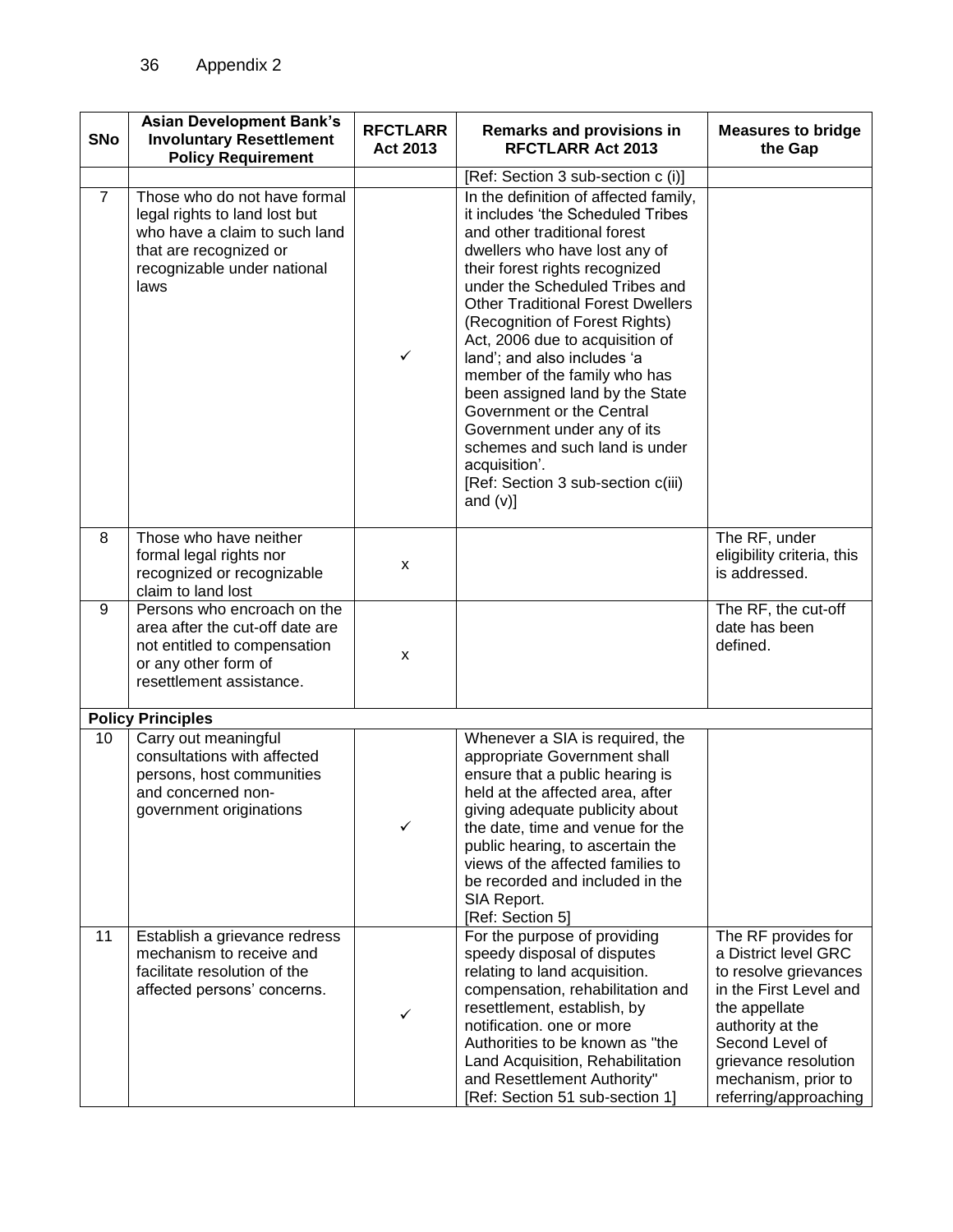| <b>SNo</b> | <b>Asian Development Bank's</b><br><b>Involuntary Resettlement</b><br><b>Policy Requirement</b>                                                                                                                                                                                                                                                                                                                                                                                                                                                                                                                                                                                                                 | <b>RFCTLARR</b><br>Act 2013 | <b>Remarks and provisions in</b><br><b>RFCTLARR Act 2013</b>                                                                                                                                                                                                                                                                                                                                                                            | <b>Measures to bridge</b><br>the Gap                                                                                                                      |
|------------|-----------------------------------------------------------------------------------------------------------------------------------------------------------------------------------------------------------------------------------------------------------------------------------------------------------------------------------------------------------------------------------------------------------------------------------------------------------------------------------------------------------------------------------------------------------------------------------------------------------------------------------------------------------------------------------------------------------------|-----------------------------|-----------------------------------------------------------------------------------------------------------------------------------------------------------------------------------------------------------------------------------------------------------------------------------------------------------------------------------------------------------------------------------------------------------------------------------------|-----------------------------------------------------------------------------------------------------------------------------------------------------------|
|            |                                                                                                                                                                                                                                                                                                                                                                                                                                                                                                                                                                                                                                                                                                                 |                             |                                                                                                                                                                                                                                                                                                                                                                                                                                         | the LARR authority                                                                                                                                        |
| 12         | Preference to land-based<br>resettlement strategies for<br>displaced persons whose<br>livelihoods are land-based.                                                                                                                                                                                                                                                                                                                                                                                                                                                                                                                                                                                               | $\checkmark$                | Land for land is recommended in<br>irrigation projects and in projects<br>where SC/ST is involved<br>equivalent land.<br>[Ref: Second Schedule S.No.2]                                                                                                                                                                                                                                                                                  | Land for land option,<br>if feasible, is<br>provided in the EM. If<br>not feasible, then<br>cash compensation<br>at replacement cost<br>has been provided |
| 13         | Provide physically and<br>economically displaced<br>persons with needed<br>assistance, including the<br>following: (i) if there is<br>relocation, secured tenure to<br>relocation land, better housing<br>at resettlement sites with<br>comparable access to<br>employment and production<br>opportunities, integration of<br>resettled persons<br>economically and socially into<br>their host communities, and<br>extension of project benefits<br>to host communities; (ii)<br>transitional support and<br>development assistance, such<br>as land development, credit<br>facilities, training, or<br>employment opportunities;<br>and (iii) civic infrastructure<br>and community services, as<br>required. | $\checkmark$                | The Rehabilitation and<br>Resettlement Award shall include<br>all of the following: (c)<br>particulars of house site and<br>house to be allotted, in case of<br>displaced families; (d) particulars<br>of land allotted to the displaced<br>families; (e) particulars of one<br>time subsistence allowance and<br>transportation allowance in case<br>of displaced families;<br>[Ref: Section 31 sub-section 2(c),<br>$(d)$ and $(e)$ ] |                                                                                                                                                           |
| 14         | Improve the standards of<br>living of the displaced poor<br>and other vulnerable groups,<br>including women, to at least<br>national minimum standards                                                                                                                                                                                                                                                                                                                                                                                                                                                                                                                                                          | $\checkmark$ (partly)       | The act provides for special<br>provisions and assistance for<br>scheduled caste and scheduled<br>tribe in scheduled area.<br>[Ref: Section 41]<br>Further the act recognizes<br>widows, divorcees and women<br>deserted by families as separate<br>families<br>[Ref: Section sub-section (m)]<br>The act does not recognize other<br>vulnerable category and also<br>SC/ST from non-scheduled<br>areas.                                | Special provision for<br>vulnerable have<br>been provided in<br>Entitlement matrix.                                                                       |
| 15         | Develop procedures in a<br>transparent, consistent, and<br>equitable manner if actuation<br>is through negotiated                                                                                                                                                                                                                                                                                                                                                                                                                                                                                                                                                                                               | X                           | Not explicitly stated                                                                                                                                                                                                                                                                                                                                                                                                                   | Provided for in the<br><b>RF</b>                                                                                                                          |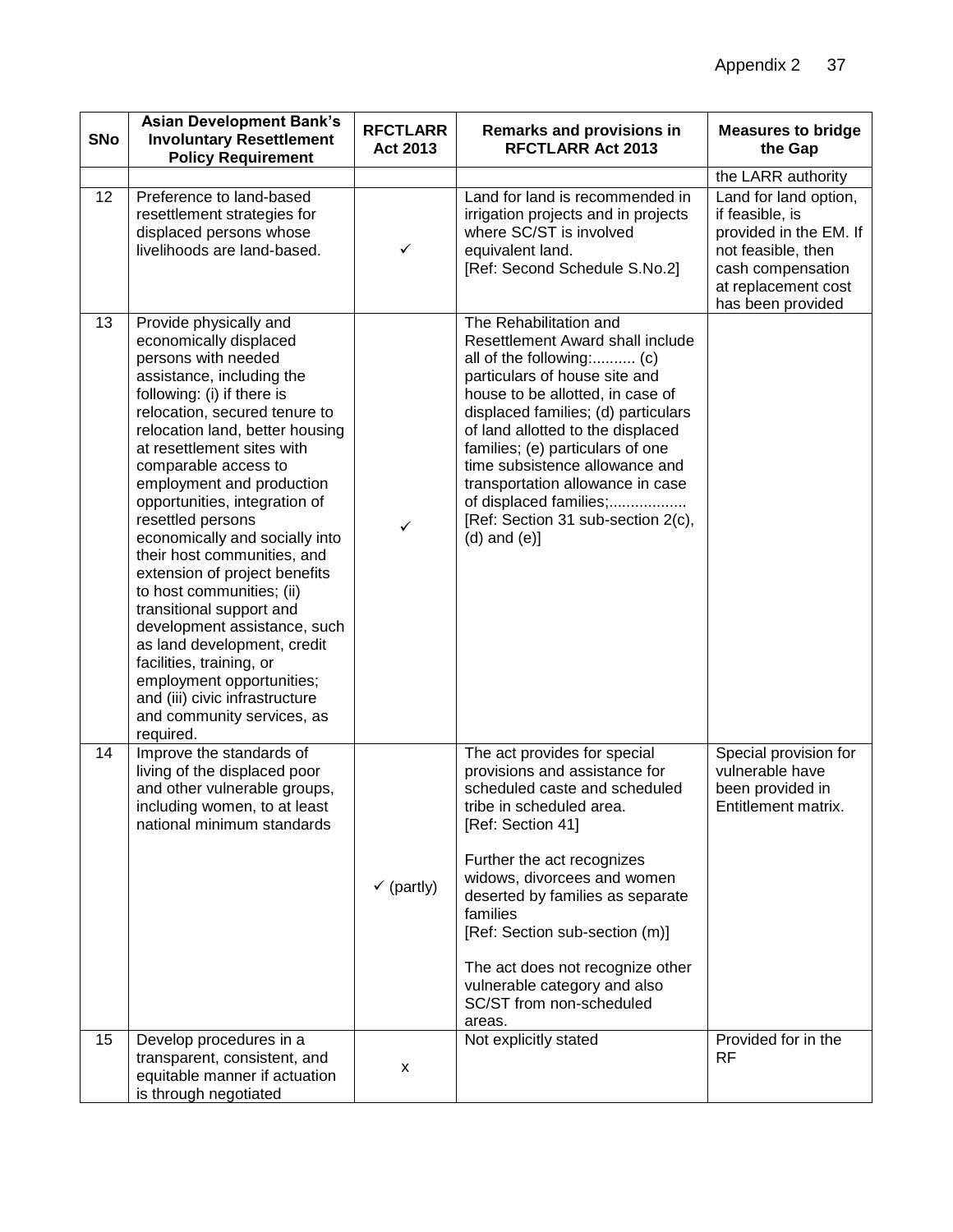| <b>SNo</b> | <b>Asian Development Bank's</b><br><b>Involuntary Resettlement</b><br><b>Policy Requirement</b>                                                                                                                                                                                                                                                                                        | <b>RFCTLARR</b><br>Act 2013 | Remarks and provisions in<br><b>RFCTLARR Act 2013</b>                                                                                                                                                                                                                                                                                                                                                                                                                                                                                                                                                                                                                                                                                                                                                                                                                                                                                                                                                                                                                                                             | <b>Measures to bridge</b><br>the Gap                                                                                                |
|------------|----------------------------------------------------------------------------------------------------------------------------------------------------------------------------------------------------------------------------------------------------------------------------------------------------------------------------------------------------------------------------------------|-----------------------------|-------------------------------------------------------------------------------------------------------------------------------------------------------------------------------------------------------------------------------------------------------------------------------------------------------------------------------------------------------------------------------------------------------------------------------------------------------------------------------------------------------------------------------------------------------------------------------------------------------------------------------------------------------------------------------------------------------------------------------------------------------------------------------------------------------------------------------------------------------------------------------------------------------------------------------------------------------------------------------------------------------------------------------------------------------------------------------------------------------------------|-------------------------------------------------------------------------------------------------------------------------------------|
|            | settlement.                                                                                                                                                                                                                                                                                                                                                                            |                             |                                                                                                                                                                                                                                                                                                                                                                                                                                                                                                                                                                                                                                                                                                                                                                                                                                                                                                                                                                                                                                                                                                                   |                                                                                                                                     |
| 16         | Prepare a resettlement plan<br>elaborating on displaced<br>persons entitlements, the<br>income and livelihood<br>restoration strategy,<br>institutional arrangements,<br>monitoring and reporting<br>framework, budget and time-<br>bound implementation<br>schedule                                                                                                                   | $\checkmark$                | The Act provides for the<br>preparation of Rehabilitation and<br>Resettlement Scheme including<br>time line for implementation<br>[Ref: Section 16 - sub-section 2]                                                                                                                                                                                                                                                                                                                                                                                                                                                                                                                                                                                                                                                                                                                                                                                                                                                                                                                                               |                                                                                                                                     |
| 17         | Disclose a draft resettlement<br>plan, including documentation<br>of the consultation process in<br>a timely manner, before<br>project appraisal, in an<br>accessible place and a form<br>and language(s)<br>understandable to affected<br>persons and other<br>stakeholders. Disclose the<br>final resettlement plan and its<br>updates to affected persons<br>and other stakeholders | $\checkmark$                | The appropriate Government<br>shall ensure that the Social<br>Impact Assessment study report<br>and the Social Impact<br>Management Plan, are prepared<br>and made available in the local<br>language to the Panchayat,<br>Municipality or Municipal<br>Corporation, as the case may be,<br>and the offices of the District<br>Collector, the Sub-Divisional<br>Magistrate and the Tehsil, and<br>shall be published in the affected<br>areas, in such manner as may be<br>prescribed, and uploaded on the<br>website of the appropriate<br>Government.<br>[Ref: Section 6 sub-section 1]<br>Further the commissioner shall<br>cause the approved<br><b>Rehabilitation and Resettlement</b><br>Scheme to be made available in<br>the local language to the<br>Panchayat, Municipality or<br>Municipal Corporation. As the<br>case may be, and the offices of<br>the district collector, the Sub-<br>Divisional Magistrate and Teshil,<br>and shall be published in affected<br>areas, in such manner as may be<br>prescribed and uploaded on the<br>website of the appropriate<br>Government<br>[Ref: Section 18] |                                                                                                                                     |
| 18         | Pay commission and provide<br>other resettlement entitle<br>before physical or economic<br>displacement. Implant the<br>resettlement plan under close<br>supervision throughout project                                                                                                                                                                                                | ✓                           | The Collector shall take<br>possession of land after ensuring<br>that full payment of compensation<br>as well as rehabilitation and<br>resettlement entitlements are<br>paid or tendered to the entitled                                                                                                                                                                                                                                                                                                                                                                                                                                                                                                                                                                                                                                                                                                                                                                                                                                                                                                          | The RF stipulated<br>that all compensation<br>and assistance will<br>be paid to DPs at<br>least 1 month prior to<br>displacement or |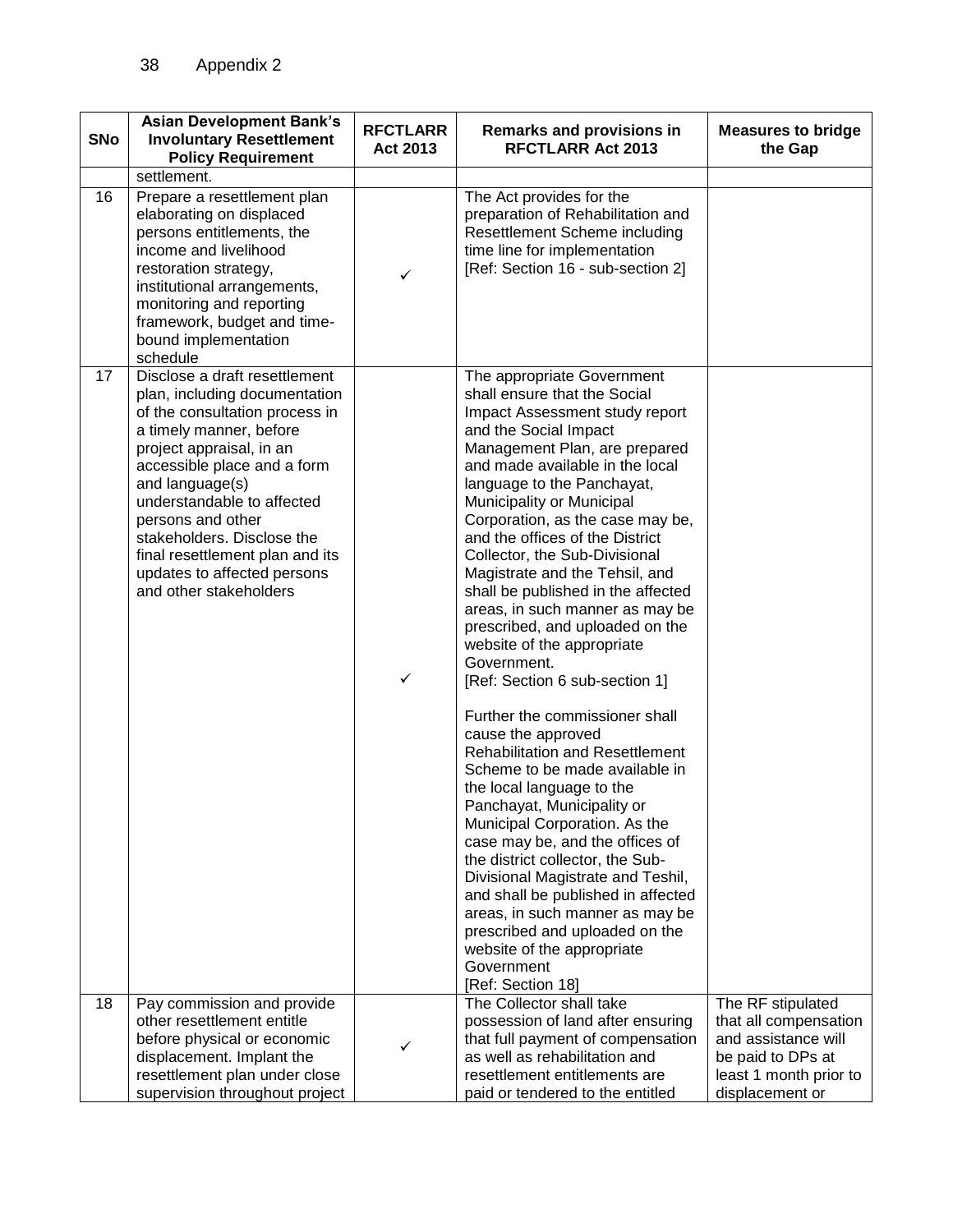| <b>SNo</b> | <b>Asian Development Bank's</b><br><b>Involuntary Resettlement</b><br><b>Policy Requirement</b>                                                                                                                                                                                                                                         | <b>RFCTLARR</b><br>Act 2013 | Remarks and provisions in<br><b>RFCTLARR Act 2013</b>                                                                                                                                                                                                                                                          | <b>Measures to bridge</b><br>the Gap                                     |
|------------|-----------------------------------------------------------------------------------------------------------------------------------------------------------------------------------------------------------------------------------------------------------------------------------------------------------------------------------------|-----------------------------|----------------------------------------------------------------------------------------------------------------------------------------------------------------------------------------------------------------------------------------------------------------------------------------------------------------|--------------------------------------------------------------------------|
|            | implementation                                                                                                                                                                                                                                                                                                                          |                             | persons within a period of three<br>months for the compensation and<br>a period of six months for<br>monetary part of rehabilitation<br>and resettlement entitlements<br>listed in the Second Schedule<br>commencing from the date of the<br>award made under section 30.<br>[Ref: Section 38 - sub-section 1] | dispossession of<br>assets                                               |
| 19         | Monitoring and assess<br>resettlement outcomes, their<br>impacts on the standard of<br>living of displaced persons,<br>and whether the objectives of<br>the resettlement plan have<br>been achieved by taking into<br>account the baseline<br>conditions and the results of<br>resettlement monitoring.<br>Disclose monitoring reports. |                             | The Central Government may,<br>whenever necessary for national<br>or inter-state projects, constitute<br>a National Monitoring Committee<br>for reviewing and monitoring the<br>implementation of rehabilitation<br>and resettlement schemes or<br>plans under this Act.<br>[Ref: Section 48 - sub-section 1]  | The RF provides for<br>internal and external<br>monitoring of<br>LA, R&R |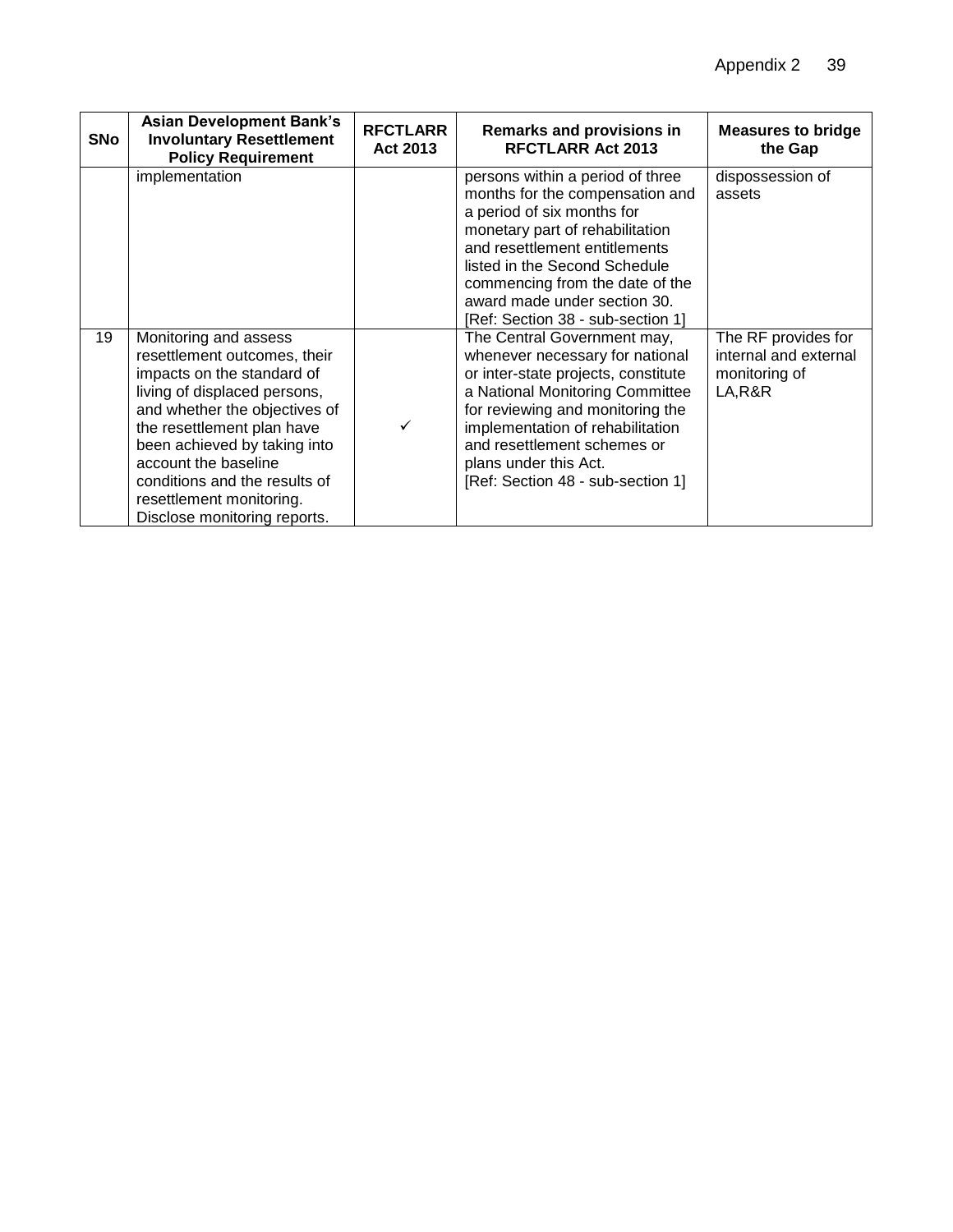## <span id="page-42-0"></span>**APPENDIX 3: INVOLUNTARY RESETTLEMENT IMPACT CATEGORIZATION CHECKLIST**

| <b>Probable Involuntary Resettlement</b><br><b>Effects</b>                                         | <b>Yes</b> | <b>No</b> | <b>Not</b><br><b>Known</b> | <b>Remarks</b> |
|----------------------------------------------------------------------------------------------------|------------|-----------|----------------------------|----------------|
| <b>Involuntary Acquisition of Land</b>                                                             |            |           |                            |                |
| 1. Will there be land acquisition?                                                                 |            |           |                            |                |
| 2. Is the site for land acquisition known?                                                         |            |           |                            |                |
| 3. Is the ownership status and current usage                                                       |            |           |                            |                |
| of land to be acquired known?                                                                      |            |           |                            |                |
| 4. Will easement be utilized within an<br>existing Right of Way (ROW)?                             |            |           |                            |                |
| 5. Will there be loss<br>of shelter<br>and                                                         |            |           |                            |                |
| residential land due to land acquisition?                                                          |            |           |                            |                |
| 6. Will there be loss of agricultural and other                                                    |            |           |                            |                |
| productive assets due to land acquisition?                                                         |            |           |                            |                |
| 7. Will there be losses of crops, trees, and                                                       |            |           |                            |                |
| fixed assets due to land acquisition?                                                              |            |           |                            |                |
| 8. Will there be loss of businesses or                                                             |            |           |                            |                |
| enterprises due to land acquisition?<br>9. Will there be loss of income sources and                |            |           |                            |                |
| means of livelihoods due to land acquisition?                                                      |            |           |                            |                |
| Involuntary restrictions on land use or on access to legally designated parks and                  |            |           |                            |                |
| protected areas                                                                                    |            |           |                            |                |
| 10. Will people lose access to natural                                                             |            |           |                            |                |
| resources, communal facilities and services?                                                       |            |           |                            |                |
| 11. If land use is changed, will it have an                                                        |            |           |                            |                |
| adverse impact on social and economic                                                              |            |           |                            |                |
| activities?                                                                                        |            |           |                            |                |
| 12. Will access to land and resources owned                                                        |            |           |                            |                |
| communally or by the state be restricted?                                                          |            |           |                            |                |
| <b>Information on Displaced Persons:</b>                                                           |            |           |                            |                |
| Any estimate of the likely number of persons that will be displaced by the Project? [ ] No [ ] Yes |            |           |                            |                |
| If yes, approximately how many? _____                                                              |            |           |                            |                |
|                                                                                                    |            |           |                            |                |
|                                                                                                    |            |           |                            |                |
| Are any of them pear, famele bended beyseholde, ary uperable to poverty ricke? [INe [IVer          |            |           |                            |                |

Are any of them poor, female-headed households, or vulnerable to poverty risks? [ ] No [ ] Yes Are any displaced persons from indigenous or ethnic minority groups? [ ] No [ ] Yes

Note: The project team may attach additional information on the project, as necessary.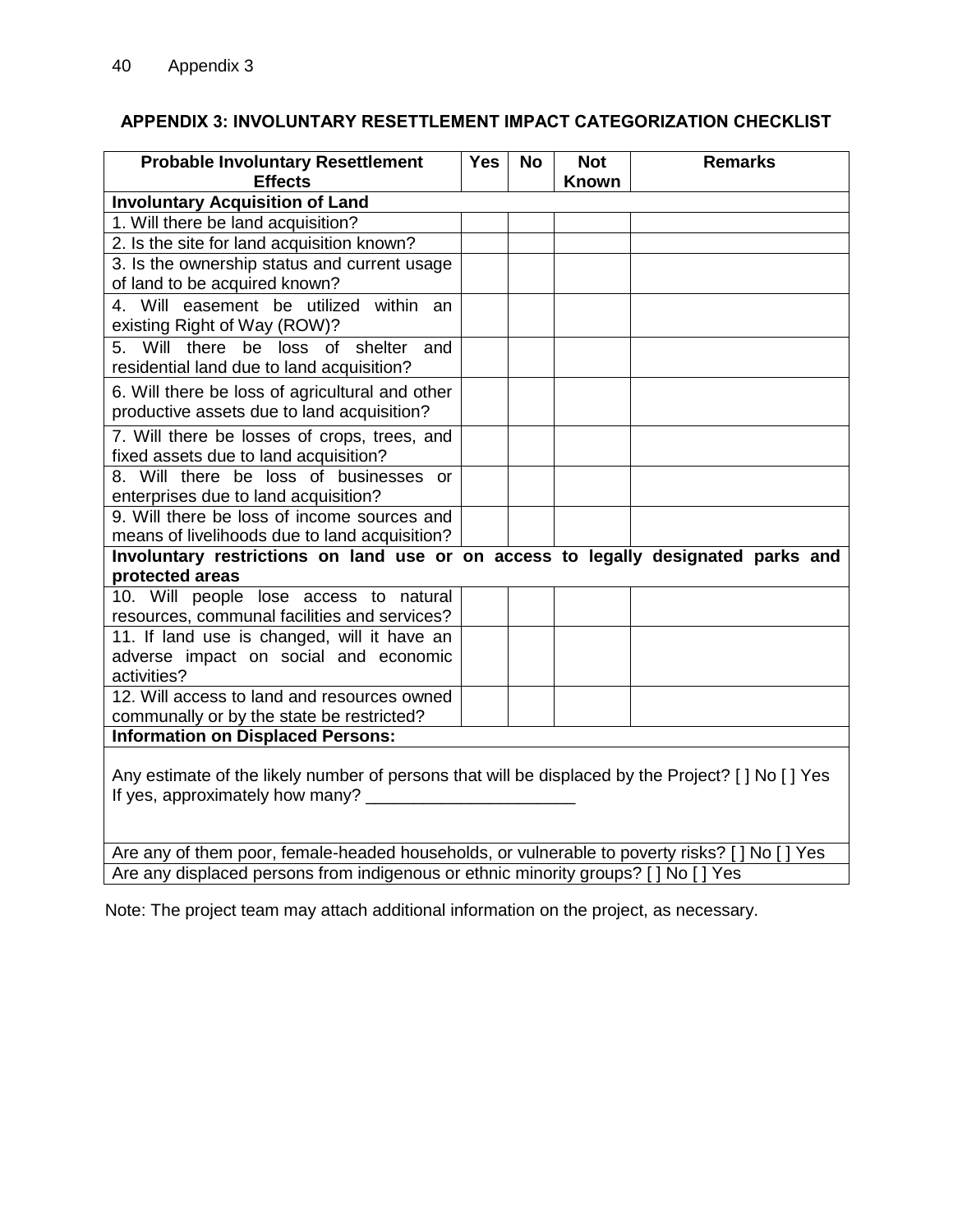## **APPENDIX 4: OUTLINE OF RESETTLEMENT PLAN**

<span id="page-43-0"></span>This outline is part of the ADB SPS Safeguard Requirements 2. A resettlement plan is required for all projects with involuntary resettlement impacts. Its level of detail and comprehensiveness is commensurate with the significance of potential involuntary resettlement impacts and risks. The substantive aspects of the outline will guide the preparation of the resettlement plans, although not necessarily in the order shown.

## **A. Executive Summary**

This section provides a concise statement of project scope, key survey findings, entitlements and recommended actions.

#### **B. Introduction and Project Description**

This section:

- a. provides a general description of the project, discusses project components that result in land acquisition, involuntary resettlement, or both and identify the project area.
- b. describes the objectives of the RP; and
- c. describes the alternatives considered to avoid or minimize resettlement. Include a table with quantified data and provide a rationale for the final decision.

## **C. Scope of Land Acquisition and Resettlement**

This section:

- (i) discusses the project's potential impacts, and includes maps of the areas or zone of impact of project components or activities;
- (ii) describes the scope of land acquisition (provide maps) and explains why it is necessary for the main investment project;
- (iii) summarizes the key effects in terms of assets acquired and displaced persons; and
- (iv) provides details of any common property resources that will be acquired.

#### **D. Socioeconomic Information and Profile**

This section outlines the results of the social impact assessment, the census survey, and other studies, with information and/or data disaggregated by gender, vulnerability, and other social groupings, including:

- (i) define, identify, and enumerate the people and communities to be displaced;
- (ii) describe the likely impacts of land and asset acquisition on the people and communities displaced taking social, cultural, and economic parameters into account;
- (iii) discuss the project's impacts on the poor, indigenous and/or ethnic minorities, and other vulnerable groups; and
- (iv) identify gender and resettlement impacts, and the socioeconomic situation, impacts, needs, and priorities of women.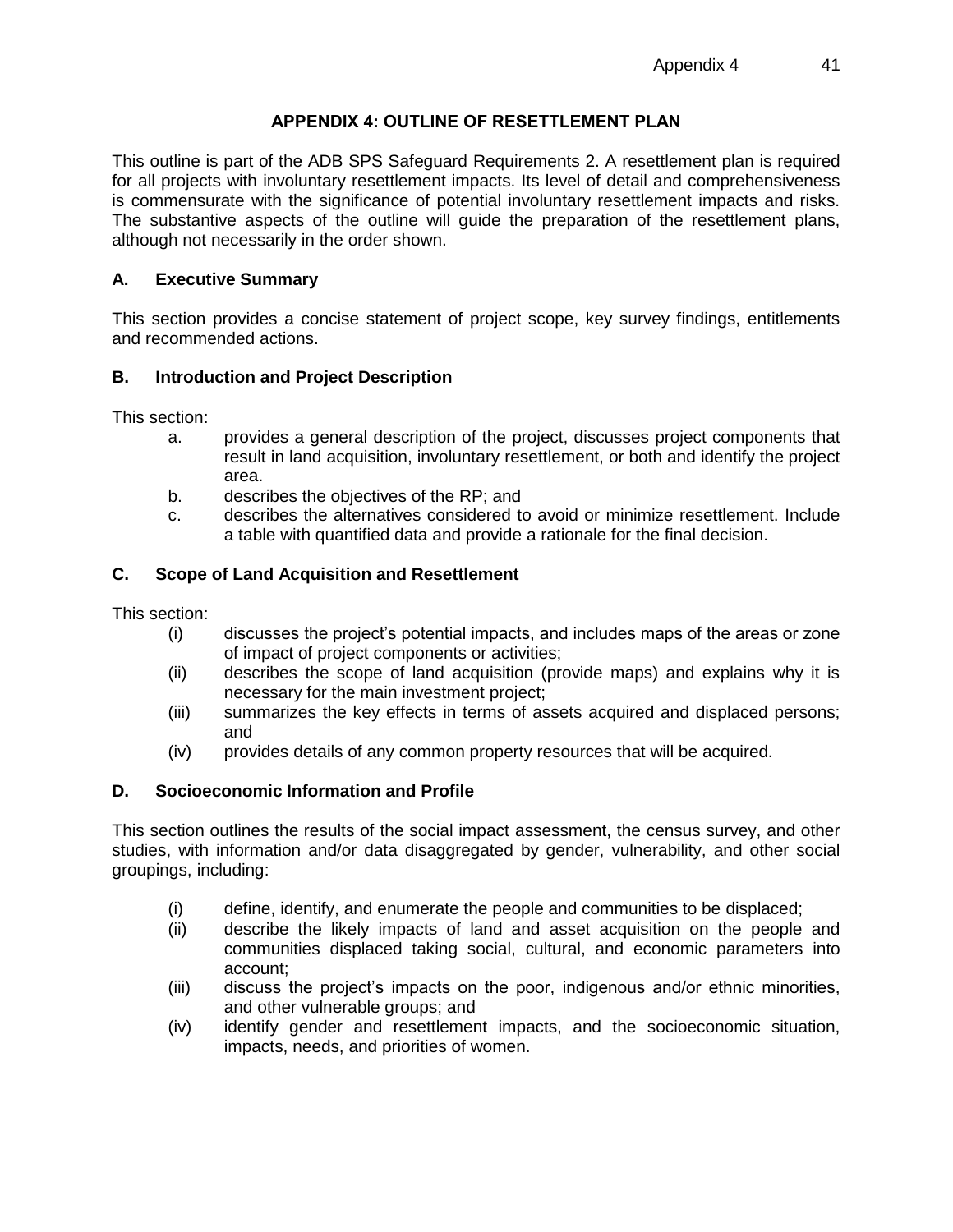# **E. Information Disclosure, Consultation, and Participation**

This section:

- (i) identifies project stakeholders, especially primary stakeholders;
- (ii) describes the consultation and participation mechanisms to be used during the different stages of the project cycle;
- (iii) describes the activities undertaken to disseminate project and resettlement information during project design and preparation for engaging stakeholders;
- (iv) summarizes the results of consultations with displaced persons (including host communities), and discusses how concerns raised and recommendations made were addressed in the resettlement plan;
- (v) confirms disclosure of the draft resettlement plan to displaced persons and includes arrangements to disclose any subsequent plans; and
- (vi) describes the planned information disclosure measures (including the type of information to be disseminated and the method of dissemination) and the process for consultation with displaced persons during project implementation.

# **F. Grievance Redress Mechanisms**

This section describes mechanisms to receive and facilitate the resolution of displaced persons' concerns and grievances. It explains how the procedures are accessible to displaced persons and gender sensitive.

# **G. Legal Framework**

This section:

- (i) describes national and local laws and regulations that apply to the project and identify gaps between local laws and ADB's policy requirements; and discuss how any gaps will be addressed.
- (ii) describes the legal and policy commitments from the EA for all types of displaced persons;
- (iii) outlines the principles and methodologies used for determining valuations and compensation rates at replacement cost for assets, incomes, and livelihoods; and set out the compensation and assistance eligibility criteria and how and when compensation and assistance will be provided.
- (iv) describes the land acquisition process and prepare a schedule for meeting key procedural requirements.

# **H. Entitlements, Assistance and Benefits**

This section:

- (i) defines entitlements and eligibility of displaced persons , and describes all resettlement assistance measures (includes an entitlement matrix);
- (ii) specifies all assistance to vulnerable groups, including women, and other special groups; and.
- (iii) outlines opportunities for displaced persons to derive appropriate development benefits from the project.

# **I. Relocation of Housing and Settlements**

This section: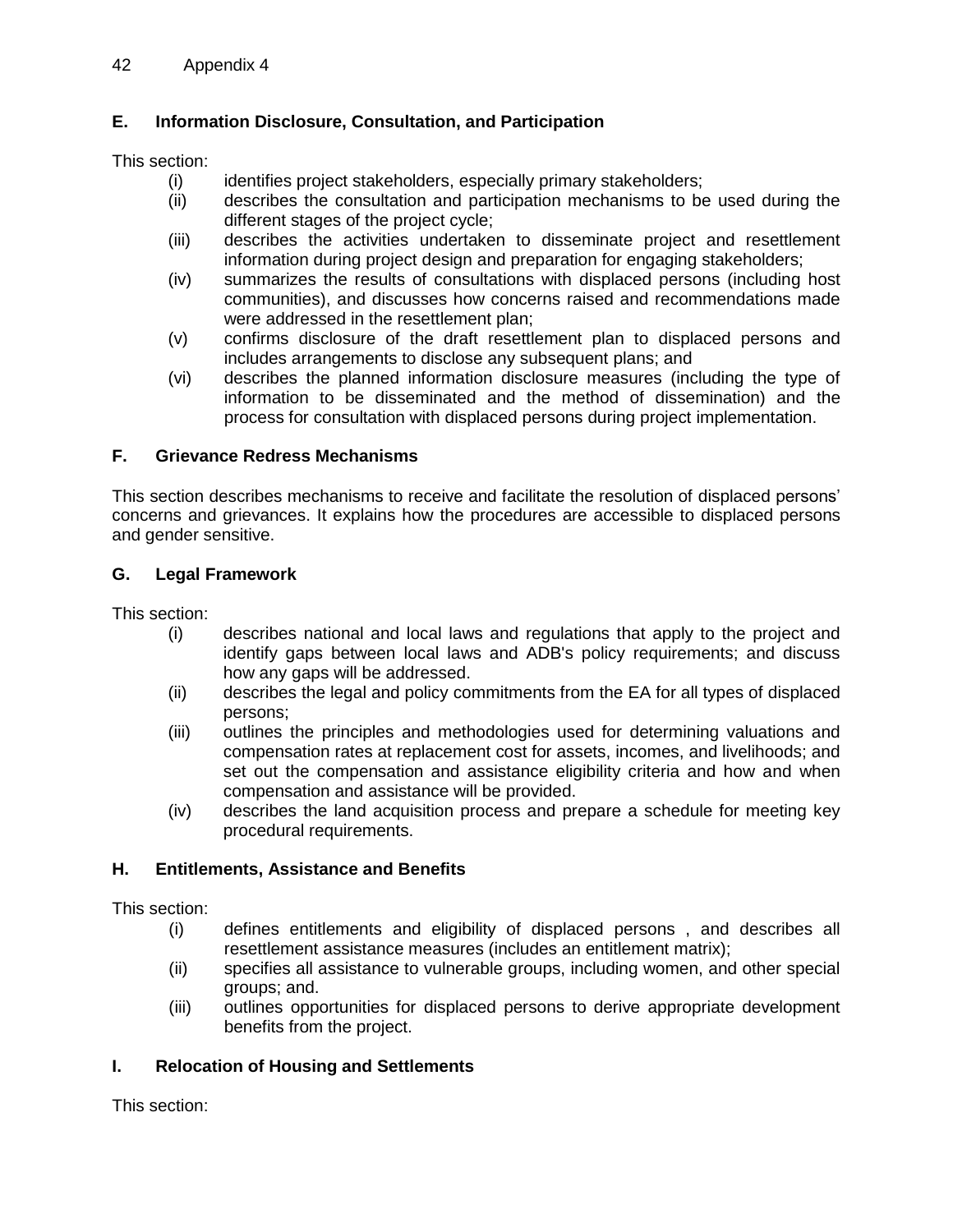- (i) describes options for relocating housing and other structures, including replacement housing, replacement cash compensation, and/or self-selection (ensure that gender concerns and support to vulnerable groups are identified);
- (ii) describes alternative relocation sites considered; community consultations conducted; and justification for selected sites, including details about location, environmental assessment of sites, and development needs;
- (iii) provides timetables for site preparation and transfer;
- (iv) describes the legal arrangements to regularize tenure and transfer titles to resettled persons;
- (v) outlines measures to assist displaced persons with their transfer and establishment at new sites;
- (vi) describes plans to provide civic infrastructure; and
- (vii) explains how integration with host populations will be carried out.

## **J. Income Restoration and Rehabilitation**

This section:

- (i) identifies livelihood risks and prepare disaggregated tables based on demographic data and livelihood sources;
- (ii) describes income restoration programs, including multiple options for restoring all types of livelihoods (e.g. project benefit sharing, revenue sharing arrangements, joint stock for equity contributions such as land, discuss sustainability and safety nets);
- (iii) outlines measures to provide social safety net through social insurance and/or project special funds;
- (iv) describes special measures to support vulnerable groups;
- (v) explains gender considerations; and
- (vi) describes training programs.

#### **K. Resettlement Budget and Financing Plan**

This section:

- (i) provides an itemized budget for all resettlement activities, including for the resettlement unit, staff training, monitoring and evaluation, and preparation of resettlement plans during loan implementation.
- (ii) describes the flow of funds (the annual resettlement budget should show the budget-scheduled expenditure for key items)
- (iii) includes a justification for all assumptions made in calculating compensation rates and other cost estimates (taking into account both physical and cost contingencies), plus replacement costs.
- (iv) includes information about the source of funding for the resettlement plan budget.

#### **L. Institutional Arrangements**

This section:

- (i) describes institutional arrangement responsibilities and mechanisms for carrying out the measures of the resettlement plan;
- (ii) includes institutional capacity building program, including technical assistance, if required:
- (iii) describes role of NGOs, if involved, and organizations of displaced persons in resettlement planning and management; and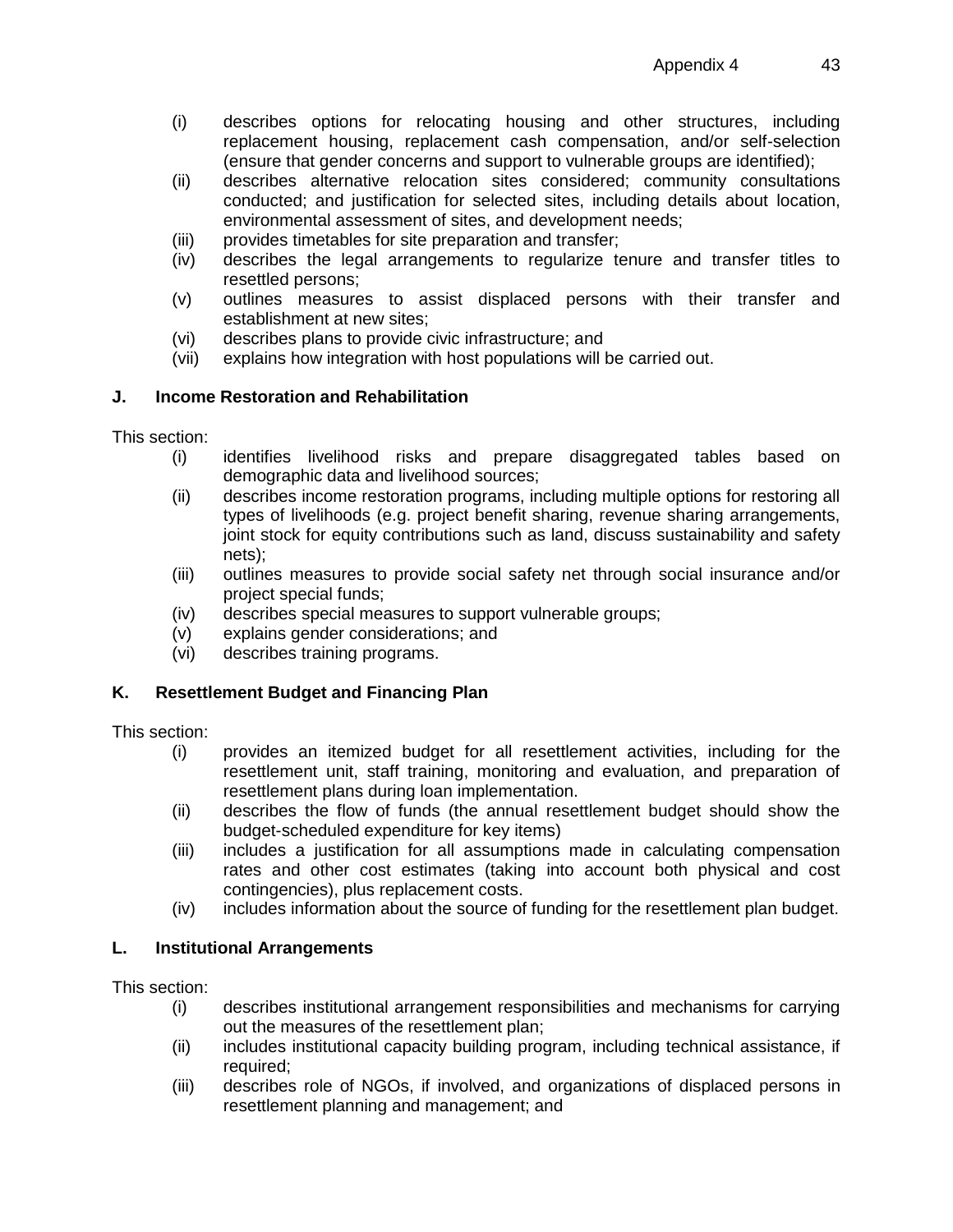(iv) describes how women's groups will be involved in resettlement planning and management,

#### **M. Implementation Schedule**

This section includes a detailed, time bound, implementation schedule for all key resettlement and rehabilitation activities. The implementation schedule should cover all aspects of resettlement activities synchronized with the project schedule of civil works construction, and provide land acquisition process and timeline.

#### **N. Monitoring and Reporting**

This section describes the mechanisms and benchmarks appropriate to the project for monitoring and evaluating the implementation of the resettlement plan. It specifies arrangements for participation of displaced persons in the monitoring process. This section will also describe reporting procedures.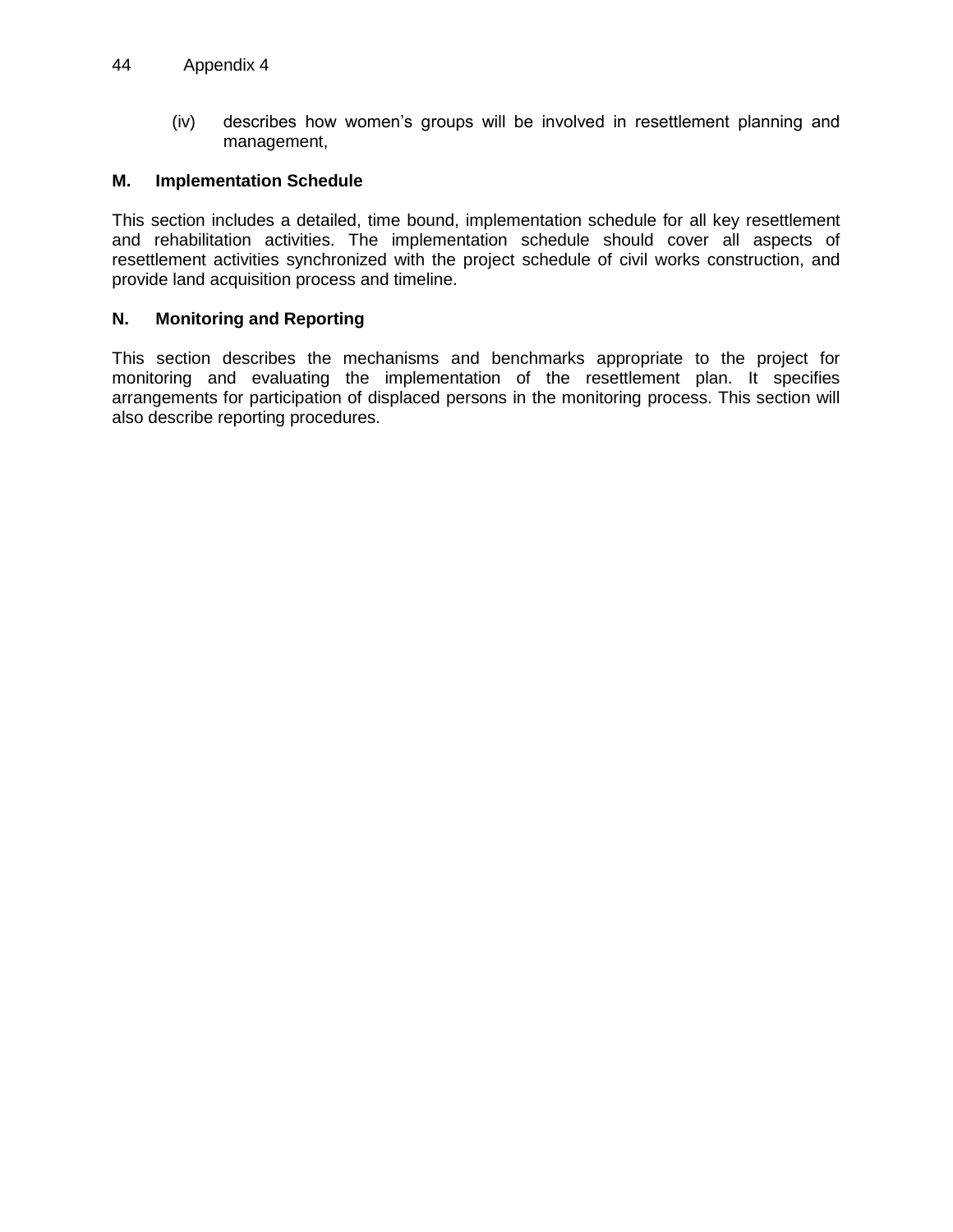#### <span id="page-47-0"></span>**APPENDIX 5: TERMS OF REFERENCE (TOR) FOR THE NGO/AGENCY TO ASSIST PIUS IN RESETTLEMENT PLAN IMPLEMENTATION**

# **A. Project Background**

1. Government of Rajasthan has proposed to upgrade its road network under Rajasthan State Highway Investment Program (RSHIP) and as part of this endeavor, Public Works Department (PWD) of Rajasthan has been mandated to undertake improvement and up gradation of various State Highways and Major District Roads at different locations in Rajasthan. As part of this mandate, the PPP Division of Rajasthan Public Works Department has identified the roads requiring improvement that would improve the connectivity to national highways, major towns and industrial belts. The proposed investment program will support up gradation and improvement of the identified 17 road-projects totaling of about 1050km spread across the State of Rajasthan.

2. The Public Private Partnership (PPP) Cell of the Public works Department has prepared this Resettlement Plan (RP) for Package-1 comprising of: (i) *Kanwas* to *Aklera* section of SH-74; (ii) *Deoli* to *Kanwas* section of SH-74A; (iii) *Alot* to *Gangdhar* to *Suwasara* section of SH-19C; and (iv) *Kherli* to *Pahari* section of SH-22, under Tranche-I for improvements under RSHIP. This RP addresses social issues arising out of acquisition of land and other assets, eviction of squatters and removal of encroachments resulting in social and / or economic displacement to households / individuals / community, either direct or indirect and is in compliance with ADB's Safeguard Policy Statement, 2009 and Right to Fair Compensation and Transparency in Land Acquisition, Rehabilitation and Resettlement Act, 2013.

3. A Resettlement Plan (RP) has been prepared to assist the affected people to improve or at least restore their living standards to the pre-project level. This RP captures the involuntary resettlement impacts arising out of the proposed improvements to the 4-road subprojects under this Package-1 of RSHIP. The document describes the magnitude of impact, mitigation measures proposed, method of valuation of land, structure and other assets, eligibility criteria for availing benefits, baseline socio-economic characteristics, entitlements based on type of loss and tenure, the institutional arrangement for delivering the entitlements and mechanism for resolving grievances and monitoring. The length of the 4-road subprojects and the summary of subproject impacts is given in Appendix-I. Similarly, for each package a RP has been prepared that captures the involuntary resettlement impacts arising out of the proposed improvements in that package.

4. The PMU has decided to call in for the services of RP implementation support agency/NGO experienced in carrying out such rehabilitation and resettlement activities at the grass root level to assist the PIUs in RP implementation.

# **B. Objectives of the Assignment**

5. The NGO shall assist the PPP Division, PWD(R), Rajasthan in the implementation of the Resettlement Plan for Tranche-1 road subprojects grouped as four packages and comprising of 15-road subprojects and shall undertake the following tasks:

- Educating the DPs on their rights to entitlements and obligations.
- To ensure that the DPs are given the full entitlements due to them, according to the entitlements in the RP.
- To provide support and information to DPs for income restoration.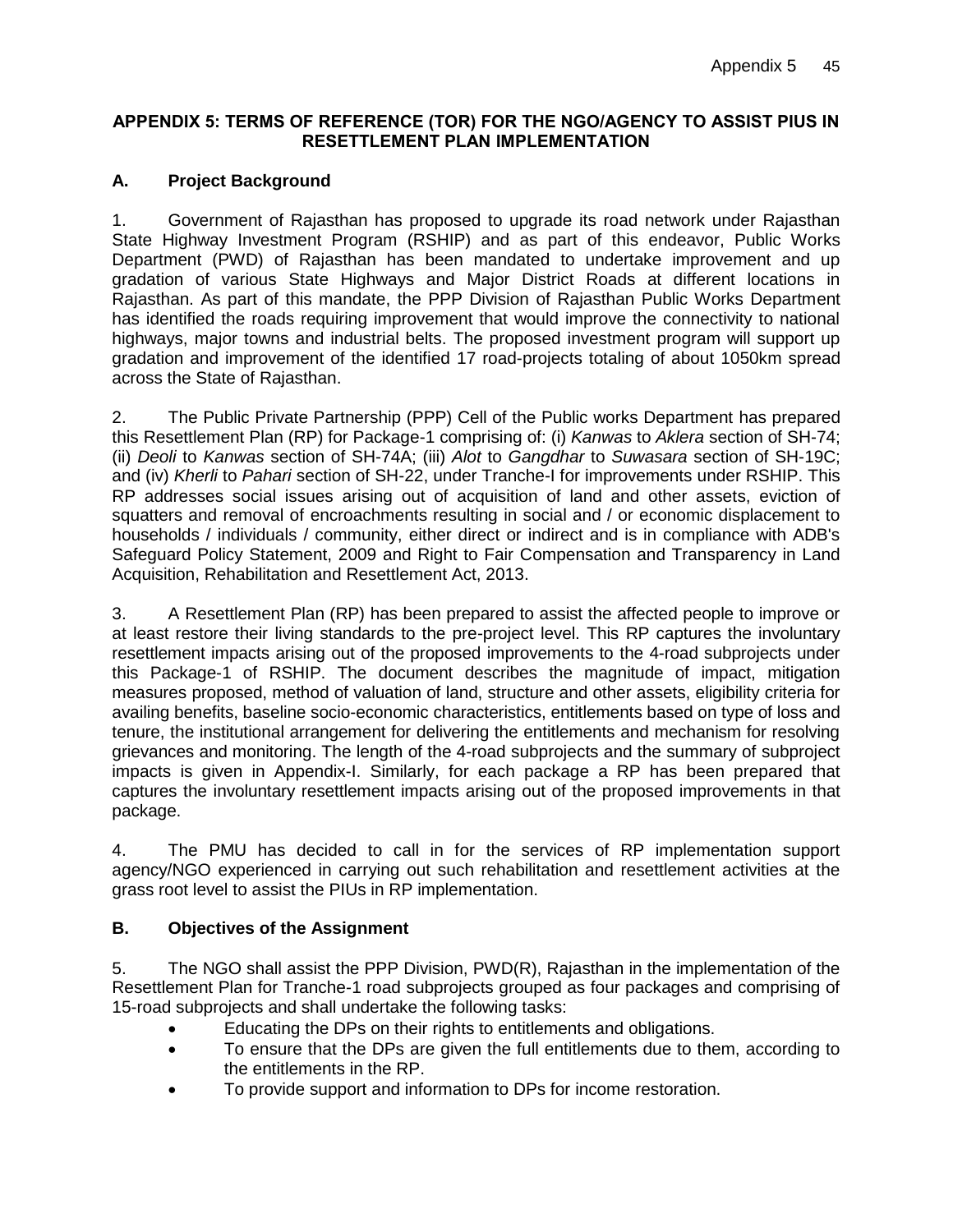- Assist the DPs in relocation to resettlement site and rehabilitation, including counseling, and coordination with local authorities/line departments.
- Assist the DPs in redressing their grievances (through the grievance redress committee set up for the subproject)
- To assist the Project Implementation Unit (PIU) with social responsibilities of the subproject, such as compliance with labour laws, prohibition of child labour, and gender issues.
- To conduct awareness program on HIV/AIDs, Health and Hygiene, and Human Trafficking in affected villages.
- To collect data and submit progress reports on a monthly and quarterly basis for PIU to monitor the progress of RP implementation.

## **C. Scope of Work**

- a) Administrative Responsibilities of the NGO
	- Working in co-ordination with the PD, PIU; and assist the PD in carrying out the implementation of the RP;
	- To assist the DPs in redressing their grievances through the GRCs;
	- Assist the PIU in disclosure, conducting public meetings, information campaigns during the RP implementation and give full information to the affected community;
	- Translate the summary of RP in local language for disclosure and disseminate to DPs;
	- To assist the PIU in ensuring that the Contractors comply with the applicable labour laws (including prohibition of child labour, bonded labour and gender requirements) as contained in the contract document;
	- To assist the PIU in ensuring compliance with safety, health and hygiene norms, and the conduct HIV/AIDS and Human Trafficking awareness/prevention campaigns;
	- Submit monthly and quarterly progress report to the PIU including both physical and financial progress. The report should also cover implementation issues, summary of grievances and summary of consultations.
	- Provide data and information that PIU will require in the management of the data base of the DPs.
	- Assist PIU in providing training to DPs, wherever required in the implementation of RP.
- b) Responsibilities for Implementation of the RP
	- Agency/NGO shall verify the information already contained in the RP and the individual losses of the DPs. They should validate the data provided in the RP and report to PIU on changes required, if any, along with documentary evidence.
	- Wherever required, update the census and socio-economic survey data and administer the census and socio-economic survey questionnaire, if there are DPs who have been not covered during baseline survey and in particular titleholders from whom land is being acquired.
	- The Agency/NGO shall establish rapport with DPs, consult and provide information to them about the respective entitlements as proposed under the RP, and distribute entitlement cum Identity Cards to the eligible DPs. The identity card should include a photograph of the DP, the extent of loss suffered, the entitlement and contact details of the PIU, NGO and GRC.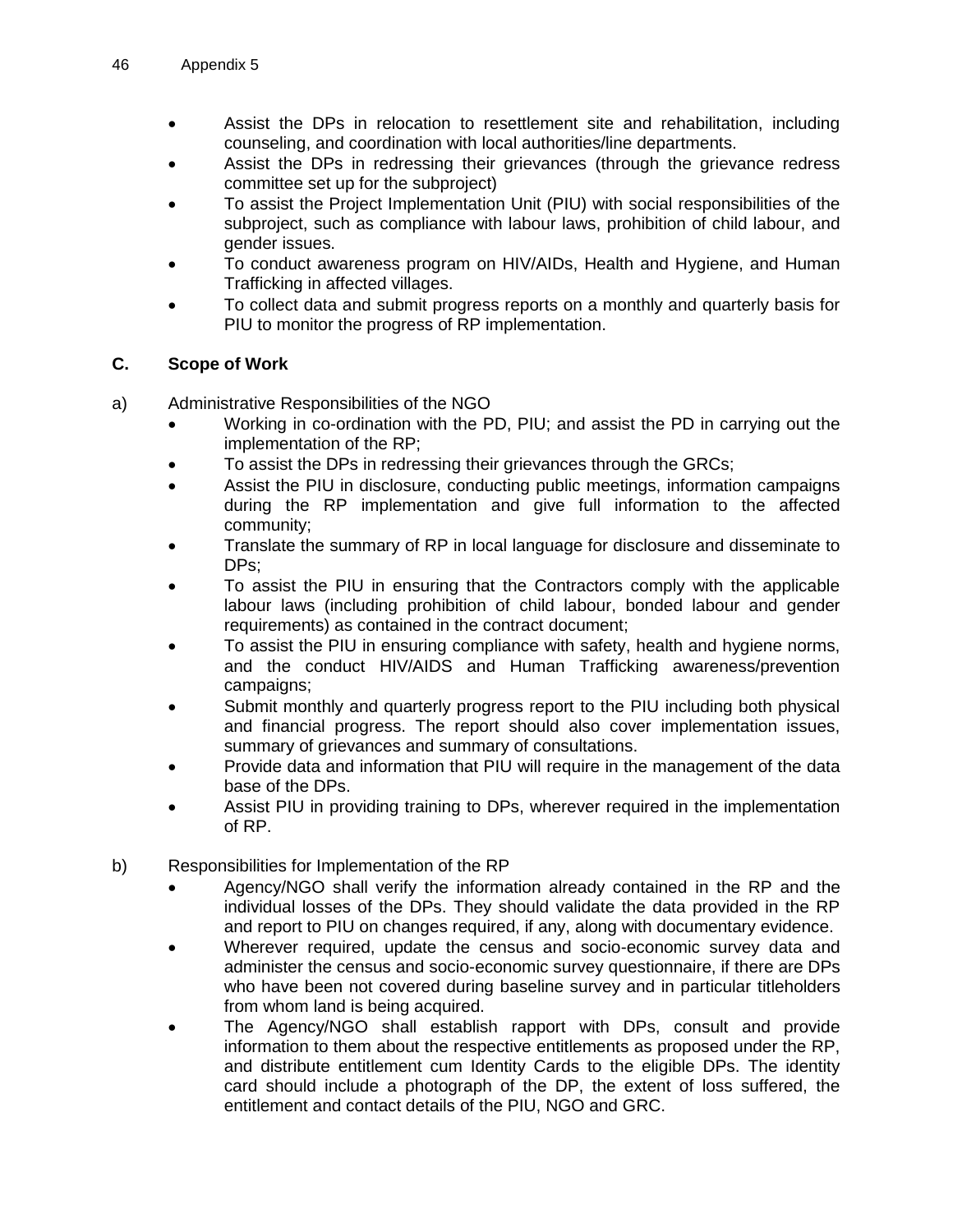- The Agency/NGO shall develop rapport between the DPs and the Project Director, PIU. This will be achieved through regular interactions with both the PIU and the DPs. Meetings with the PD, PIU will be held at least fortnightly, and meetings with the DPs will be held monthly, during the entire duration of the assignment. All meetings and decisions taken shall be documented by the NGO/Agency.
- Prepare monthly action plans with targets in consultation with the PIU.
- The Agency/NGO shall prepare micro plan detailing the type of impact and entitlements for each DP and display the list in prominent public places like villages, Panchayat offices, etc prior to R&R award enquiry.
- During the verification of the eligible DPs, the Agency/NGO shall ensure that each of the DPs are contacted and consulted either in groups or individually. The Agency/NGO shall specially ensure consultation with women from the DPs families especially women headed households.
- Participatory methods should be adopted in assessing the needs of the DPs, especially with regard to the vulnerable groups of DPs. The methods of contact may include village level meetings, gender participation through group's interactions, and individual meetings and interactions.
- The Agency/NGO shall explain to the DPs the provisions of the policy and the entitlements under the RP. This shall include communication to the roadside squatters and encroaches about the need for the timely shifting/relocation to resettlement site, the timeframe for disbursement of their entitlement.
- The Agency/NGO shall disseminate information to the DPs on the possible consequences of the project on the communities' livelihood systems and the options available, so that they do not remain ignorant.
- Agency/NGO will monitor the civil construction work in each package to ensure there is no bonded/child labour.
- In all of these, the Agency/NGO shall consider women as a special focus group, and deal with them with care and sympathy.
- The Agency/NGO shall assist the project authorities in ensuring a smooth transition (during the part or full relocation of the DPs), helping the DPs to take salvaged materials and shift. In close consultation with the DPs, the Agency/NGO shall inform the PIU about the shifting dates agreed with the DPs in writing and the arrangements desired by the DPs with respect to their entitlements.
- The Agency/NGO shall assist the DPs in opening bank accounts explaining the implications, the rules and the obligations of a joint account and how s/he can access the resources s/he is entitled to.

c) Accompanying and Representing the DPs at the Grievance Redressal Committee (GRC) Meetings

- The Agency/NGO shall nominate a suitable person (from the staff of the NGO) to assist the DPs in the GRC.
- The Agency/NGO shall make the DPs aware of the existence of grievance redressal committees (GRCs)
- The Agency/NGO shall help the DPs in filling the grievance application and also in clearing their doubts about the procedure as well as the context of the GRC award.
- The Agency/NGO shall record the grievance and bring it to the notice of the GRCs within seven days of receipt of the grievance from the DPs. It shall submit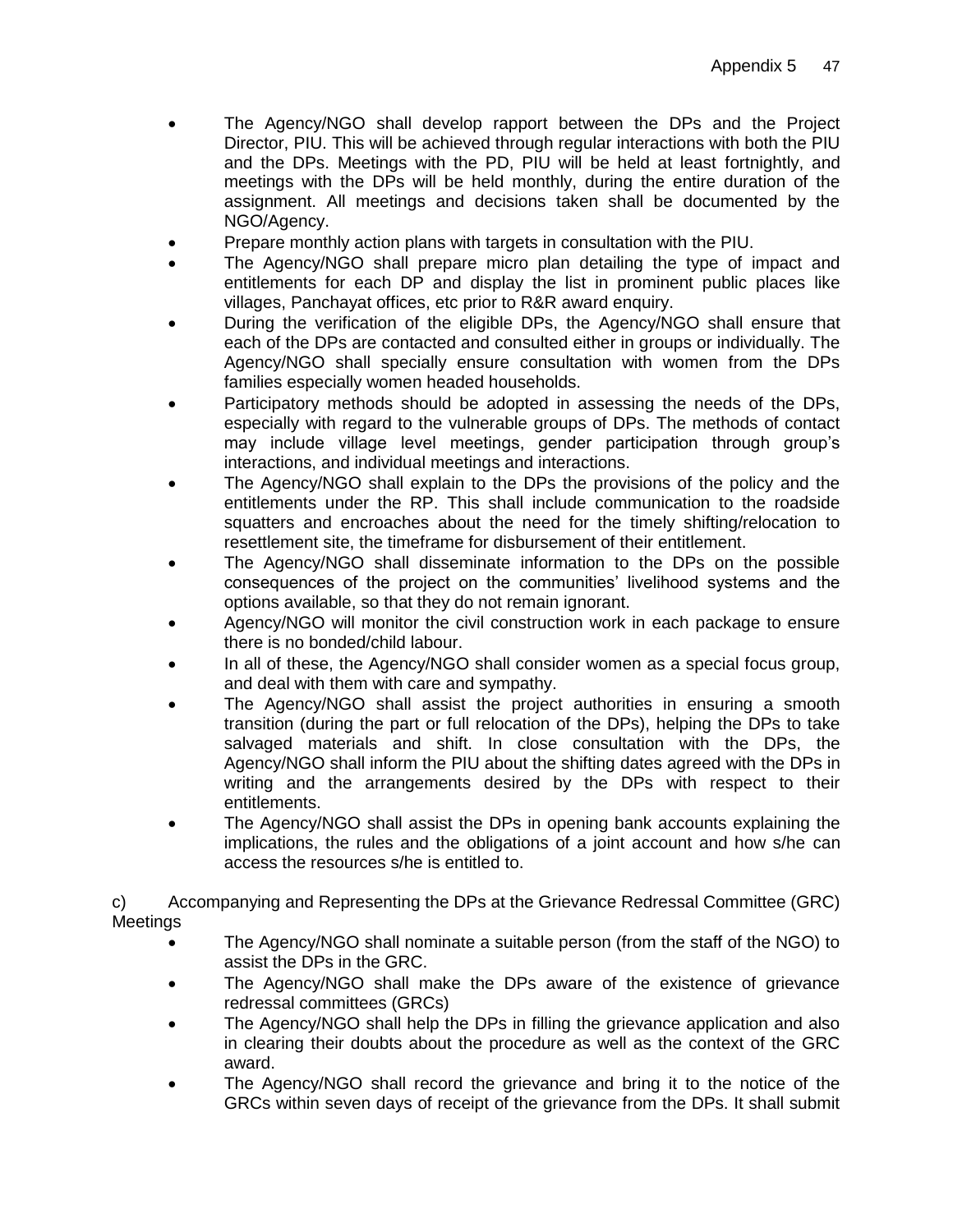a draft note with respect to the particular grievance of the DP, suggesting multiple solutions, if possible, and deliberate on the same in the GRC meeting with the permission of the Chair of the GRC.

- To accompany the DPs to the GRC meeting on the decided date, help the DP to express his/her grievance in a formal manner if requested by the GRC and again inform the DPs of the decisions taken by the GRC within 3 days of receiving a decision from the GRC.
- d) Carry out Public Consultation
	- In addition to counseling and providing information to DPs, the Agency/NGO will carry out periodic consultation with DPs and other stakeholders
	- Should organize meetings and appraise the communities about the schedule / progress of civil works
	- All the consultations should be documented and if possible, photographs and attendance sheets should be compiled. The list of participants and a summary of the consultations and outcome should be submitted to PIU.
- e) Assisting the PIU with the Project's Social Responsibilities
	- The Agency/NGO shall assist the PIU to ensure that the Contractors are abiding by the various provisions of the applicable laws pertaining to labour standards.
	- The Agency/NGO shall assist the PIU to implement HIV/AIDS awareness measures, including collaboration with the line agencies.
	- The Agency/NGO will assist the PIU in conducting the R&R award enquiry
	- Assist the PIU to incorporate changes in the micro plan, if any based on R&R award and resubmit the same to PIU for verification, endorsement and onward transmission to Additional Collector for disbursement.
- f) Monitoring and Reporting
	- The RP includes provision for monitoring by PIU and quarterly, mid-term, and post-project monitoring and evaluation by external agency. The Agency/NGO involved in the implementation of the RP will be required to supply all information, documents to the external monitoring consultants.

# **D. Documentation and Reporting by NGO**

- 6. The NGO selected for the assignments shall be responsible to:
	- Submit an inception report within three weeks; on signing up of the contract including a work plan for the whole contract period, staffing and personnel deployment plan.
	- Prepare monthly progress reports to be submitted to the PIU, with weekly progress and work charts as against the scheduled timeframe of RP implementation.
	- Prepare and submit quarterly reports on a regular basis, to be submitted to the PIU.
	- Submit a completion report at the end of the contract period summarizing the actions taken during the project, the methods and personnel used to carry out the assignment, summary of support/assistance given to the DPs, lessons learnt, best practices and suggestions, if any, for effective implementation..
	- All other reports/documentation as described in these terms of reference.
	- Record minutes of all meetings.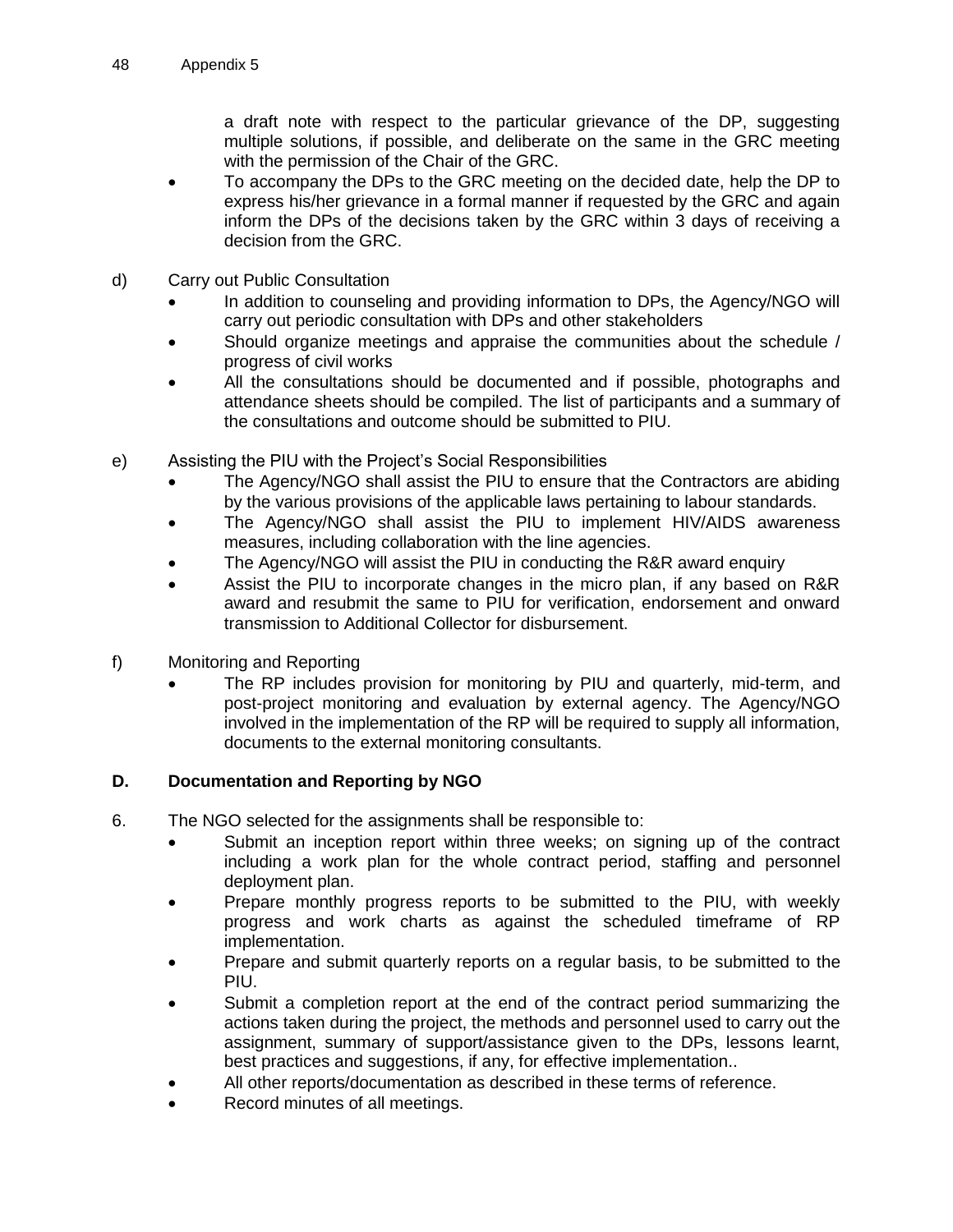• Four copies of each report shall be submitted to PIU together with one soft copy of each report in the CD

## **F. Data, Services and Facilities to be provided by the Client**

7. The PIU will provide to the NGO the copies of the RP, DPs' Census records and structure photographs, the strip plan of final design and any other relevant reports/data prepared by the DPR consultants. All facilities required in the performance of the assignment, including office space, office stationery, transportation and accommodation for staff of the Agency/NGO, etc., shall be arranged by the NGO.

#### **E. Timeframe for Services**

8. It is estimated that the NGO services will be required for about 36 months with intermittent inputs of key-personnel, to undertake the assignment of facilitating the implementation of the RP. The inputs of key personnel should be in accordance with the tasks and the corresponding time required for their completion. The time schedule for completion of key tasks is given below

| S No           | <b>Task Description</b>                             | <b>Time for completion</b>                     |
|----------------|-----------------------------------------------------|------------------------------------------------|
| 1              | <b>Inception Report</b>                             | At the end of the 3 <sup>rd</sup> week after   |
|                |                                                     | commencement of services                       |
| $\overline{2}$ | a. Joint verification, issue of identity card and   | At the end of the $2^{nd}$ month after         |
|                | submission of corrected data, if any, including     | commencement of services                       |
|                | proposal for replacement and upgradation of         |                                                |
|                | community assets                                    |                                                |
|                | b. Additional and /or missing census survey         | At the end of the $3rd$ month after            |
|                | records of DPs (to be collected only after due      | commencement of services                       |
|                | approval of such cases by RO in writing)            |                                                |
|                | including profiles of DP in such survey             |                                                |
| 3              | Monthly Progress Report / Quarterly Progress        | In 7 days from the end of each                 |
|                | Report covering the activities in the scope of      | month /quarter                                 |
|                | works and corresponding deliverables                |                                                |
| $\overline{4}$ | Facilitating disbursement of the entitlements for   | At the end of the $5th$ month after            |
|                | 50% of total DPs in the $1st$ milestone coinciding  | commencement of services                       |
|                | with the milestone sections fixed by PIU            |                                                |
| 5              | Disbursement of the entitlements for the            | At the end of the 6 <sup>th</sup> month after  |
|                | remaining DPs in the 1 <sup>st</sup> milestone      | commencement of services                       |
| $\overline{7}$ | Disbursement of the entitlements for<br>a.          | At the end of the 15 <sup>th</sup> month after |
|                | remaining DPs in the $2^{nd}$ milestone             | commencement of services                       |
|                | b. Facilitating resettlement of DPs to the          |                                                |
|                | resettlement site(s)                                |                                                |
| 8              | Draft Final Report summarising the action taken     | One month before the service /                 |
|                | and other resettlement works to be fulfilled by the | 35 <sup>th</sup> month after commencement      |
|                | <b>NGO</b>                                          | of services                                    |
| 9              | Final report summarising the action taken and       | At the end of the service / 36 <sup>th</sup>   |
|                | other resettlement works to be fulfilled by the     | month after commencement of                    |
|                | <b>NGO</b>                                          | services incorporating                         |
|                |                                                     | suggestions of PIU on the draft                |
|                |                                                     | report.                                        |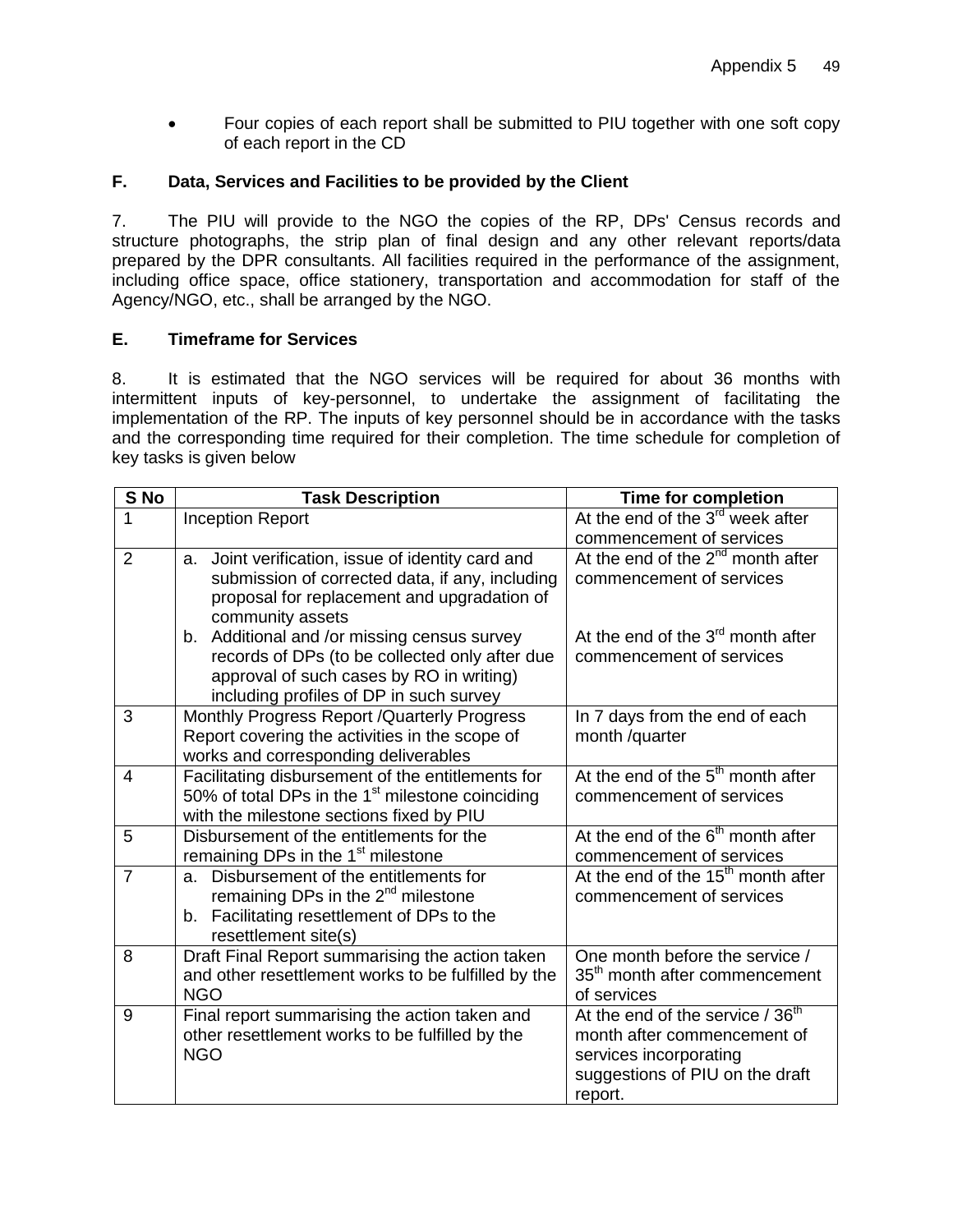## **G. Team for the Assignment**

9. The Agency/NGO shall assign a team of professionals for assisting PIU in RP implementation. The Agency/NGO team should consist of the following 5-core professionals and a minimum of 4 support staff including a skilled data entry operator. The core team should have a combined professional experience in the areas of social mobilization, community development, land acquisition and resettlement, census and socio economic surveys and participatory planning and consultations.

| S. No          | <b>Key Professional</b>                                            | <b>No. of Persons</b> | <b>Experience</b>                                                                                                                                                                                                                                                                                   |
|----------------|--------------------------------------------------------------------|-----------------------|-----------------------------------------------------------------------------------------------------------------------------------------------------------------------------------------------------------------------------------------------------------------------------------------------------|
| 1              | Team Leader cum<br>R&R expert<br>(intermittent input)              | 1                     | Postgraduate in Social Science with a<br>minimum of 10 years experience in R&R,<br>with land acquisition and R&R<br>implementation experience in 5 projects of<br>which at least 3 should be linear projects<br>(Highway) funded by external agencies.<br>Should be proficient in Hindi and English |
| $\overline{2}$ | R&R Expert and<br><b>Field Coordinator</b><br>(intermittent input) | 4                     | Graduate in Social Science with<br>knowledge and experience in census and<br>socio-economic surveys, RP<br>implementation PRA Technique and fluent<br>in Hindi and English.                                                                                                                         |
|                |                                                                    |                       | Should have a minimum of 5 years<br>experience in R&R, with land acquisition<br>and R&R implementation experience in 3<br>projects of which at least 2 should be<br>linear projects (Highway) funded by<br>external agencies.                                                                       |
|                |                                                                    |                       | One field coordinator should be posted for<br>each of the road subproject in this<br>packager                                                                                                                                                                                                       |

#### **H. Payment Terms**

10. The payment will be made corresponding to the tasks described under 'Timeframe for Services' above. For awareness campaigns on HIV-AIDS, health and hygiene, the PIU will provide funds separately at actuals, based on specific campaign proposals submitted by the NGO. Cost of printing disclosure material will paid by PIU directly or PIU will make available printed disclosure material.

11. The financial quote should include remuneration of key personnel and support staff, and all costs related to carrying out the services, excluding cost of awareness campaigns for HIV-AIDS, health and hygiene, printing of disclosure handouts and printing and laminating identity cards for DPs. Service tax, if applicable, will be paid by PIU and proof of remittance should be submitted to PIU after each payment is made. The NGO should cover their staff with adequate insurance and the cost shall be included in the financial quote under overheads.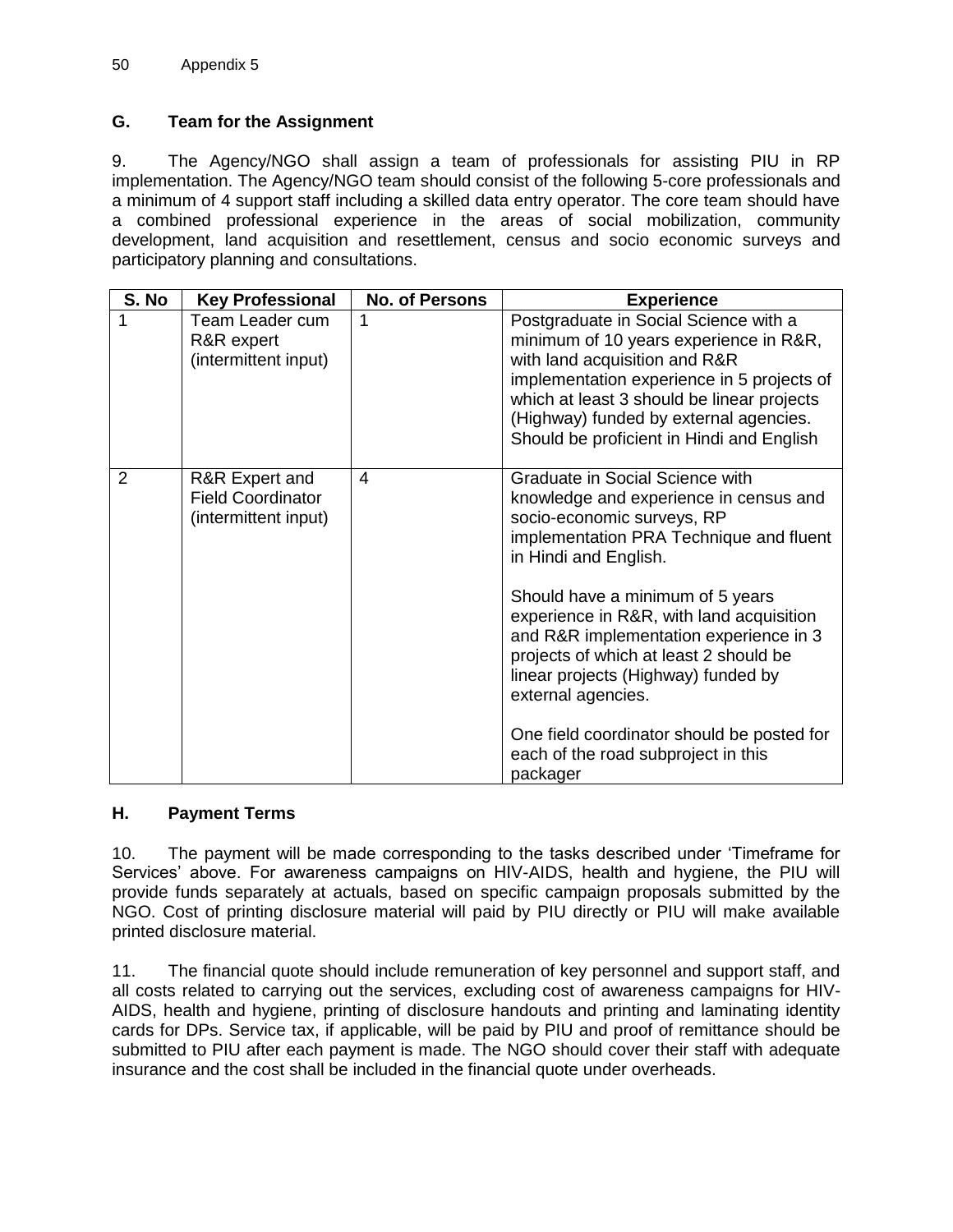# **APPENDIX 6: INDICATIVE IMPLEMENTATION SCHEDULE**

<span id="page-53-0"></span>

| <b>Tasks</b>                                                                                 |  |  |  |  |  |  | Mar '16 Apr '16  May '16 Jun '16 Jul '16  Aug '16 Sep '16 Oct '16  Nov '16 Dec '16 Jan '17  Feb '17 Mar '17 Apr '17  Dec '17 Jan '18 Feb '18 Mar '18 |  |  |
|----------------------------------------------------------------------------------------------|--|--|--|--|--|--|------------------------------------------------------------------------------------------------------------------------------------------------------|--|--|
| RP updation                                                                                  |  |  |  |  |  |  |                                                                                                                                                      |  |  |
| Approval of RP and Disclosure                                                                |  |  |  |  |  |  |                                                                                                                                                      |  |  |
| NGO and External Monitoring Consultant appointment                                           |  |  |  |  |  |  |                                                                                                                                                      |  |  |
| <b>GRC</b> formation                                                                         |  |  |  |  |  |  |                                                                                                                                                      |  |  |
| <b>SIA Notification</b>                                                                      |  |  |  |  |  |  |                                                                                                                                                      |  |  |
| Verification of DPs and Notification of DP list                                              |  |  |  |  |  |  |                                                                                                                                                      |  |  |
| Obtaining options for resettlement and choice of                                             |  |  |  |  |  |  |                                                                                                                                                      |  |  |
| resettlement site location                                                                   |  |  |  |  |  |  |                                                                                                                                                      |  |  |
| MIS operational for tracking LA and R&R                                                      |  |  |  |  |  |  |                                                                                                                                                      |  |  |
| <b>Structure Valuation</b>                                                                   |  |  |  |  |  |  |                                                                                                                                                      |  |  |
| Disclosure of Microplan (list of eligible DPs and their<br>entitlements) - Non title holders |  |  |  |  |  |  |                                                                                                                                                      |  |  |
| Issue of Identity Cards                                                                      |  |  |  |  |  |  |                                                                                                                                                      |  |  |
| R&R Award Enquiry (Non title holders) for 1st Milestone                                      |  |  |  |  |  |  |                                                                                                                                                      |  |  |
| Relocation of CPR in 1 <sup>st</sup> Milestone                                               |  |  |  |  |  |  |                                                                                                                                                      |  |  |
| Payment of R&R assistances for 1 <sup>st</sup> Milestone                                     |  |  |  |  |  |  |                                                                                                                                                      |  |  |
| Certification of full payment for 1st Milestone                                              |  |  |  |  |  |  |                                                                                                                                                      |  |  |
| Handing over of 1st milestone stretch to contractor                                          |  |  |  |  |  |  |                                                                                                                                                      |  |  |
| Development of resettlement sites                                                            |  |  |  |  |  |  |                                                                                                                                                      |  |  |
| Shifting of DPs to resettlement site                                                         |  |  |  |  |  |  |                                                                                                                                                      |  |  |
| LA & R&R Award for Titleholders                                                              |  |  |  |  |  |  |                                                                                                                                                      |  |  |
| Certification of full payment for 2nd Milestone                                              |  |  |  |  |  |  |                                                                                                                                                      |  |  |
| Handing over of 2nd milestone stretch to contractor                                          |  |  |  |  |  |  |                                                                                                                                                      |  |  |
| <b>Impact Evaluation</b>                                                                     |  |  |  |  |  |  |                                                                                                                                                      |  |  |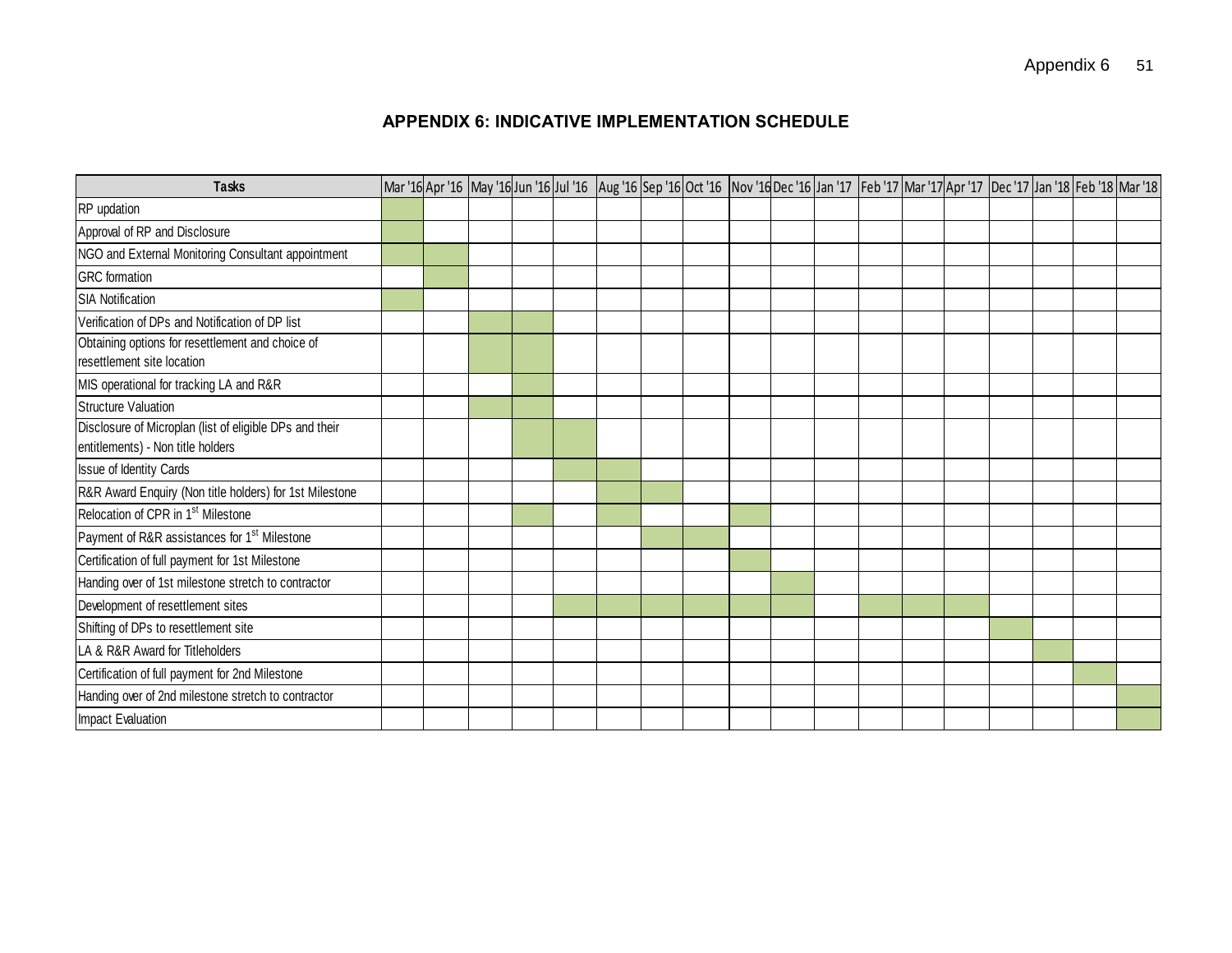# **APPENDIX 7: INDICATIVE MONITORING INDICATORS**

# <span id="page-54-0"></span>**A. Delivery of Entitlements**

- Entitlements disbursed, compared with number and category of losses set out in the entitlement matrix.
- Disbursements against timelines.
- Identification of the displaced persons losing land temporarily, e.g. through soil disposal, borrow pits, contractors' camps, been included.
- Timely disbursements of the agreed transport costs, relocation costs, income substitution support, and any resettlement allowances, according to schedule.
- Provision of replacement land plots.
- Quality of new plots and issue of land titles.
- Restoration of social infrastructure and services.
- Progress on income and livelihood restoration activities being implemented as set out in the income restoration plan, for example, utilizing replacement land, commencement of production, the number of the displaced persons trained in employment with jobs, microcredit disbursed, number of income-generating activities assisted.
- Affected businesses receiving entitlements, including transfer and payments for net losses resulting from lost business.

#### **B. Consultation and Grievances**

- Consultations organized as scheduled including meetings, groups, and community activities.
- Knowledge of entitlements by the displaced persons.
- Use of the grievance redress mechanism by the displaced persons.
- Information on the resolution of the grievances.
- Information on the implementation of the social preparation phase.
- Implementation of special measures for Indigenous Peoples.

#### **C. Communications and Participation**

- Number of general meetings (for both men and women).
- Percentage of women out of total participants.
- Number of meetings exclusively with women.
- Number of meetings exclusively with vulnerable groups.
- Number of meetings at new sites.
- Number of meetings between hosts and the displaced persons.
- Level of participation in meetings (of women, men, and vulnerable groups).
- Level of information communicated—adequate or inadequate.
- Information disclosure.
- Translation of information disclosure in the local languages.

#### **D. Budget and Time Frame**

- Land acquisition and resettlement staff appointed and mobilized on schedule for the field and office work.
- Capacity building and training activities completed on schedule.
- Achieving resettlement implementation activities against the agreed implementation plan.
- Funds allocation for resettlement to resettlement agencies on time.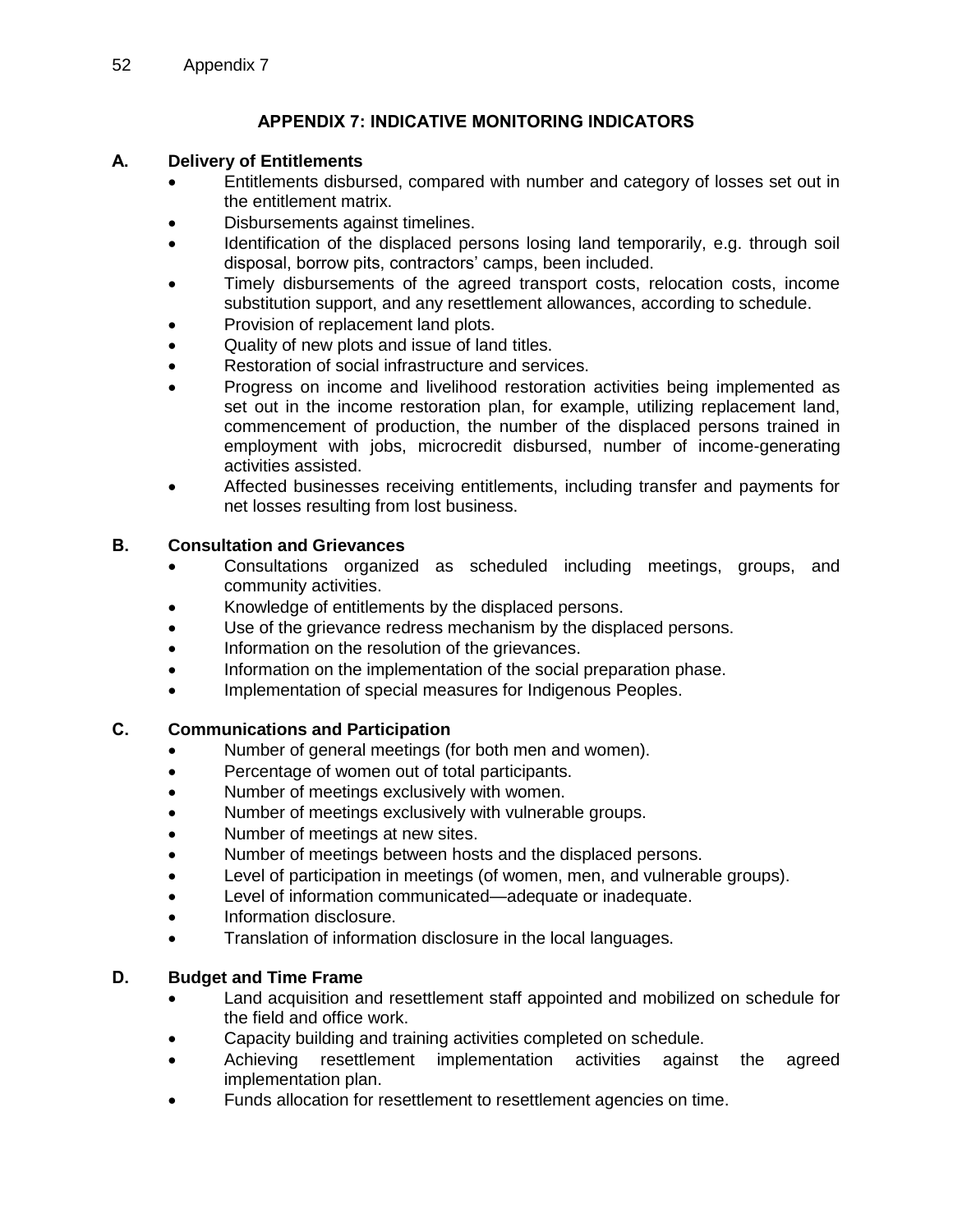- Receipt of scheduled funds by resettlement offices.
- Funds disbursement according to the RP.
- Social preparation phase as per schedule.
- Land acquisition and occupation in time for implementation.

#### **E. Livelihood and Income Restoration**

- Number of displaced persons under the rehabilitation programs (women, men, and vulnerable groups).
- Number of displaced persons who received vocational training (women, men, and vulnerable groups).
- Types of training and number of participants in each.
- Number and percentage of displaced persons covered under livelihood programs (women, men, and vulnerable groups).
- Number of displaced persons who have restored their income and livelihood patterns (women, men, and vulnerable groups).
- Number of new employment activities.
- Extent of participation in rehabilitation programs.
- Extent of participation in vocational training programs.
- Degree of satisfaction with support received for livelihood programs.
- Percentage of successful enterprises breaking even (women, men, and vulnerable groups).
- Percentage of displaced persons who improved their income (women, men, and vulnerable groups)
- Percentage of displaced persons who improved their standard of living (women, men, and vulnerable groups)
- Number of displaced persons with replacement agriculture land (women, men, and vulnerable groups)
- Quantity of land owned/contracted by displaced persons (women, men and vulnerable groups)
- Number. of households with agricultural equipment
- Number of households with livestock

#### **F. Benefit Monitoring**

- Noticeable changes in patterns of occupation, production, and resource use compared to the pre-project situation.
- Noticeable changes in income and expenditure patterns compared to the preproject situation.
- Changes in cost of living compared to the pre-project situation.
- Changes in key social and cultural parameters relating to living standards.
- Changes occurred for vulnerable groups.
- Benefiting from the project by the displaced persons.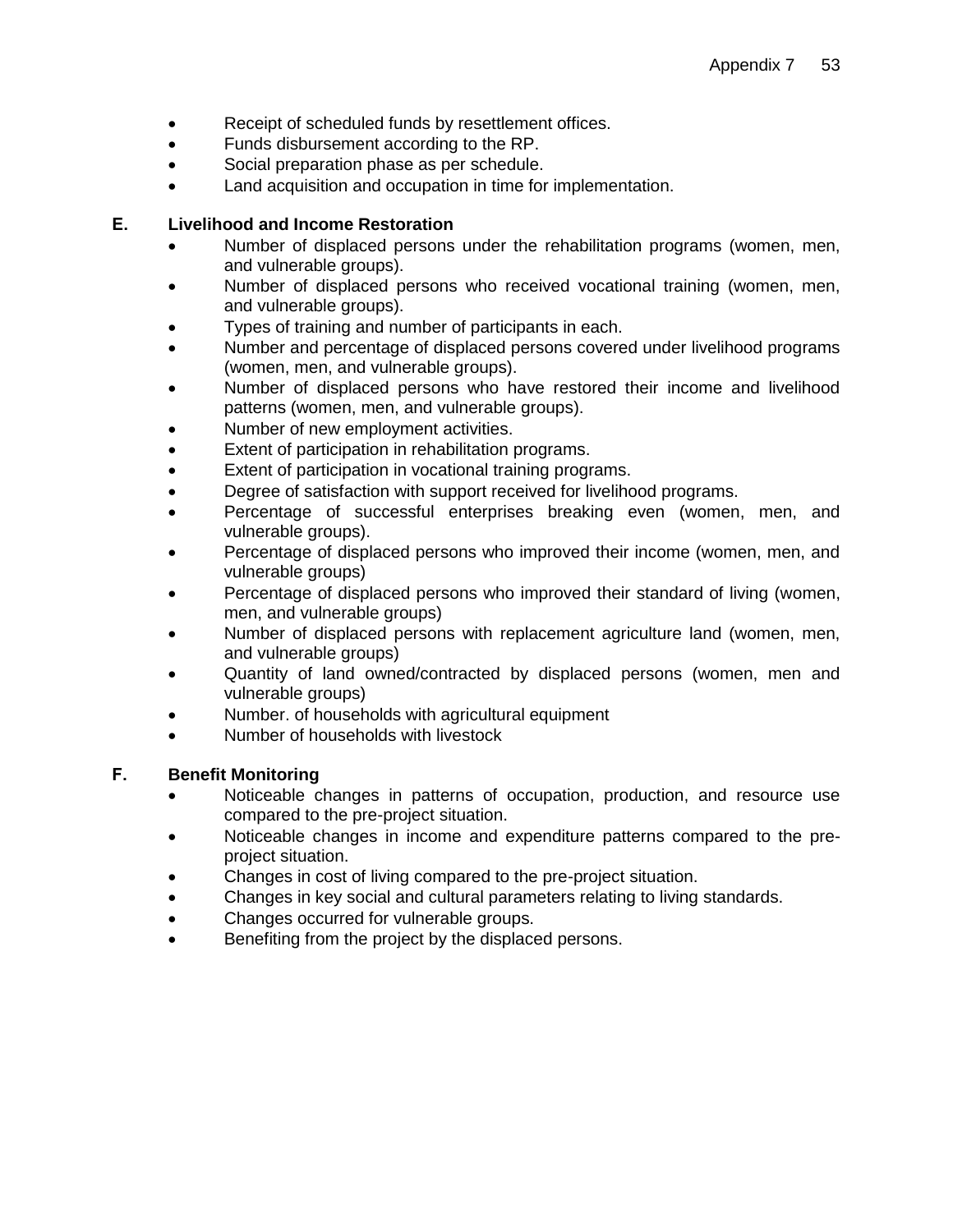# **APPENDIX 8: LAR PLANNING AND IMPLEMENTATION MONITORING FORM**

<span id="page-56-0"></span>

| Date:                | Total number of economically and physically displaced<br>households/entities: |
|----------------------|-------------------------------------------------------------------------------|
| <b>Project site:</b> |                                                                               |

# **A. LAR processing**

|                                                                                 | <b>Task</b>                        | <b>Displaced households</b> | (No.)                    |                          | <b>Comments</b> |  |  |
|---------------------------------------------------------------------------------|------------------------------------|-----------------------------|--------------------------|--------------------------|-----------------|--|--|
| <b>LAR Activity</b>                                                             | <b>Completed</b><br>$(\checkmark)$ | Completed<br>to date        | Total                    | %                        |                 |  |  |
| Mobilize LAR officers, incl. PIU,<br>consultant                                 |                                    | --                          | $-$                      | --                       |                 |  |  |
| Screen LAR impacts                                                              |                                    | $\overline{a}$              | $\overline{\phantom{a}}$ | $\overline{\phantom{a}}$ |                 |  |  |
| Provide existing records of DPs<br>& affected assets                            |                                    | $-$                         | $-$                      | $-$                      |                 |  |  |
| Prepare preliminary detailed<br>technical design and maps of<br>LAR impacts     |                                    | --                          | --                       | --                       |                 |  |  |
| Undertake field verification of<br>LAR impacts and<br>identify/minimize         |                                    | --                          |                          | --                       |                 |  |  |
| <b>Hold LARC meetings</b>                                                       |                                    | --                          | $-$                      | $\overline{\phantom{a}}$ |                 |  |  |
| Hold first DP consultation<br>meeting and elect DPC                             |                                    | --                          | --                       | --                       |                 |  |  |
| Establish and operate GRM                                                       |                                    | $-$                         | $\overline{a}$           | $\overline{a}$           |                 |  |  |
| Finalize detailed technical<br>design & LAR Impact Map                          |                                    | --                          | $\sim$                   | --                       |                 |  |  |
| Carry out census of DPs &<br><b>Inventory of Lost Assets</b>                    |                                    |                             |                          |                          |                 |  |  |
| Declare cut-off date and notify<br><b>DPs</b>                                   |                                    |                             |                          |                          |                 |  |  |
| Carry out socio-economic survey                                                 |                                    |                             |                          |                          |                 |  |  |
| <b>Undertake Detailed</b><br>Measurement Survey and<br>Valuation of Lost Assets |                                    |                             |                          |                          |                 |  |  |
| Prepare draft Final LARP                                                        |                                    | $\overline{\phantom{a}}$    | $\overline{\phantom{a}}$ | $\overline{a}$           |                 |  |  |
| Contract external experts for<br>verification of monitoring                     |                                    | --                          | --                       | --                       |                 |  |  |
| Hold consultation meeting with<br>DPs on draft Final LARP                       |                                    |                             |                          |                          |                 |  |  |
| Reach negotiated agreements<br>with individual DPs                              |                                    |                             |                          |                          |                 |  |  |
| <b>Revise draft Final LARP</b>                                                  |                                    | --                          | $\sim$ –                 | $-$                      |                 |  |  |
| Submit revised draft Final LARP<br>to ADB                                       |                                    | --                          | --                       | $-$                      |                 |  |  |
| Hold consultation meeting with<br>DPs on revised draft Final LARP               |                                    |                             |                          |                          |                 |  |  |
| <b>Finalize LARP</b>                                                            |                                    | --                          | $\overline{\phantom{a}}$ | $\overline{a}$           |                 |  |  |
| Provide IA and EA endorsement<br>of Final LARP                                  |                                    |                             | $-$                      | $-$                      |                 |  |  |
| Disclose endorsed Final LARP<br>to DPs and on ADB website                       |                                    |                             |                          |                          |                 |  |  |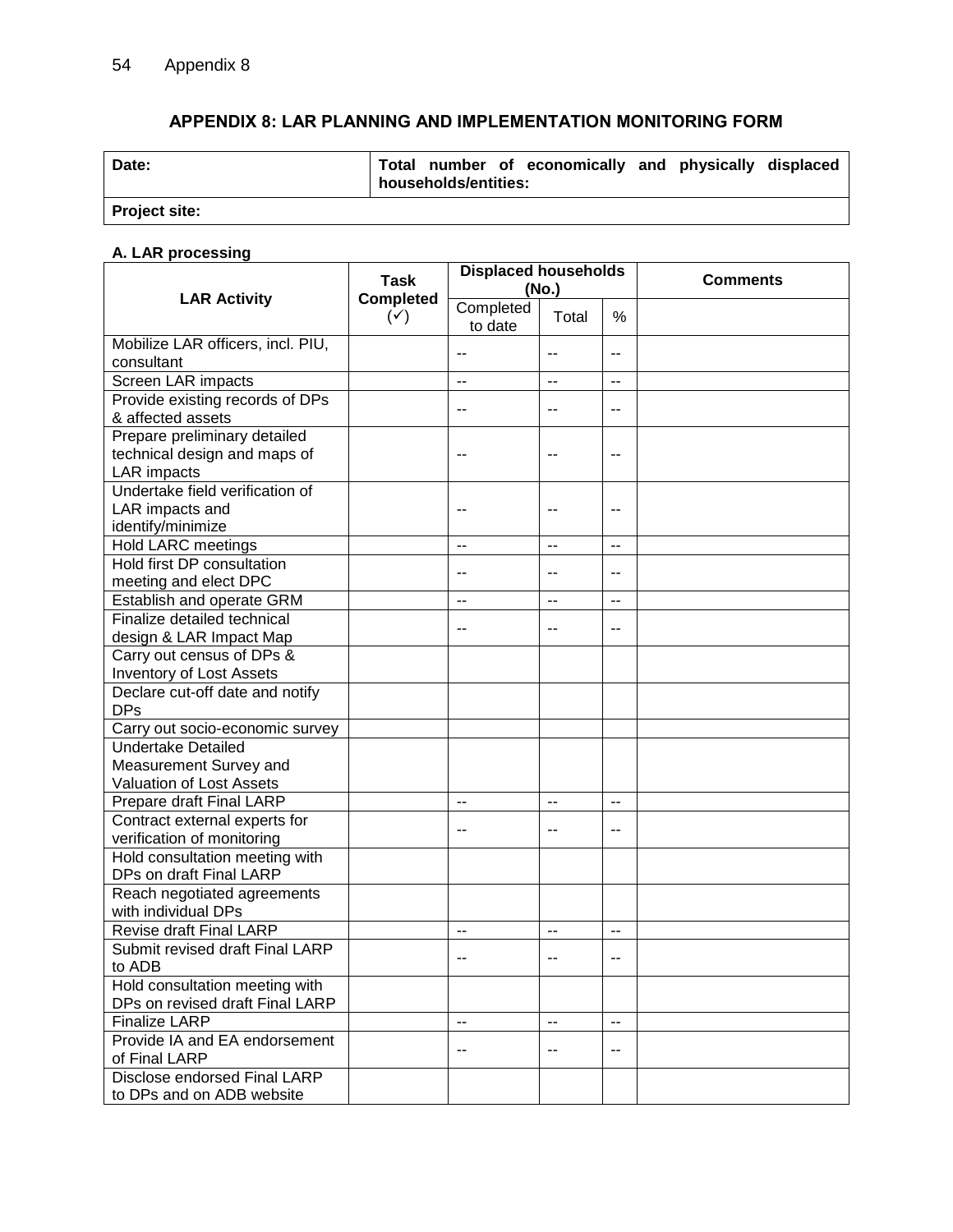|                                                                                                             | Task                               | <b>Displaced households</b> | (No.) |               | Comments |
|-------------------------------------------------------------------------------------------------------------|------------------------------------|-----------------------------|-------|---------------|----------|
| <b>LAR Activity</b>                                                                                         | <b>Completed</b><br>$(\checkmark)$ | Completed<br>to date        | Total | $\frac{0}{0}$ |          |
| Conclude agreements with DPs                                                                                |                                    |                             |       |               |          |
| Initiate expropriation procedures<br>if necessary                                                           |                                    |                             |       |               |          |
| Request and obtain resolution<br>for funding of LAR from<br>government                                      |                                    |                             |       |               |          |
| Transfer of 100% LAR funds to<br>{name of agency in charge of<br>land administration and LAR,<br>and IA/PIU |                                    |                             |       | --            |          |
| Hold consultation meeting on<br>disbursement and LARP<br>implementation schedule                            |                                    |                             |       |               |          |
| Disbursement of compensation<br>completed                                                                   |                                    |                             |       |               |          |
| Relocation strategy implemented                                                                             |                                    |                             |       |               |          |
| Income restoration strategy in<br>place                                                                     |                                    |                             |       | --            |          |
| Income restoration completed                                                                                |                                    |                             |       |               |          |
| Land and structures acquired                                                                                |                                    |                             |       |               |          |
| Civil works commenced (where<br>LARP provisions are<br>implemented)                                         |                                    |                             |       |               |          |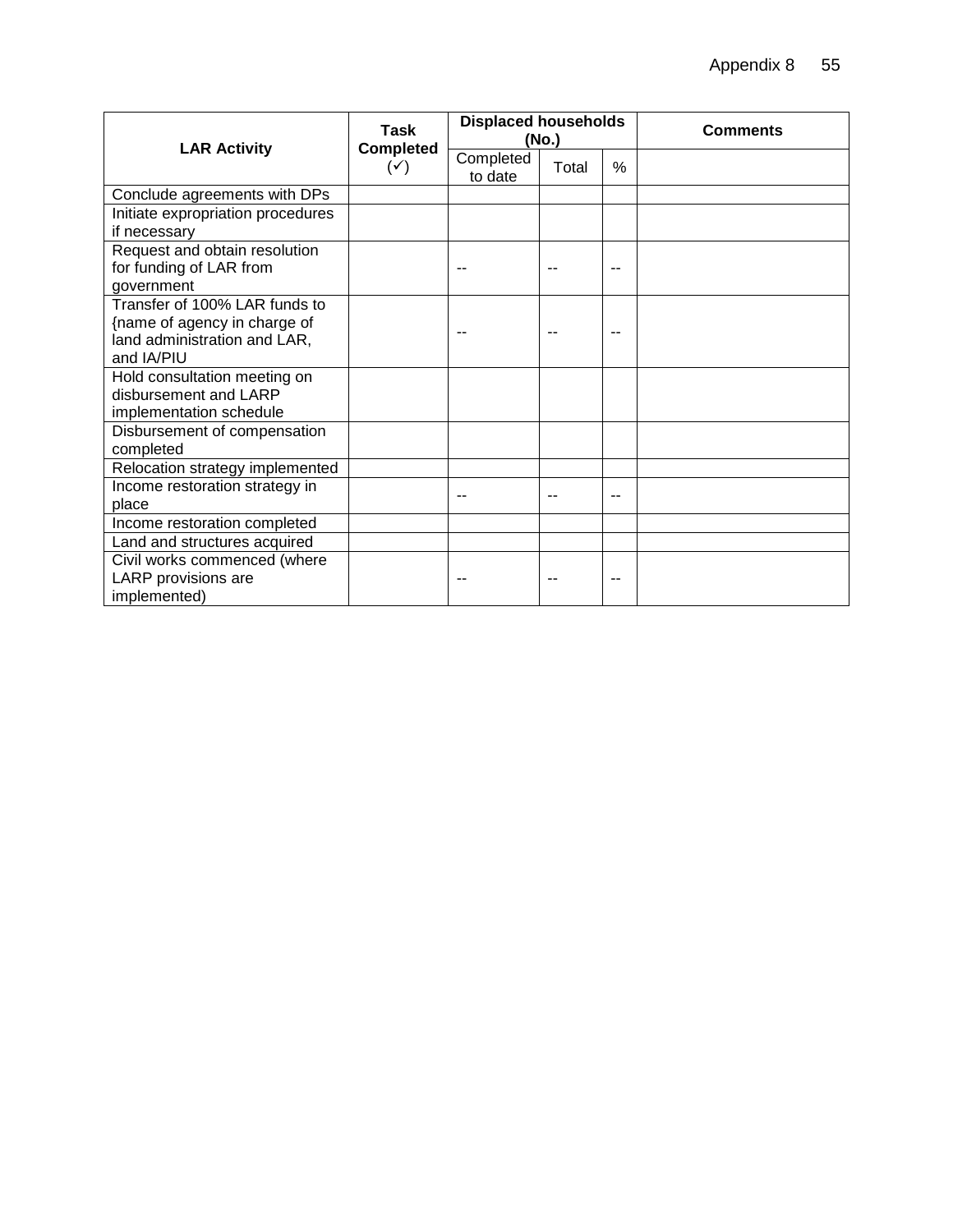|                                                 | <b>Displaced households</b><br><b>Task</b><br>Com-<br>(No.)<br><b>LAR Activity</b> |                   |       |      |                   |       |      | Cost (local currency) | <b>Comment</b><br>s |      |  |  |  |
|-------------------------------------------------|------------------------------------------------------------------------------------|-------------------|-------|------|-------------------|-------|------|-----------------------|---------------------|------|--|--|--|
|                                                 | pleted(<br>$\checkmark$                                                            | Compl.<br>to date | Total | $\%$ | Compl.<br>to date | Total | $\%$ | Compl.<br>to date     | Total               | $\%$ |  |  |  |
|                                                 | <b>Disburse compensation payments</b>                                              |                   |       |      |                   |       |      |                       |                     |      |  |  |  |
| Land                                            |                                                                                    |                   |       |      |                   |       |      |                       |                     |      |  |  |  |
| Agricultural                                    |                                                                                    |                   |       |      |                   |       |      |                       |                     |      |  |  |  |
| Irrigated                                       |                                                                                    |                   |       |      |                   |       |      |                       |                     |      |  |  |  |
| Non-irrigated                                   |                                                                                    |                   |       |      |                   |       |      |                       |                     |      |  |  |  |
| Pasture                                         |                                                                                    |                   |       |      |                   |       |      |                       |                     |      |  |  |  |
| Wasteland                                       |                                                                                    |                   |       |      |                   |       |      |                       |                     |      |  |  |  |
| Pond                                            |                                                                                    |                   |       |      |                   |       |      |                       |                     |      |  |  |  |
| Lease<br>reimbursemen<br>t for tenants          |                                                                                    |                   |       |      |                   |       |      |                       |                     |      |  |  |  |
| Residential                                     |                                                                                    |                   |       |      |                   |       |      |                       |                     |      |  |  |  |
| Type 1                                          |                                                                                    |                   |       |      |                   |       |      |                       |                     |      |  |  |  |
| Type 2                                          |                                                                                    |                   |       |      |                   |       |      |                       |                     |      |  |  |  |
| Type 3                                          |                                                                                    |                   |       |      |                   |       |      |                       |                     |      |  |  |  |
| Commercial                                      |                                                                                    |                   |       |      |                   |       |      |                       |                     |      |  |  |  |
| Type 1                                          |                                                                                    |                   |       |      |                   |       |      |                       |                     |      |  |  |  |
| Type 2                                          |                                                                                    |                   |       |      |                   |       |      |                       |                     |      |  |  |  |
| Type 3                                          |                                                                                    |                   |       |      |                   |       |      |                       |                     |      |  |  |  |
| Public                                          |                                                                                    |                   |       |      |                   |       |      |                       |                     |      |  |  |  |
| $fee$ ,<br>Rental<br>temporary<br>acquisition   |                                                                                    |                   |       |      |                   |       |      |                       |                     |      |  |  |  |
| <b>Structures</b>                               |                                                                                    |                   |       |      |                   |       |      |                       |                     |      |  |  |  |
| Houses/buildings                                |                                                                                    |                   |       |      |                   |       |      |                       |                     |      |  |  |  |
| Type 1                                          |                                                                                    |                   |       |      |                   |       |      |                       |                     |      |  |  |  |
| Type 2                                          |                                                                                    |                   |       |      |                   |       |      |                       |                     |      |  |  |  |
| Type 3                                          |                                                                                    |                   |       |      |                   |       |      |                       |                     |      |  |  |  |
| Type 4                                          |                                                                                    |                   |       |      |                   |       |      |                       |                     |      |  |  |  |
| Partial<br>rebuilding<br>$\it{of}$<br>structure |                                                                                    |                   |       |      |                   |       |      |                       |                     |      |  |  |  |

# **B. Compensation, relocation and income restoration**

  $10$  Indicate applicable unit of measurement or omit if specific units cannot be identified and applied.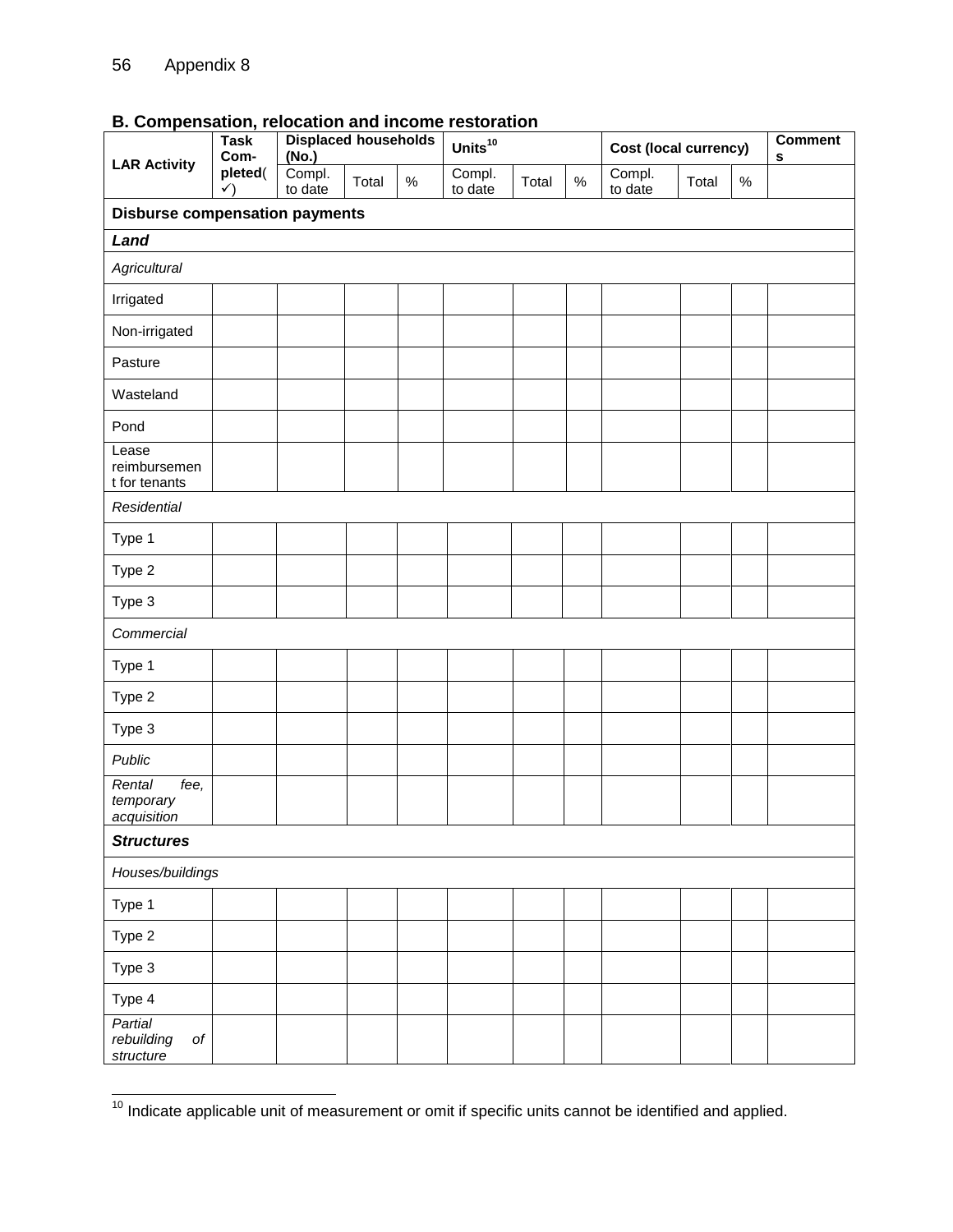| <b>LAR Activity</b>                                     | <b>Task</b><br>Com-     | <b>Displaced households</b><br>(No.) |       |      | Units $^{10}$     |       |      | Cost (local currency) | <b>Comment</b><br>s |      |  |
|---------------------------------------------------------|-------------------------|--------------------------------------|-------|------|-------------------|-------|------|-----------------------|---------------------|------|--|
|                                                         | pleted(<br>$\checkmark$ | Compl.<br>to date                    | Total | $\%$ | Compl.<br>to date | Total | $\%$ | Compl.<br>to date     | Total               | $\%$ |  |
| Fences                                                  |                         |                                      |       |      |                   |       |      |                       |                     |      |  |
| Type 1                                                  |                         |                                      |       |      |                   |       |      |                       |                     |      |  |
| Type 2                                                  |                         |                                      |       |      |                   |       |      |                       |                     |      |  |
| Type 3                                                  |                         |                                      |       |      |                   |       |      |                       |                     |      |  |
| Latrine                                                 |                         |                                      |       |      |                   |       |      |                       |                     |      |  |
| Shed                                                    |                         |                                      |       |      |                   |       |      |                       |                     |      |  |
| Type 1                                                  |                         |                                      |       |      |                   |       |      |                       |                     |      |  |
| Type 2                                                  |                         |                                      |       |      |                   |       |      |                       |                     |      |  |
| Iron container                                          |                         |                                      |       |      |                   |       |      |                       |                     |      |  |
| Shop                                                    |                         |                                      |       |      |                   |       |      |                       |                     |      |  |
| Type 1                                                  |                         |                                      |       |      |                   |       |      |                       |                     |      |  |
| Type 2                                                  |                         |                                      |       |      |                   |       |      |                       |                     |      |  |
| Parking lot                                             |                         |                                      |       |      |                   |       |      |                       |                     |      |  |
| Bridge, wood                                            |                         |                                      |       |      |                   |       |      |                       |                     |      |  |
| Drain                                                   |                         |                                      |       |      |                   |       |      |                       |                     |      |  |
| Concrete wall                                           |                         |                                      |       |      |                   |       |      |                       |                     |      |  |
| Electricity<br>connection                               |                         |                                      |       |      |                   |       |      |                       |                     |      |  |
| Greenhouse                                              |                         |                                      |       |      |                   |       |      |                       |                     |      |  |
| <b>Transaction costs</b>                                |                         |                                      |       |      |                   |       |      |                       |                     |      |  |
| Contract<br>notarization                                |                         |                                      |       |      |                   |       |      |                       |                     |      |  |
| Cadastral map<br>survey                                 |                         |                                      |       |      |                   |       |      |                       |                     |      |  |
| Property rights<br>registration                         |                         |                                      |       |      |                   |       |      |                       |                     |      |  |
| Services fees                                           |                         |                                      |       |      |                   |       |      |                       |                     |      |  |
| <b>Implement relocation strategy</b>                    |                         |                                      |       |      |                   |       |      |                       |                     |      |  |
| <b>Agricultural</b><br>replacement<br>land              |                         |                                      |       |      |                   |       |      |                       |                     |      |  |
| Residential<br>and<br>commercial<br>replacement<br>land |                         |                                      |       |      |                   |       |      |                       |                     |      |  |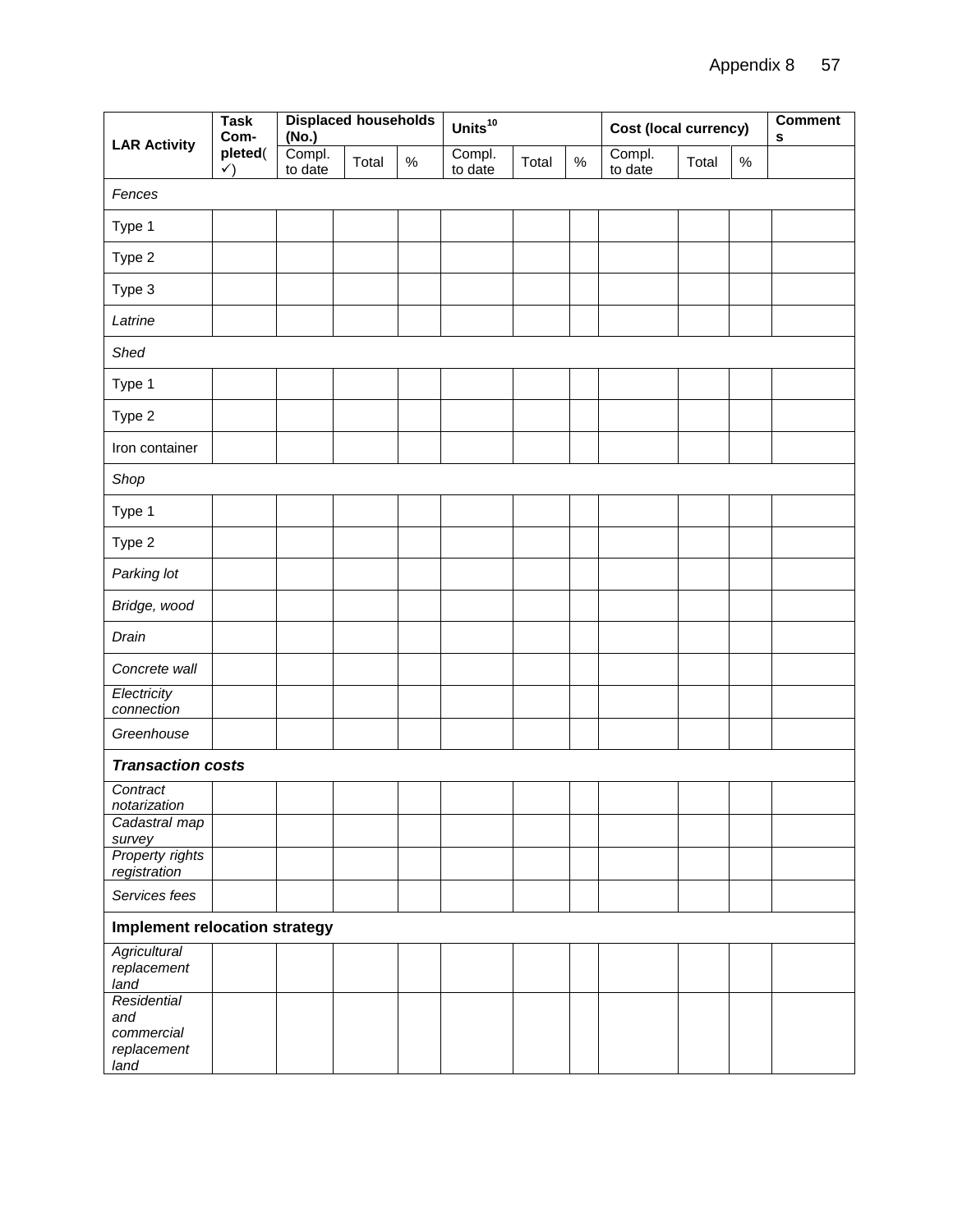|                                                                         | <b>Displaced households</b><br><b>Task</b><br>Com-<br>(No.)<br><b>LAR Activity</b> |                   |       |      |                   |       |      | Cost (local currency) | <b>Comment</b><br>s |      |  |
|-------------------------------------------------------------------------|------------------------------------------------------------------------------------|-------------------|-------|------|-------------------|-------|------|-----------------------|---------------------|------|--|
|                                                                         | pleted(<br>$\checkmark$                                                            | Compl.<br>to date | Total | $\%$ | Compl.<br>to date | Total | $\%$ | Compl.<br>to date     | Total               | $\%$ |  |
| Residential,<br>commercial<br>and<br>other<br>replacement<br>structures |                                                                                    |                   |       |      |                   |       |      |                       |                     |      |  |
| Other<br>site<br>development<br>costs                                   |                                                                                    |                   |       |      |                   |       |      |                       |                     |      |  |
| Moving<br>expenses                                                      |                                                                                    |                   |       |      |                   |       |      |                       |                     |      |  |
| <b>Transition</b><br>allowance<br>(rental<br>and<br>expenses)           |                                                                                    |                   |       |      |                   |       |      |                       |                     |      |  |
| Commence implementation of income restoration strategy                  |                                                                                    |                   |       |      |                   |       |      |                       |                     |      |  |
| <b>Crops</b>                                                            |                                                                                    |                   |       |      |                   |       |      |                       |                     |      |  |
| Species 1                                                               |                                                                                    |                   |       |      |                   |       |      |                       |                     |      |  |
| Species 2                                                               |                                                                                    |                   |       |      |                   |       |      |                       |                     |      |  |
| Species 3                                                               |                                                                                    |                   |       |      |                   |       |      |                       |                     |      |  |
| <b>Trees</b>                                                            |                                                                                    |                   |       |      |                   |       |      |                       |                     |      |  |
| Species 1                                                               |                                                                                    |                   |       |      |                   |       |      |                       |                     |      |  |
| Species 2                                                               |                                                                                    |                   |       |      |                   |       |      |                       |                     |      |  |
| Species 3                                                               |                                                                                    |                   |       |      |                   |       |      |                       |                     |      |  |
| <b>Business</b><br>loss                                                 |                                                                                    |                   |       |      |                   |       |      |                       |                     |      |  |
| <b>Salary loss</b>                                                      |                                                                                    |                   |       |      |                   |       |      |                       |                     |      |  |
| Support<br>for<br>land<br>productivity<br>enhancement                   |                                                                                    |                   |       |      |                   |       |      |                       |                     |      |  |
| Occupational<br>training<br>programs                                    |                                                                                    |                   |       |      |                   |       |      |                       |                     |      |  |
| Micro-credit<br>facility                                                |                                                                                    |                   |       |      |                   |       |      |                       |                     |      |  |
| <b>Vulnerable persons</b>                                               |                                                                                    |                   |       |      |                   |       |      |                       |                     |      |  |
| Subsistence<br>allowance                                                |                                                                                    |                   |       |      |                   |       |      |                       |                     |      |  |
| Occupational<br>training                                                |                                                                                    |                   |       |      |                   |       |      |                       |                     |      |  |
| Project<br>employment                                                   |                                                                                    |                   |       |      |                   |       |      |                       |                     |      |  |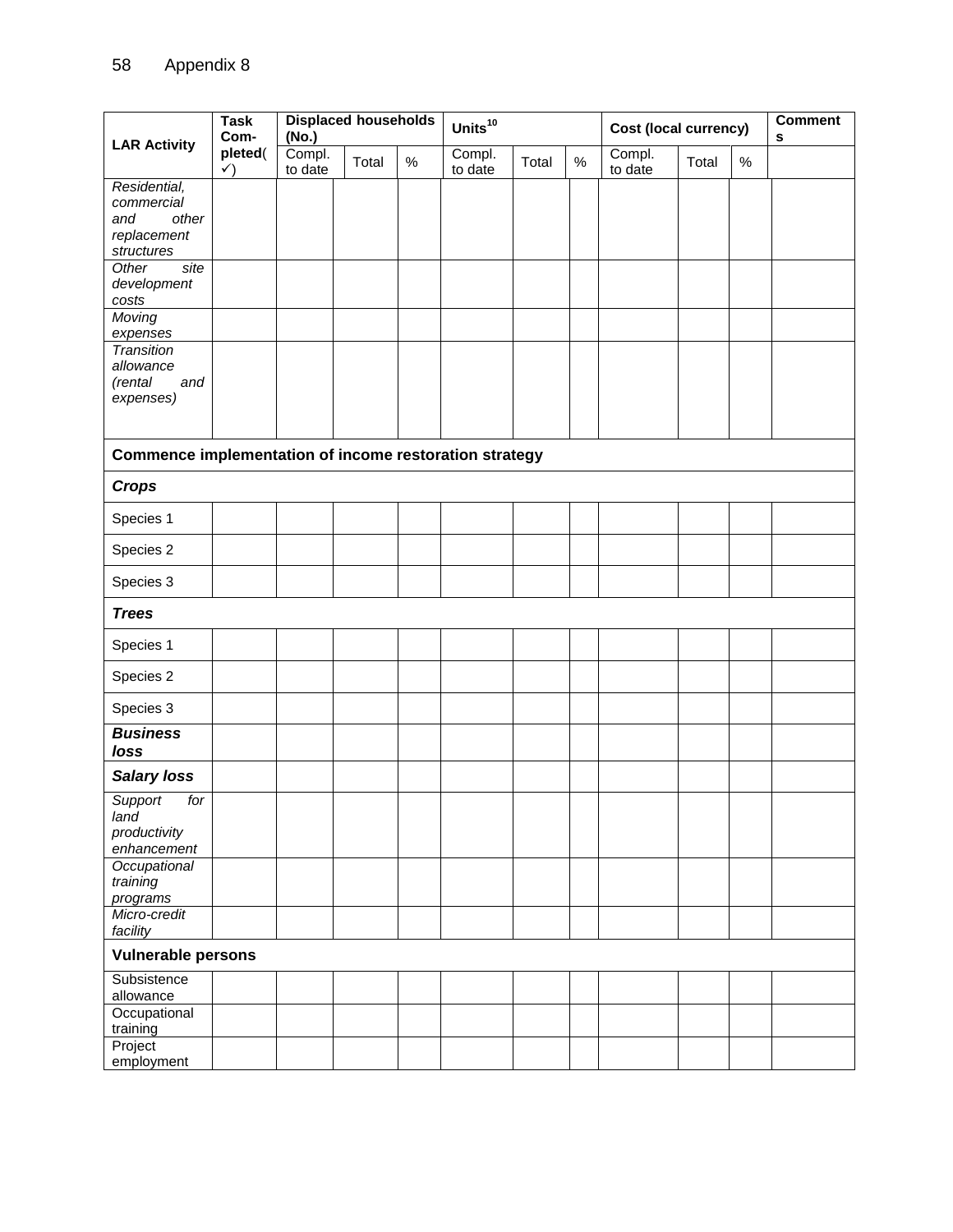| <b>LAR Activity</b>                                           | <b>Task</b><br>Com-     | (No.)             | <b>Displaced households</b> |   | Units <sup>10</sup> |       |   | <b>Cost (local currency)</b> |       |   | <b>Comment</b><br>s |
|---------------------------------------------------------------|-------------------------|-------------------|-----------------------------|---|---------------------|-------|---|------------------------------|-------|---|---------------------|
|                                                               | pleted(<br>$\checkmark$ | Compl.<br>to date | Total                       | % | Compl.<br>to date   | Total | % | Compl.<br>to date            | Total | % |                     |
| Assistance<br>with provision<br>0f<br>replacement<br>assets   |                         |                   |                             |   |                     |       |   |                              |       |   |                     |
| Assistance<br>with<br>administration<br>οf<br>resettlement    |                         |                   |                             |   |                     |       |   |                              |       |   |                     |
| Access to land<br>residence<br>&<br>during<br>temp.<br>impact |                         |                   |                             |   |                     |       |   |                              |       |   |                     |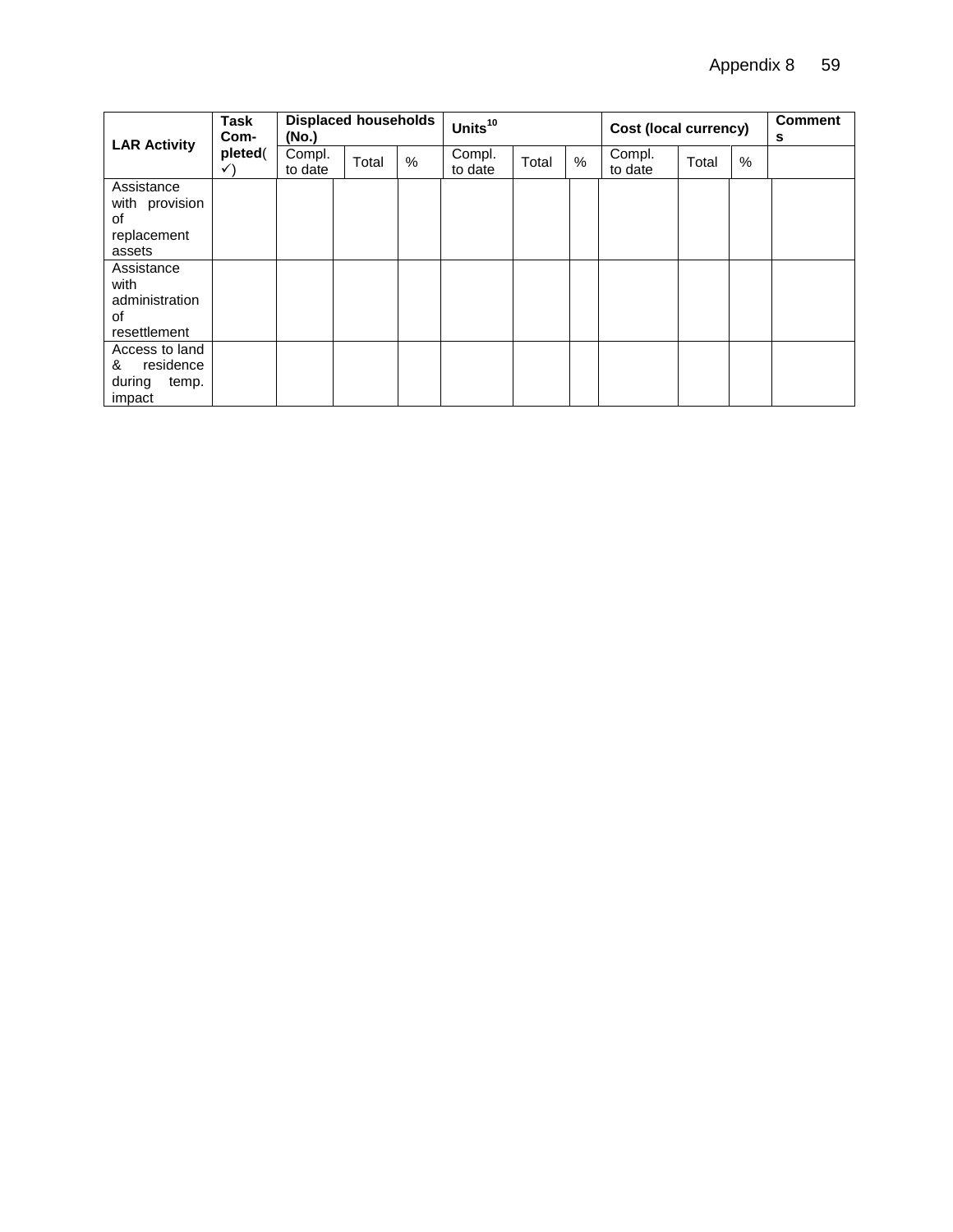## **APPENDIX 9: SAMPLE TOR FOR THE EXTERNAL MONITOR**

### <span id="page-62-0"></span>**A. Project Description**

1. Government of Rajasthan has proposed to upgrade its road network under Rajasthan State Highway Investment Program (RSHIP) and as part of this endeavor, Public Works Department (PWD) of Rajasthan has been mandated to undertake improvement and up gradation of various State Highways and Major District Roads at different locations in Rajasthan. As part of this mandate, the PPP Division of Rajasthan Public Works Department has identified the roads requiring improvement that would improve the connectivity to national highways, major towns and industrial belts. The proposed investment program will support up gradation and improvement of the identified 17 road-projects totaling of about 1050km spread across the State of Rajasthan.

2. The Public Private Partnership (PPP) Cell of the Public works Department has prepared this Resettlement Plan (RP) for Package-1 comprising of: (i) *Kanwas* to *Aklera* section of SH-74; (ii) *Deoli* to *Kanwas* section of SH-74A; (iii) *Alot* to *Gangdhar* to *Suwasara* section of SH-19C; and (iv) *Kherli* to *Pahari* section of SH-22, under Tranche-I for improvements under RSHIP. This RP addresses social issues arising out of acquisition of land and other assets, eviction of squatters and removal of encroachments resulting in social and / or economic displacement to households / individuals / community, either direct or indirect and is in compliance with ADB's Safeguard Policy Statement, 2009 and Right to Fair Compensation and Transparency in Land Acquisition, Rehabilitation and Resettlement Act, 2013.

3. A Resettlement Plan (RP) has been prepared to assist the affected people to improve or at least restore their living standards to the pre-project level. This RP captures the involuntary resettlement impacts arising out of the proposed improvements to the road subprojects under this Package-1 of RSHIP. The document describes the magnitude of impact, mitigation measures proposed, method of valuation of land, structure and other assets, eligibility criteria for availing benefits, baseline socio-economic characteristics, entitlements based on type of loss and tenure, the institutional arrangement for delivering the entitlements and mechanism for resolving grievances and monitoring. The summary of RP with subproject impacts is given in an annexure.

4. The PIUs have appointed agencies/NGO's to support the respective PIU in RP implementation. The subproject includes a provision for monitoring and evaluation of the implementation of the subproject RPs by an external monitor/agency. Therefore, the PMU requires the services of a reputed individual/consultancy firm for monitoring and evaluation of RP implementation.

#### **B. Scope of work – Generic**

- 5 The scope of work includes:
	- To review and verify the progress in resettlement implementation as outlined in the RP;
	- To monitor the effectiveness and efficiency of PIU, and NGO in RP implementation;
	- **To assess whether resettlement objectives, particularly livelihoods and living** standards of the Displaced Persons (DPs) have been restored or enhanced;